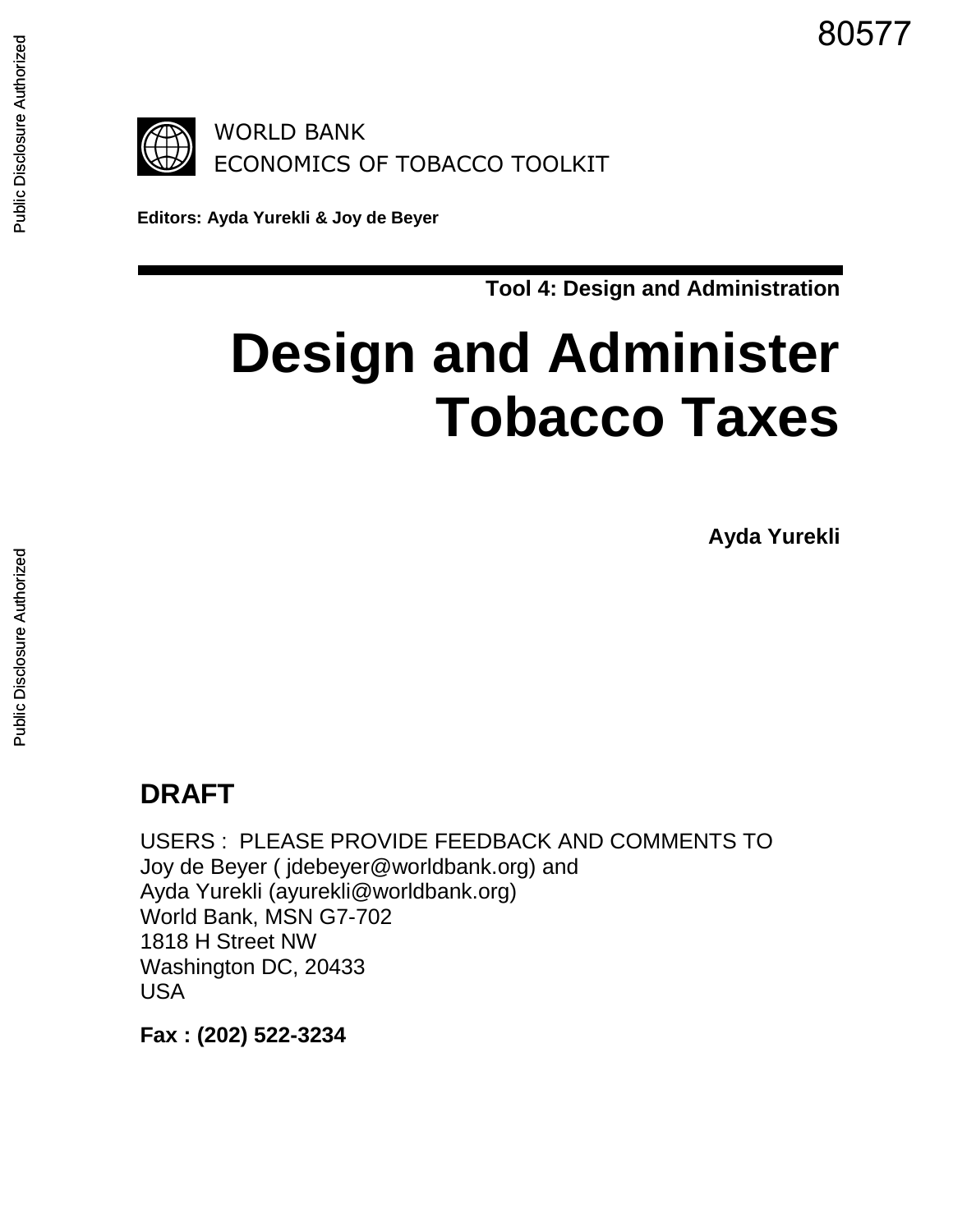## **Contents**

| I. Introduction                                  | 1  |
|--------------------------------------------------|----|
|                                                  |    |
|                                                  |    |
|                                                  |    |
| II. Key Information                              | 4  |
|                                                  |    |
|                                                  |    |
|                                                  |    |
|                                                  |    |
|                                                  |    |
|                                                  |    |
| III. The Rational for Tobacco Excise Taxes       | 7  |
|                                                  |    |
|                                                  |    |
|                                                  |    |
|                                                  |    |
|                                                  |    |
|                                                  |    |
|                                                  |    |
|                                                  |    |
| IV. What is the "Right" Tax Rate?                | 13 |
|                                                  |    |
|                                                  |    |
|                                                  |    |
|                                                  |    |
|                                                  |    |
|                                                  |    |
|                                                  |    |
|                                                  |    |
| V. Generate Higher Excise Revenues               | 19 |
|                                                  |    |
|                                                  |    |
|                                                  |    |
|                                                  |    |
| VI. Consider the Appropriate Type of Tobacco Tax | 24 |
|                                                  |    |
|                                                  |    |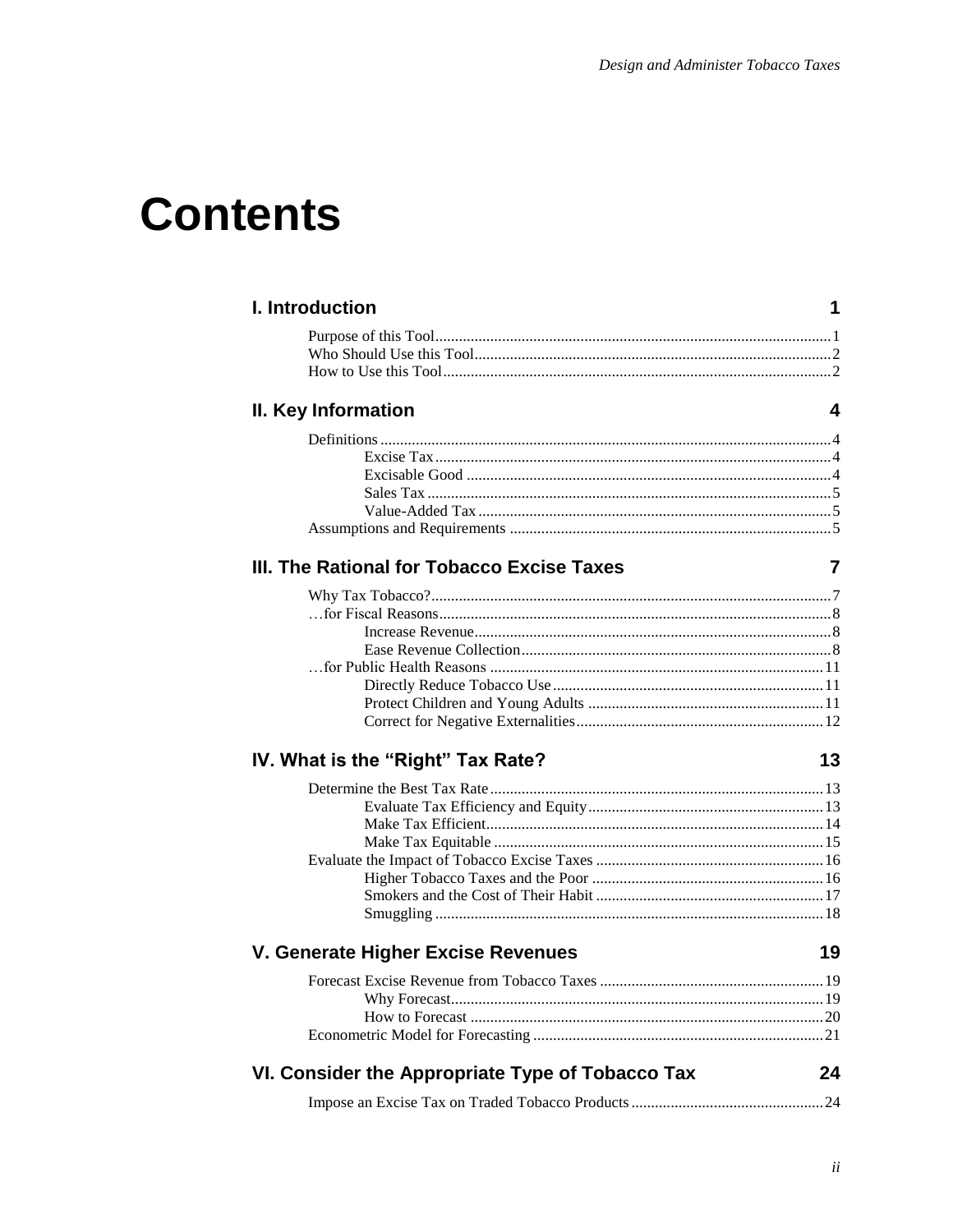## **VII. Administer Tobacco Taxation and Revenues**

30

43

| ∶onclusion |  |
|------------|--|

### **VIII. Conclusion**

### **IX. Additional References**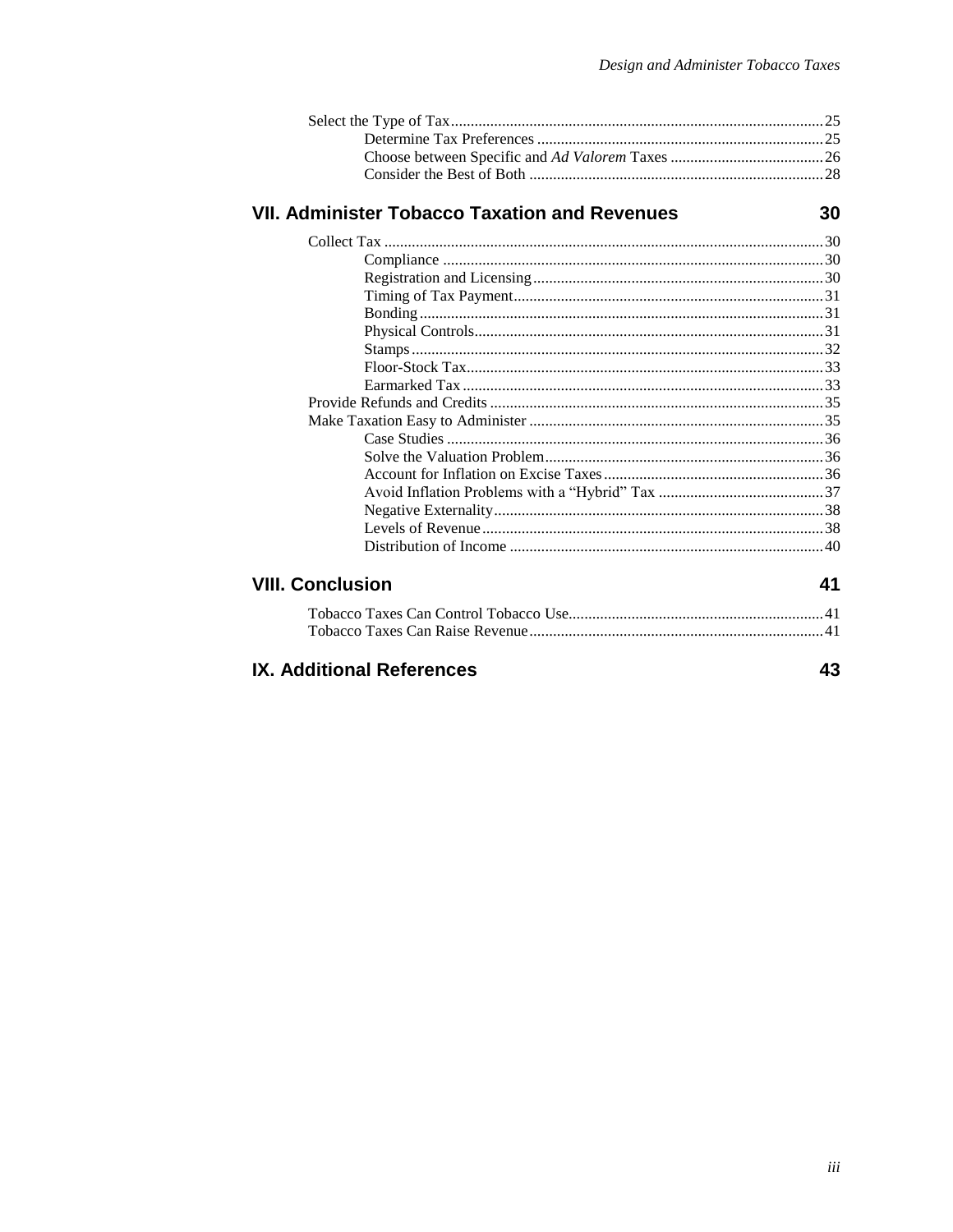## **List of Tables and Figures**

#### **Tables**

| Table 4.1 Cigarette Tax Revenues as Percentage of Retail Price and Total Tax |  |
|------------------------------------------------------------------------------|--|
|                                                                              |  |
| Table 4.2 Comparison of Specific and Ad Valorem Taxes on Tobacco Industry    |  |
|                                                                              |  |
|                                                                              |  |

#### **Figures**

|--|--|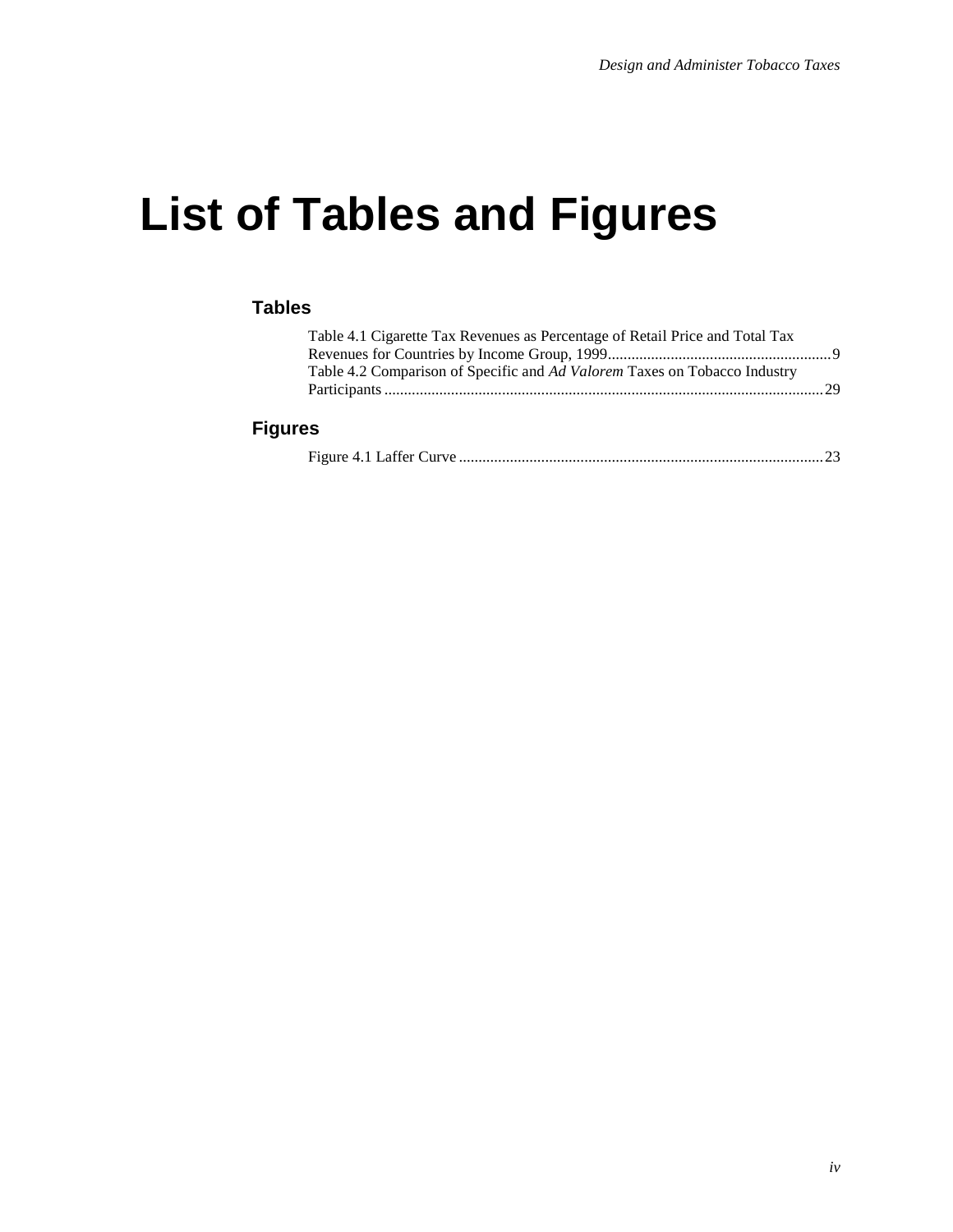## **I. Introduction**

## **Purpose of this Tool**

The purpose of this Tool is to help the reader understand the structure, design, and administration of tobacco taxes. There is no doubt about the adverse health impacts of tobacco use. In both developed and developing countries, the Ministries of Health, tobacco interest groups, academia, and advocates against tobacco strongly believe that tobacco consumption should be reduced, and that tobacco taxes are the single most cost-effective policy tool to achieve this goal. The challenge is how to engage in a dialogue with policy makers, most especially those in charge of tobacco taxes. An effective dialogue requires a good understanding of tobacco tax structure, design, and administration so that the impact of a tobacco tax increase on various economic issues can be better evaluated.

Although there is no doubt tobacco consumption adversely impacts health, policies to address this problem create conflicts of interest among policy makers to the point that policy can be ineffective. More specifically, tobacco taxes and their consequences on the interests of policy makers create a conflict on why and how to levy taxes on tobacco products.

This Tool discusses some of the issues surrounding tobacco taxes from the perspectives of consumers, public health advocates, politicians, and government administrators. Guidance is provided in how to satisfy the goals of these players without compromising their interests. In particular, consider the following concerns when reading this Tool.

- Consumers already pay sales or value added taxes (consumption tax) when they purchase tobacco products. Why should they pay another tax for tobacco products?
- Policy makers are the final decision makers on tobacco tax policies. When a tax increase on tobacco products is suggested, how can the tax be made efficient and equitable?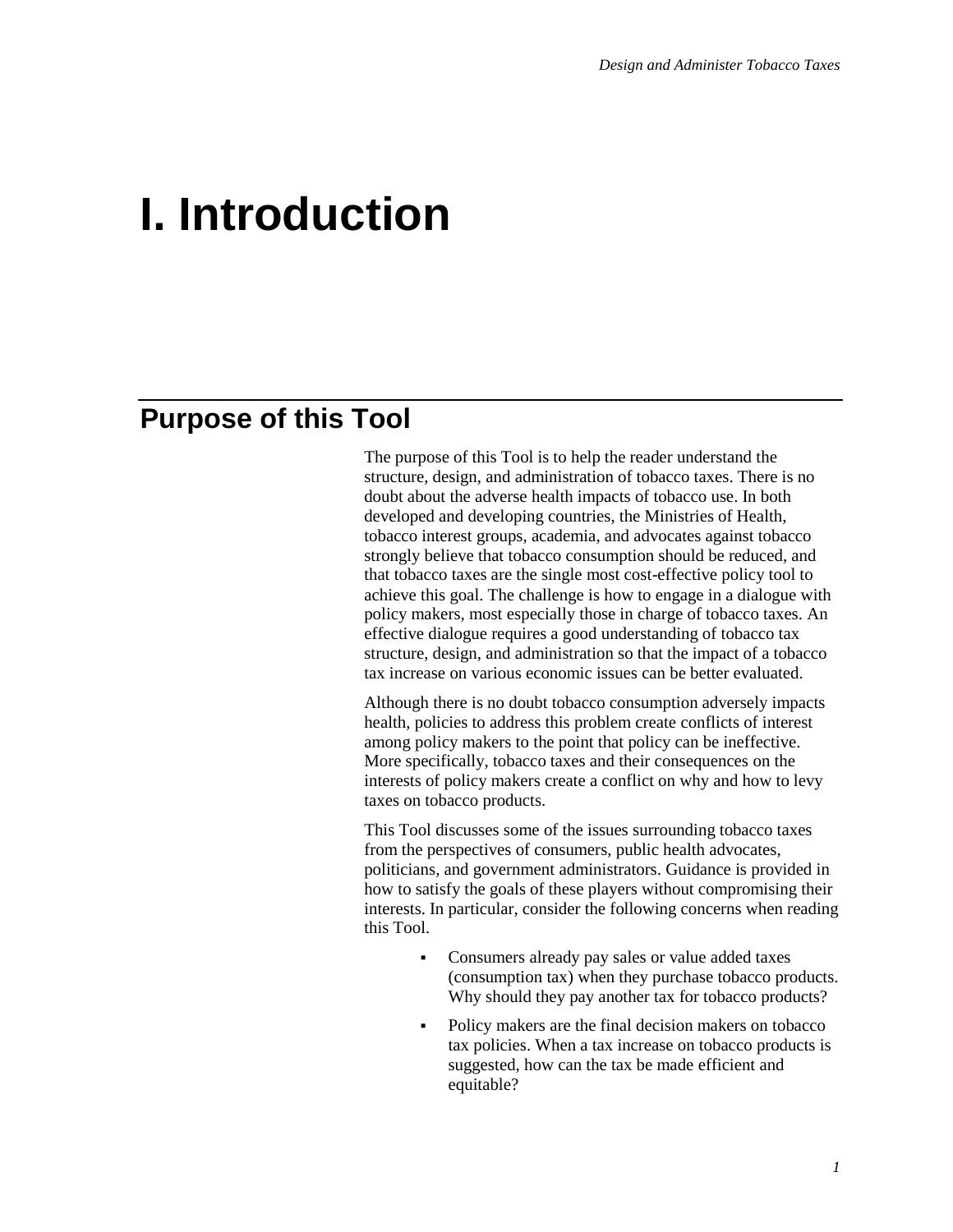- Tax administrators often provide guidance in how to achieve projected revenues from tobacco taxes. How can they best forecast government revenue based on tax changes?
- Public health advocates are involved in various tobacco control policies, and they need to know why tobacco taxes are cost-effective and how they should be designed to effectively reduce tobacco use, and how advocates can communicate with policy makers when a tax increase is requested.

## **Who Should Use this Tool**

This Tool is intended primarily for public health advocates, policy makers, tax administration staff, and government officials. Public health advocates will gain information on the various types of tobacco taxes and which type can best reduce cigarette consumption. The tool also discusses whether and how increased tobacco taxes create a financial burden on consumers, especially the poor.

Since tobacco taxes are often justified from the public health perspective, this Tool includes another point of view—that of the policy maker and the tax administrator. That is, there is discussion on the pros and cons of administering different tobacco excises and there impact on government revenue streams and administration efforts.

For the economist and analyst, this Tool does present models and formulas for possible inclusion in any effort to estimate the benefit or impact of tobacco excise taxes on a government and its consumers. Economists and analysts can get a better understanding on tobacco tax structure and design for policy recommendations for tobacco control using tobacco taxes.

## **How to Use this Tool**

Designing and administering tobacco taxes is a process unique to every government. There are too many variables—from tobacco and tobacco product usage to the objective and purpose of taxation to the viable and most effective method of imposing and administering a tax—to allow for a general rule of thumb regarding tobacco excise taxes. Therefore, this Tool cannot present universally applicable methods to apply, mathematical models or formulas to fulfill, or step-by-step instructions to follow.

However, this Tool does present useful discussions, advice, and evidence on a number of the "better" processes to follow when deciding whether and how best to implement and administer tobacco taxes.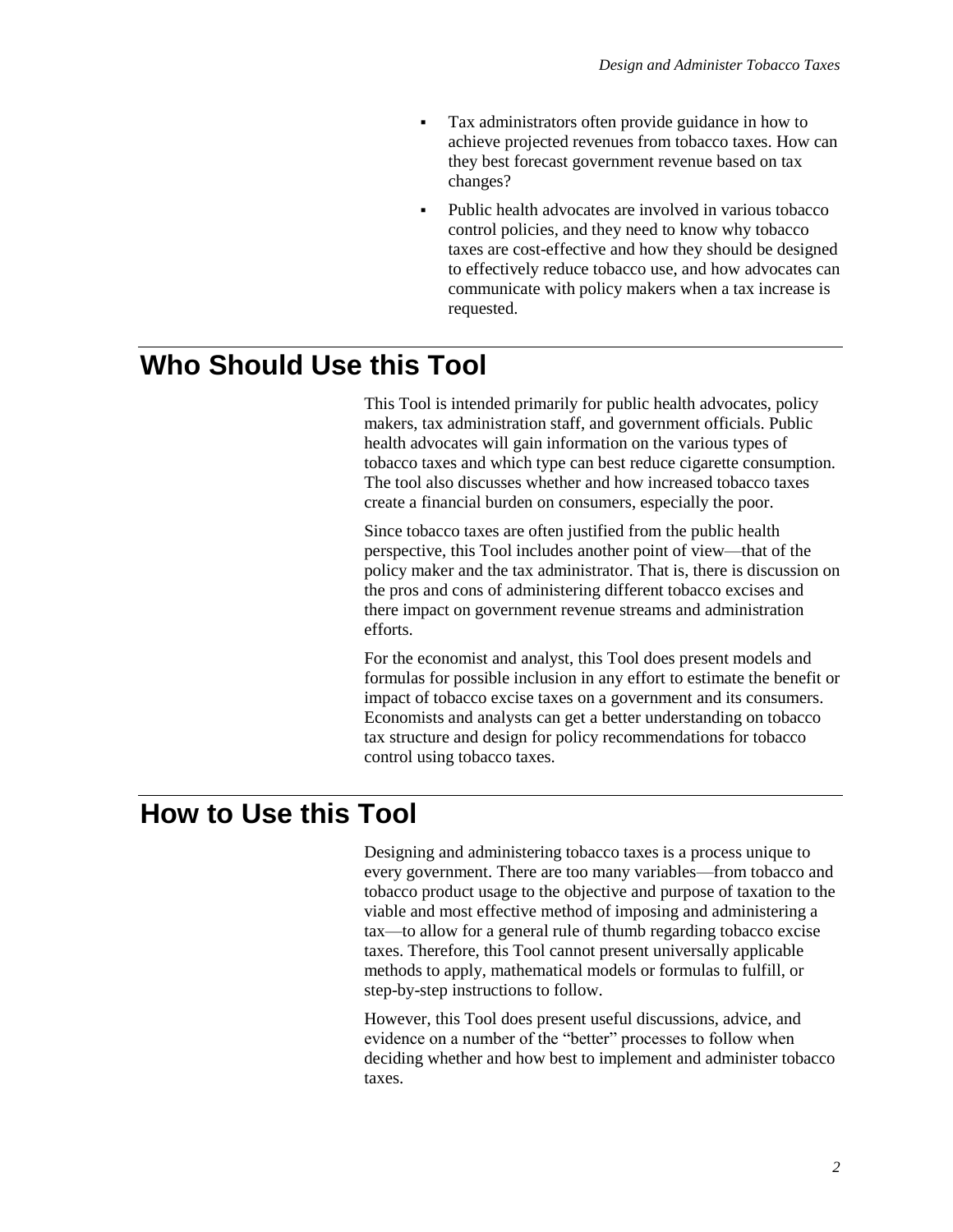All readers should refer to the **Key Information** chapter, as it provides basic information on the fundamentals and assumptions presented in this Tool.

Tobacco control advocates seeking to gain general information will benefit from **The Rational for Tobacco Excise Taxes, What is the "Right" Tax Rate?,** and the **Consider the Appropriate Type of Tobacco Taxes** chapters.

Academicians who do economic analysis of tobacco taxes and study government revenues from different sources should read **The Rational for Tobacco Excise Taxes**, **What is the "Right" Tax Rate?**, and the **Generate Higher Excise Revenues** chapters. Here they can learn the difference in types of tobacco taxes and how these taxes serve the objectives of different interest groups, such as consumers, governments, administrators, producers, and so on.

Policy makers, tax administrators, and researchers will benefit from all chapters of this Tool, as this group is the most informed and works daily to tackle issues of how to reach a government's objective to increase revenues from tobacco taxes. In particular, tax administrators need to know which tobacco taxes are most appropriate to maintain a government's revenue stream, given current economic conditions and the structure of tax administration. This toolkit mainly serves the needs of these tax administrators.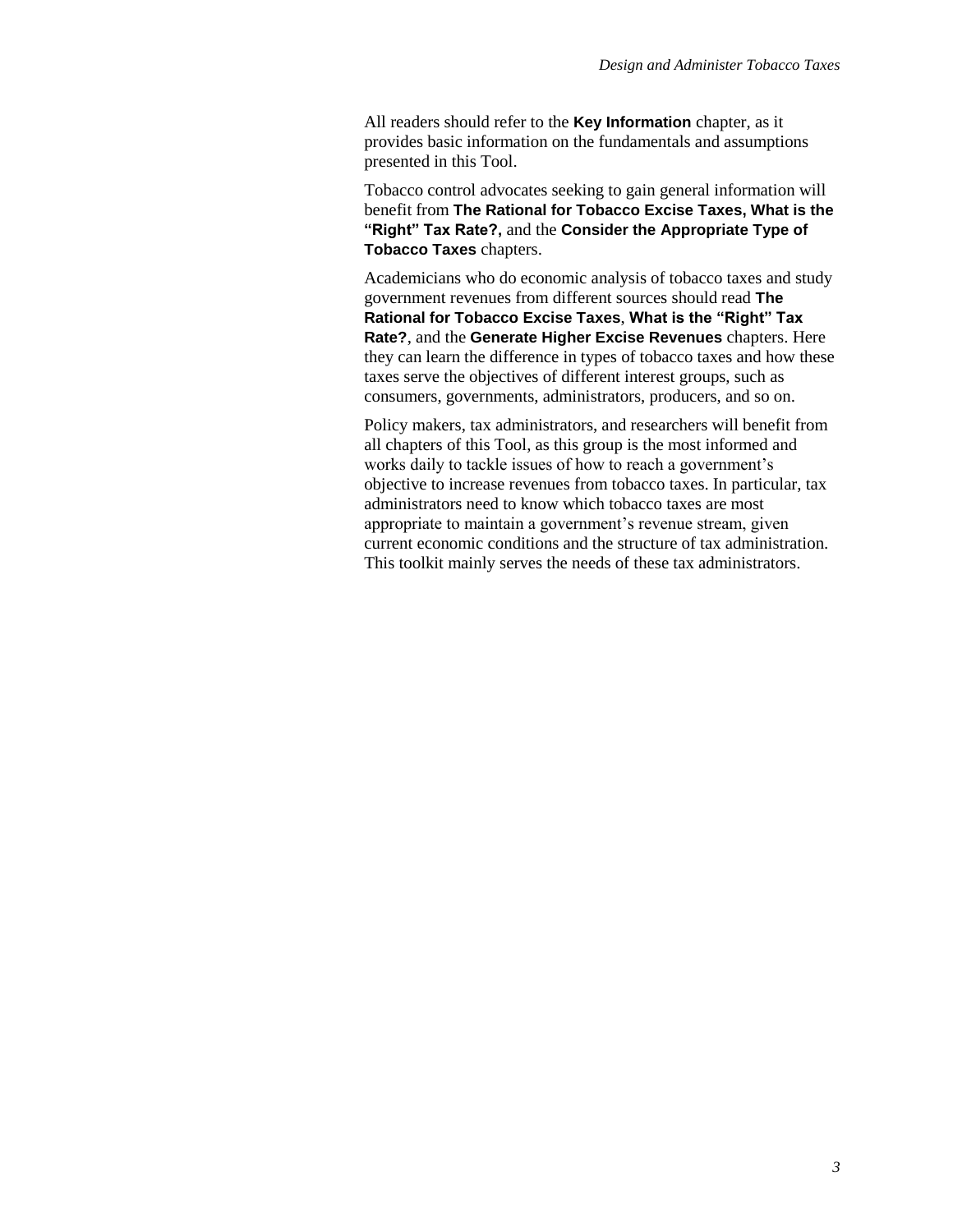## **II. Key Information**

## **Definitions**

l

### **Excise Tax**

An excise tax is a tax on selected goods produced for sale within a country, or imported and sold in that country. The tax is usually collected from the producer/manufacturer/wholesaler or at the point of final sale to the consumer. It can be either:

- specific: a set amount per pack, per 1,000 sticks, or per ton (e.g., \$1.50 per pack regardless of price)<sup>1</sup>
- *ad valorem:* a percentage of the value of the product, as measured by the manufacturer/producer price at which the product is sold to the retailer/distributor (e.g., 45 percent of the manufacturer's price)

### **Excisable Good**

An excise tax can be imposed on products and services if they have one or more of the following characteristics (McCarten and Stotsky, 1995):

- Production, distribution, and sales can be closely supervised by the government. This ensures little chance of tax avoidance during these processes.
- Demand is price-inelastic (i.e., as price rises, consumption falls by less than the percentage rise in the price). Revenue is therefore increased regardless of the rate of consumption.

 $<sup>1</sup>$  An example of a specific tax: If the pretax price of cigarettes is US \$1 per packet and the specific tax is US</sup> \$0.33, then the retail price would be US  $$1 + US $0.33 = US $1.33$  per pack (ignoring VAT) (Oxford Economic Forecasting and International Tax and Investment Center, 2001).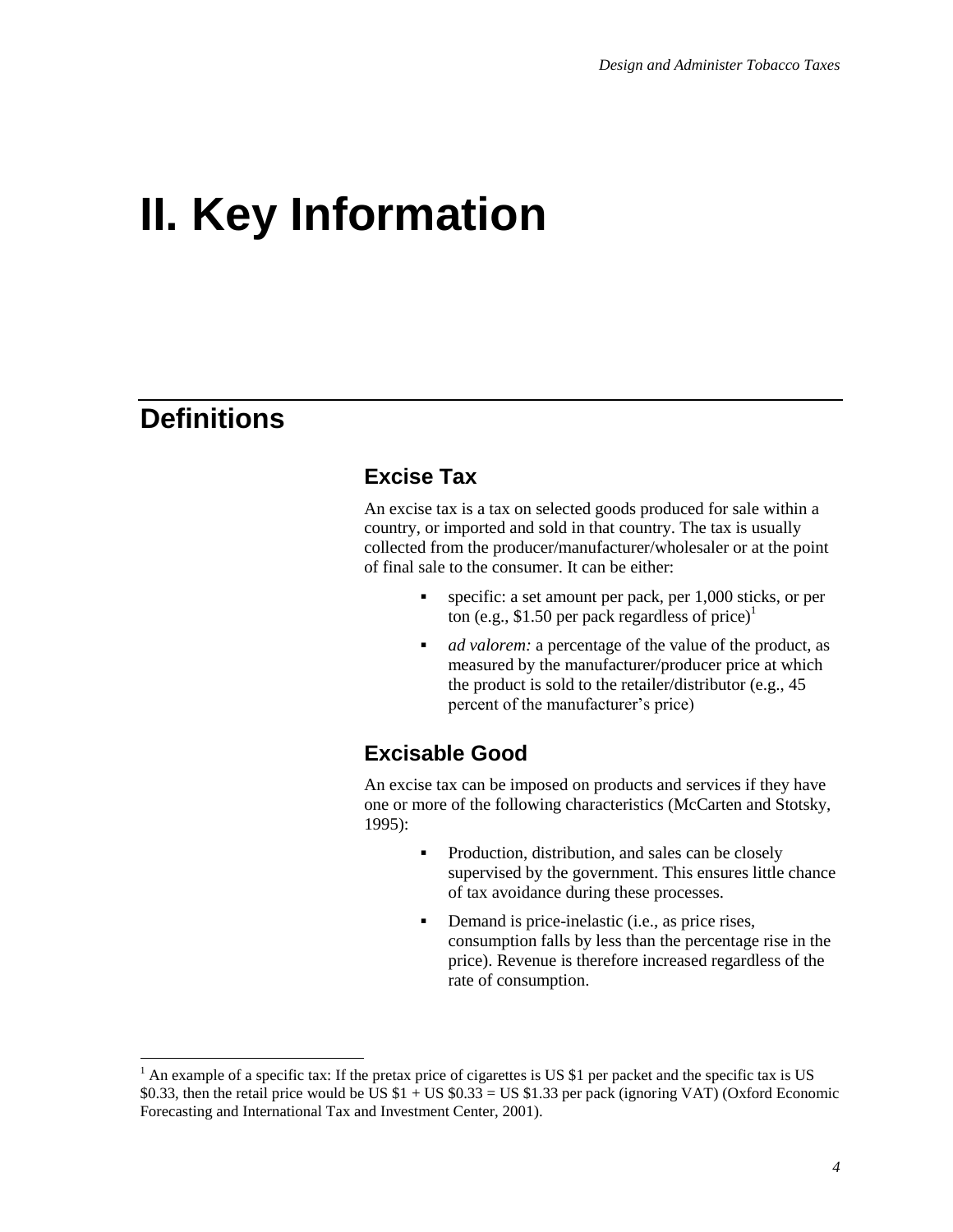- The product or service is considered a luxury rather than a basic necessity. Not only does consumption of luxury goods and services rise as income rises, but it rises even faster than the rise in income. Here the income elasticity of demand is greater than one, meaning the greater the consumption, the even greater the revenue.
- Consumption lacks "merit" (i.e., a person's lack of control over him/herself is increased) or causes negative externalities. This provides a populist reason (economic rationale) to institute a tax.

#### **Sales Tax**

There are two general types of sales taxes: single-stage and multistage.<sup>2</sup> Though this tool does not explore the policies behind sales taxes or assess their relative merits, a general description is given to provide background information to the reader.

- Single stage sales taxes apply only at one stage of the production/distribution chain. For example, it may apply only to sales at the manufacturing, wholesale, or retail stage. In the United States, sales taxes apply for most products at the retail stage.
- Multi-stage sales taxes apply at several stages of the production/distribution chain for a product or service. This type of tax includes the value-added tax (see below).

#### **Value-Added Tax**

The value-added tax (VAT) is a general indirect tax on consumption.<sup>3</sup> In principal, it is a general tax on consumption of goods and services applied proportionally to their price. On each transaction, the VAT—calculated on the price of the goods or services at an appropriate rate—is chargeable after deduction of the amount of VAT born directly by the various cost components.

Most countries that impose VATs impose them on a base that includes any excise tax and customs duty. A VAT of 10 percent raises the cost of the good by 10 percent, even when the good is subject to an excise tax (or a customs duty).

## **Assumptions and Requirements**

Readers of this tool should have some background information on issues surrounding tobacco products and policies. Readers should also have knowledge about the tax types and structure in their

<sup>&</sup>lt;sup>2</sup> For more information, please see McMorran (1996).

<sup>&</sup>lt;sup>3</sup> For more information, please see Williams (1996) and Zee (1995).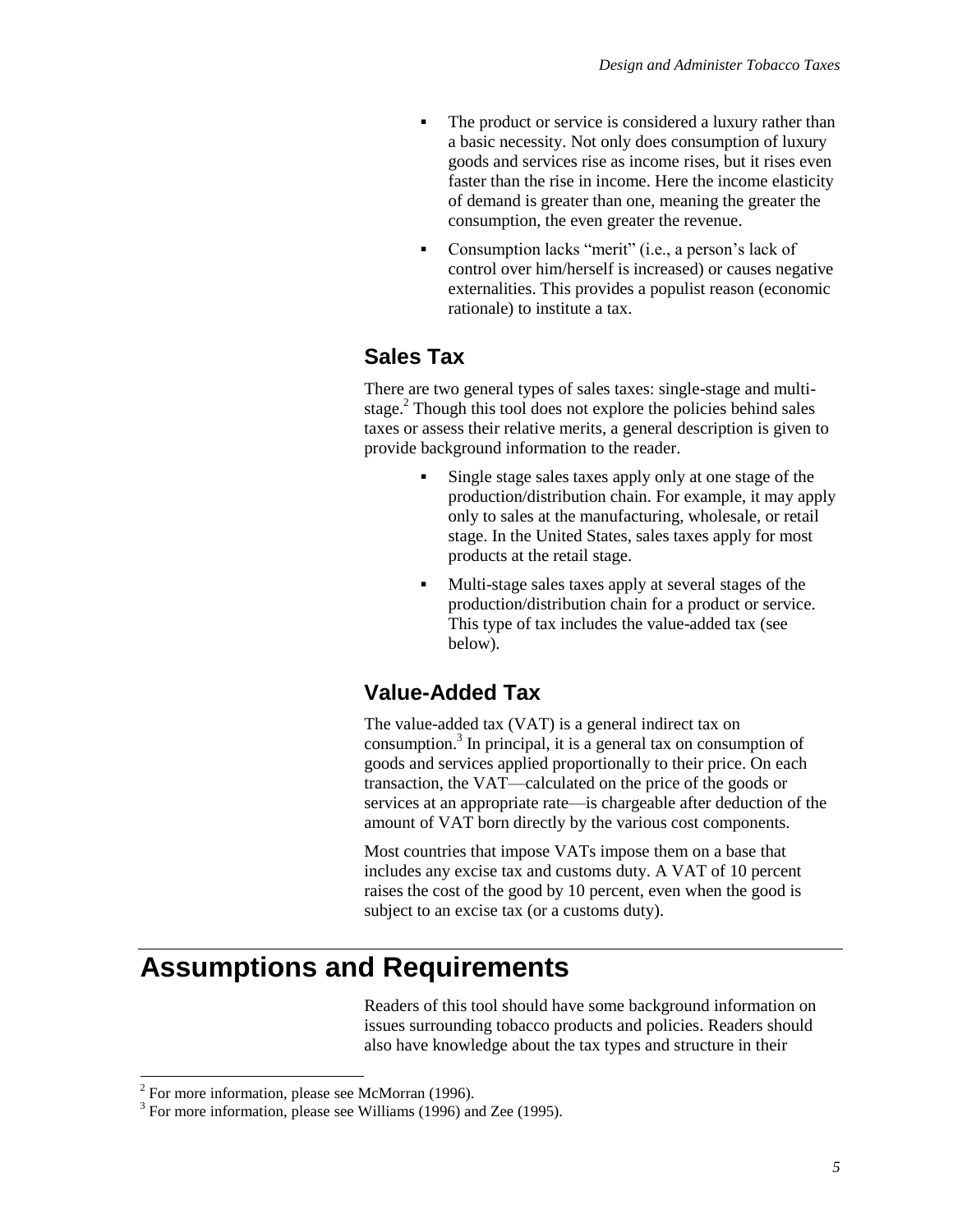country. Some countries apply taxes on tobacco but not necessarily specifically as excise taxes. China, for example, does not have excise taxes, but does levy the equivalent in other taxes on tobacco.

Though this tool discusses the design and administration of taxes on tobacco products *as a whole*, in many instances the language used in the following arguments focuses on smokers and smoking. This is *not* meant to indicate that the issue at hand is only applicable to smokers and not to other tobacco users. Rather, it is simply easier to present and read about such arguments when referring to smoking as a universal example of tobacco use. The reader, therefore, is urged to consider all tobacco products and tobacco use throughout this document.

If the reader is using this tool for forecasting or estimation purposes, then the reader should read **Tool 3. Demand Analysis** and **Tool 6. Poverty** to be familiar with the demand models and interpretation of estimated price, tax, and income variables.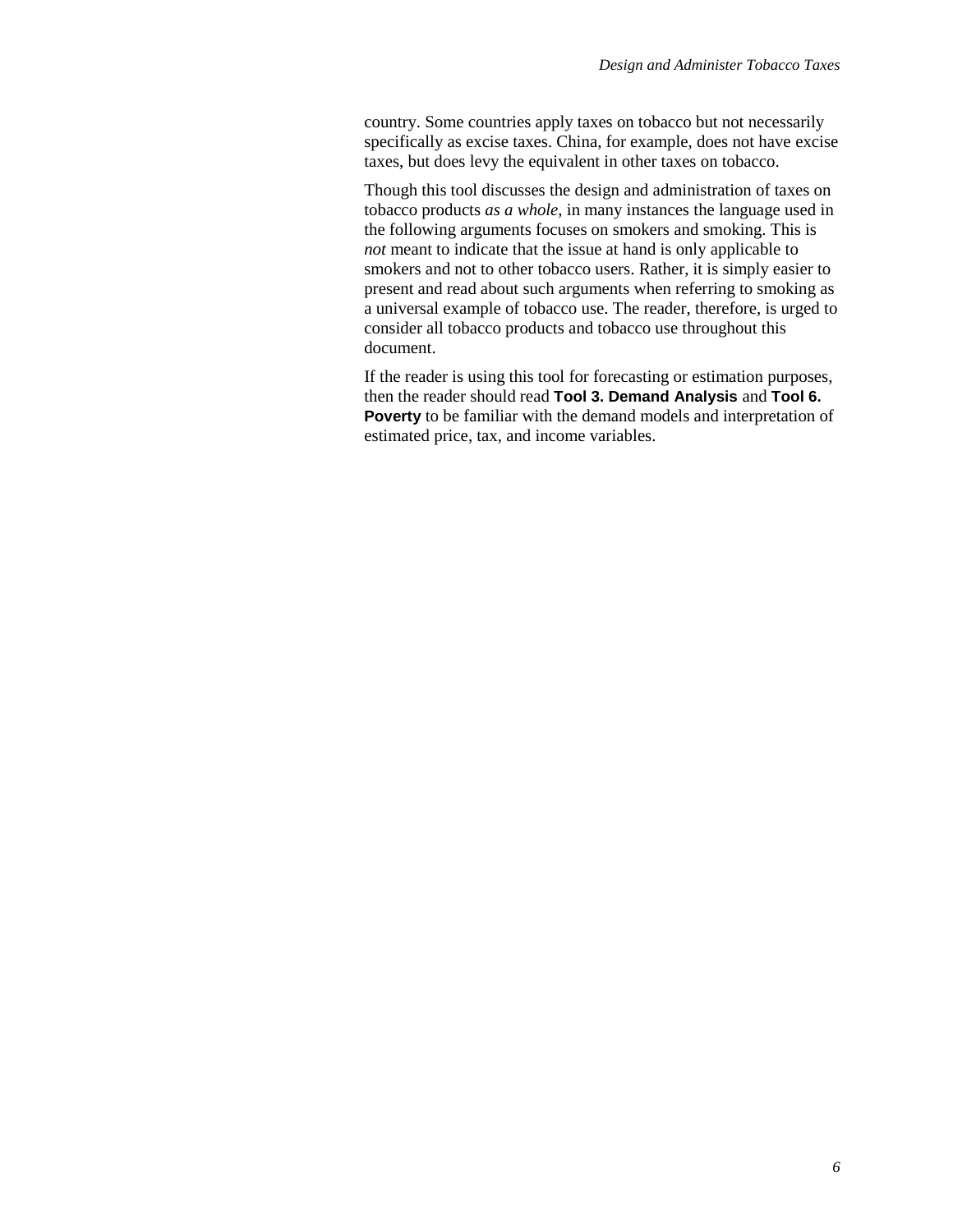## **III. The Rational for Tobacco Excise Taxes**

## **Why Tax Tobacco?**

Before deciding to impose a tax, it is first necessary to define the objective of a tax. A number of political, social, and economic issues provide substance from which to develop and define an objective for a tobacco tax. There are also additional issues, not discussed here, unique to each governing body or tax administrator to consider. Policymakers should carefully and comprehensively review their situation and develop a tobacco tax policy that best addresses their own needs and requirements.

Once the objective is defined, it is then necessary to determine the purpose(s) of a tax. There are at least three purposes or reasons for imposing a tax on tobacco products (McCarten and Stotsky, 1995; Warner *et.al*, 1995).

- Raise revenue. Tobacco taxes are *very* efficient at raising revenue. Typically there is a large, captured consumer market paying taxes because they cannot either quit smoking due to addiction, or they are not price sensitive due to lower taxes. Further, the enforcement and collection of these taxes is easier than for other taxes, such as those based on income.
- Correct for externalities. A tobacco tax helps defray the external costs of tobacco consumption, such as diseases contracted by non-smokers and the costs to treat such diseases. This argument is called "negative externalities."
- Discourage use of the product. Tobacco is considered a product without merit; it is addictive and destructive, and therefore is arguably not productive for the greater economy. Tobacco taxes discourage consumption, most particularly among the poor, the young, and new tobacco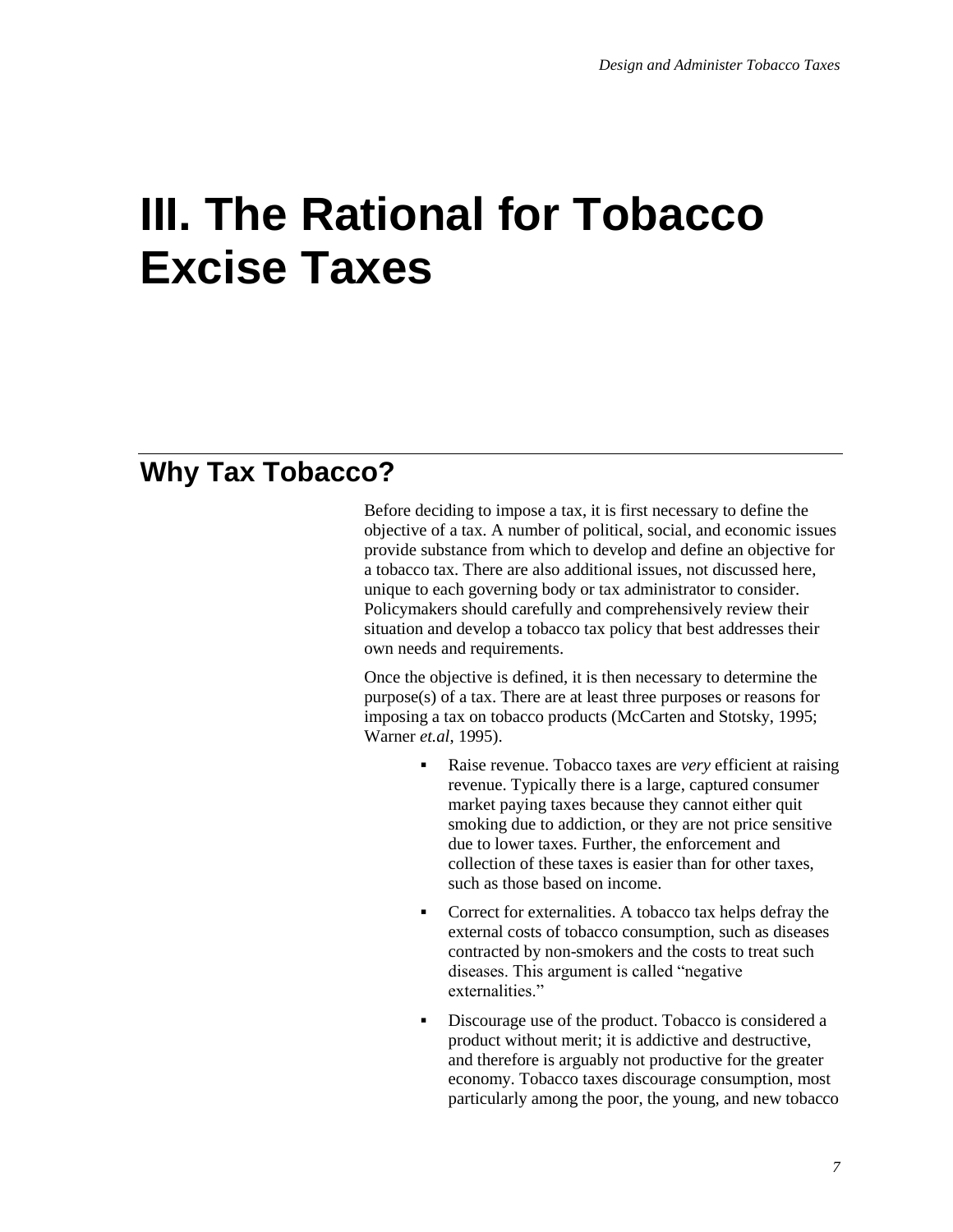users, and provide opportunity for more productive spending and investment elsewhere.

Each of these purposes is interrelated to the other two, as the discussion in this chapter makes clear. Less clear are the numerous possibilities with respect to the type of tax, the rate of tax, the administration and collection of the tax, and the use of revenue from the tax. These issues are discussed in further chapters of this Tool. Once they are understood, one can then implement, administer, and defend the tax, and define the system in which to measure the success or failure of a tax.

## **…for Fiscal Reasons**

In strictly fiscal fashion, taxes on tobacco products provide and/or increase revenue for a government. Revenue is a good thing, as it means a government can pay down debt, lower other taxes, increase spending, or even cover the external costs attributed to the taxed product or service.

In addition, a tobacco tax encourages consumers to reduce spending on tobacco products and either invest the money in savings, or consume other goods and services considered more productive to the economy.

#### **Increase Revenue**

When revenue generation is a goal, governments should favor excise taxes on goods with large sales volumes, few producers, inelastic demand, easy definability, and a lack of close substitutes. Such goods provide for a relatively consistent, stable, and profitable revenue stream.

Tobacco products fit most or all of these characteristics. Like other excise taxes, taxes on tobacco products are relatively easy to collect, with low administrative effort, and provide limited opportunities for tax evasion.

## **Ease Revenue Collection**

In most developed countries, tobacco taxes (excise  $+$  VAT) from cigarettes contribute a substantial share (70–80 percent) of the price of a pack of cigarettes, whereas in most middle-income and lowincome countries tobacco taxes vary between 20–50 percent of the price of a pack of cigarettes. Given the revenue generating characteristics of tobacco taxes, in countries where it is difficult to collect income taxes, such tobacco taxes are an important part of total revenues. Table 4.1 shows the share of cigarette taxes (excise + VAT) as a percentage of the retail price of a pack of cigarettes, and the share of cigarette tax revenues in total tax revenues by income groups. Although the share of cigarette excises compared to total tax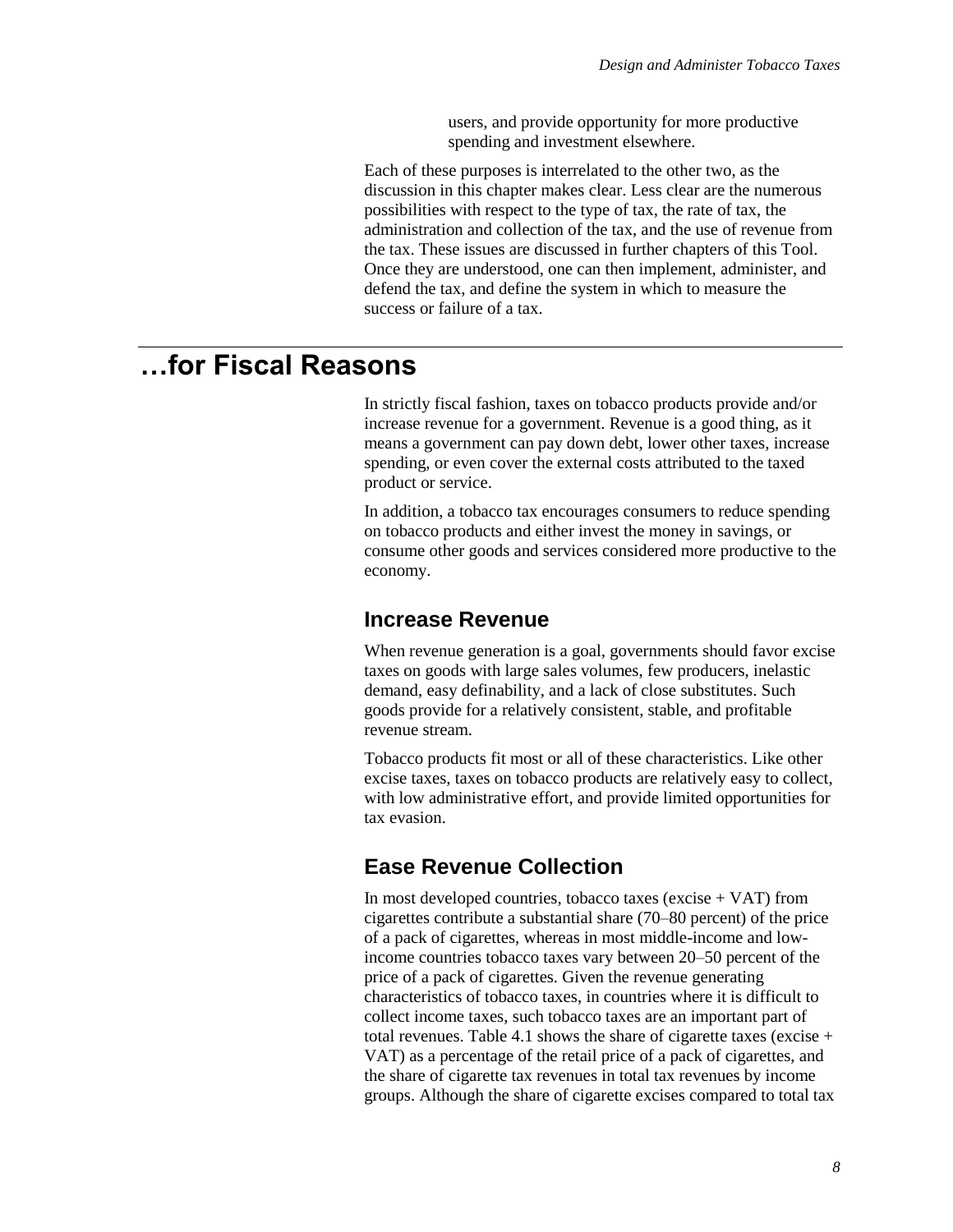|                            | Cigarette Tax <sup>1</sup> as<br>Percentage of |                                          |                         |                            | Cigarette Tax <sup>1</sup> as<br>Percentage of |                                          |                 |
|----------------------------|------------------------------------------------|------------------------------------------|-------------------------|----------------------------|------------------------------------------------|------------------------------------------|-----------------|
|                            | (US\$)                                         | <b>Price/Pack Retail Price Total Tax</b> | <b>Revenues</b>         |                            | (US\$)                                         | <b>Price/Pack Retail Price Total Tax</b> | <b>Revenues</b> |
| <b>High Income</b>         |                                                |                                          |                         | <b>Lower-Middle Income</b> |                                                |                                          |                 |
| Austria                    | 2.49                                           | 74                                       | $\overline{c}$          | Algeria                    | 1.86                                           | 33                                       | 4               |
| Belgium                    | 3.47                                           | 74                                       | $\overline{c}$          | <b>Belarus</b>             | 0.33                                           | 36                                       | 3               |
| Cyprus                     | 1.38                                           | 64                                       | 3                       | <b>Belize</b>              | 0.62                                           | 68                                       | $\overline{2}$  |
| Denmark                    | 4.37                                           | 81                                       | 3                       | <b>Bulgaria</b>            | 0.57                                           | 55                                       | 9               |
| Finland                    | 3.84                                           | 76                                       | $\overline{c}$          | Colombia                   | 0.54                                           | 65                                       | 4               |
| France                     | 3.16                                           | 76                                       | $\overline{2}$          | Costa Rica                 | 0.64                                           | 83                                       | $\overline{c}$  |
| Germany                    | 2.76                                           | 69                                       | $\overline{c}$          | Egypt                      | 0.45                                           | 61                                       | 5               |
| Greece                     | 2.17                                           | 73                                       | 9                       | Estonia                    | 0.99                                           | 55                                       | 4               |
| Ireland                    | 4.13                                           | 77                                       | 5                       | Indonesia                  | 0.63                                           | 30                                       | 9               |
| Italy                      | 2.09                                           | 75                                       | $\overline{c}$          | Jamaica                    | 2.02                                           | 57                                       | 4               |
| Japan                      | 2.3                                            | 60                                       | $\overline{4}$          | Kazakhstan                 | 0.45                                           | 29                                       | 9               |
| Korea, Rep.                | 1.68                                           | 60                                       | 6                       | Latvia                     | 0.48                                           | 49                                       | 3               |
| Kuwait                     | 1.11                                           | 41                                       | 6                       | Lebanon                    | 0.33                                           | 19                                       | 1               |
| <b>Netherlands</b>         | 3.15                                           | 72                                       | $\overline{c}$          | Lithuania                  | 0.29                                           | 39                                       | 1               |
| Portugal                   | 1.81                                           | 80                                       | 4                       | Morocco                    | 1.45                                           | 30                                       | 5               |
| Spain                      | 1.25                                           | 73                                       | 3                       | Philippines                | 0.63                                           | 63                                       | 11              |
| Sweden                     | 4.09                                           | 71                                       | 1                       | Romania                    | 1.04                                           | 54                                       | 10              |
| <b>UAE</b>                 | 1.5                                            | 65                                       | 6                       | Russia                     | 0.60                                           | 21                                       | 5               |
| <b>UK</b>                  | 5.73                                           | 79                                       | 4                       | Syria                      | 0.58                                           | 22                                       | 1               |
|                            |                                                |                                          |                         | Thailand                   | 0.73                                           | 62                                       | 5               |
| <b>Upper-Middle Income</b> |                                                |                                          |                         | Turkey                     | 0.99                                           | 77                                       | 11              |
| Argentina                  | 1.35                                           | 70                                       | 5                       | Ukraine                    | 0.55                                           | 46                                       | 11              |
| <b>Barbados</b>            | 3.12                                           | 38                                       | $\overline{c}$          | Venezuela                  | 1.28                                           | 83                                       | $\overline{c}$  |
| Brazil                     | 0.95                                           | 75                                       | $\overline{c}$          |                            |                                                |                                          |                 |
| Chile                      | 1.62                                           | 70                                       | 6                       | Low Income                 |                                                |                                          |                 |
| Croatia                    | 1.38                                           | 67                                       | 5                       | Bangladesh                 | 0.85                                           | 30                                       | 6               |
| Czech                      | 1.86                                           | 60                                       | 6                       | Cambodia                   | 0.41                                           | 20                                       | $\overline{7}$  |
| Hungary                    | 1.15                                           | 61                                       | $\overline{\mathbf{4}}$ | Cameroon                   | 1.36                                           | 22                                       | $\overline{7}$  |
| Malaysia                   | 0.76                                           | 33                                       | 1                       | Cote d"Ivoire              | 0.81                                           | 50                                       | 4               |
| Mexico                     | 0.91                                           | 60                                       | 3                       | Guyana                     | 0.61                                           | 56                                       | 6               |
| Poland                     | 1.14                                           | 61                                       | $\overline{7}$          | Malawi                     | 0.41                                           | 35                                       | 3               |
| Slovenia                   | 1.41                                           | 63                                       | $\overline{c}$          | Nigeria                    | 1.04                                           | 45                                       | $\overline{4}$  |
| Trinidad &<br>Tobago       | 1.12                                           | 43                                       | 3                       | Senegal                    | 0.8                                            | 52                                       | 10              |
| Uruguay                    | 1.71                                           | 60                                       | 4                       | Vietnam                    | 0.56                                           | 36                                       | 8               |

#### **Table 4.1 Cigarette Tax Revenues as Percentage of Retail Price and Total Tax Revenues for Countries by Income Group, 1999**

 $\overline{1}$  Excise + VAT. Source: Unpublished data, IMF, WHO, and the World Bank Tobacco Survey.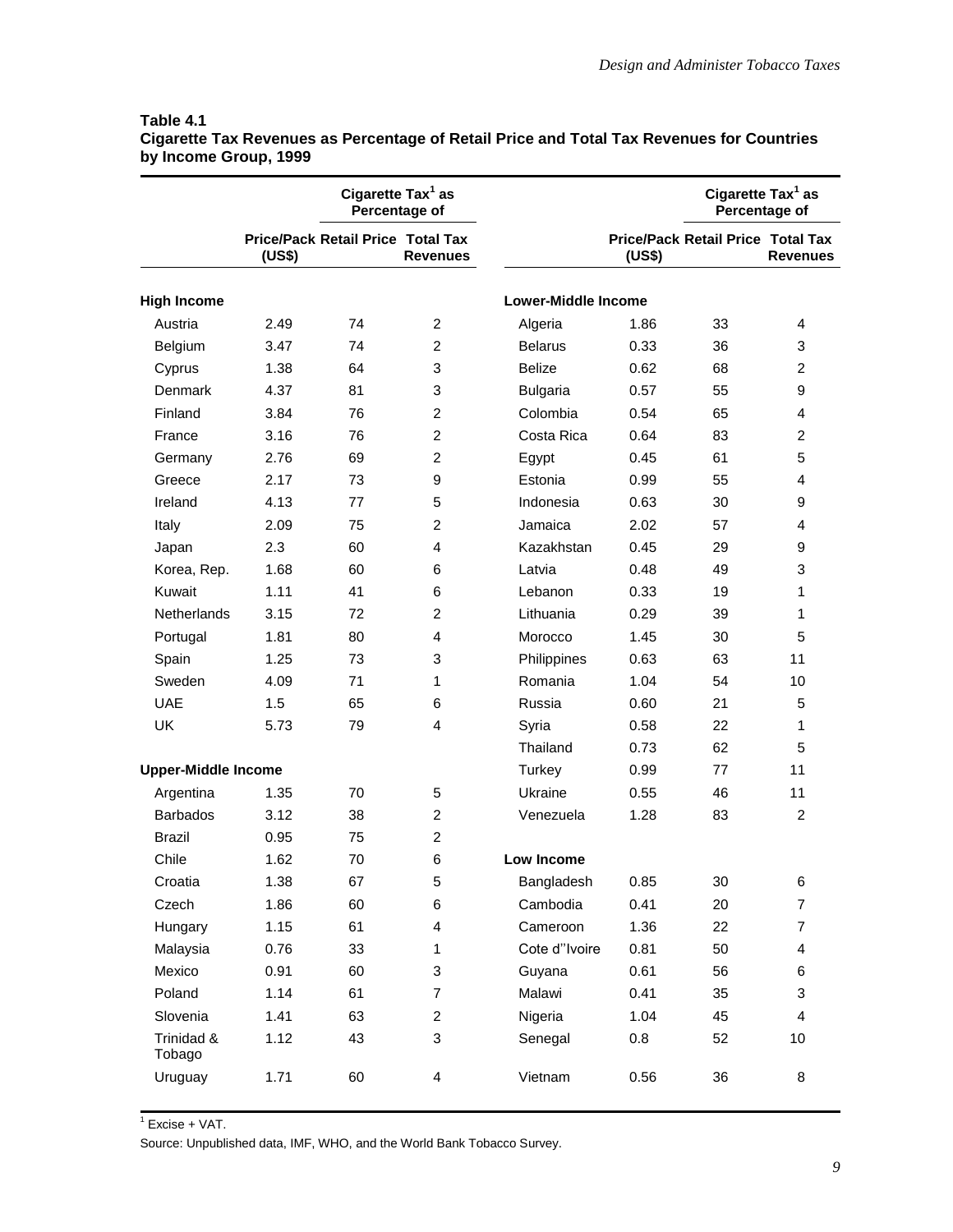revenues seem low, given the size of total revenues in developed countries, this share is an indication of the significance of cigarette excise tax revenue.

Further, a similar study from the same source uses data from 1994– 1995 and shows that cigarette tax revenue contributes significantly to total excise tax revenue. For instance, this percentage is 75.68 for Nepal, 73.61 for Switzerland, 68.57 for Indonesia, and 66.23 for Brazil, to name a few. This suggests that, regardless of the income level, cigarette excise taxes are a significant share of the total excise tax revenues.

The contribution of cigarette excise taxes to total tax revenues depends on:

- $\bullet$  the tax rate, or proportion of the cigarette pack price that is due to excise tax
- the amount of cigarette expenditures
- other taxes paid for goods and services as a proportion of GDP

Express this contribution in the formula:

 $TER/ITR = (TER/CSC) \times (CSC/GDP) \times (GDP/TTR)$ 

where:  $TER =$  cigarette excise revenue = number of packs of cigarettes consumed  $\times$  tax rate

> $TTR =$  total tax revenue  $=$  tax revenues from excise taxes (including cigarette excises) and other goods and services

 $CSC = \text{consumer spending on eigenettes} = \text{number of packs}$ of cigarettes consumed  $\times$  cigarette price

 $GDP =$  gross domestic product

Similarly, express the percentage share of cigarette excise tax revenue to total excise tax revenue as:

 $TER/ER = (TER/ CSC) \times (CSC/GDP) \times (GDP/TTR) \times (TTR/ER)$ 

where:  $ER = excise$  revenue.

Excise taxes on cigarettes are good sources for generating revenue. Although the share of cigarette tax revenues in total tax revenues are low in all countries, given the level of total tax revenues in developed countries, that share indicates the significance of generating revenues from cigarette taxes.

*When the price elasticity of the demand for cigarettes is less than a value of –1, the increase in taxes will result in a net gain in total tax revenues. 4*

l

 $4$  The less elastic the demand, the less effective the tax in reducing cigarette consumption, but the greater the gain in tax revenues.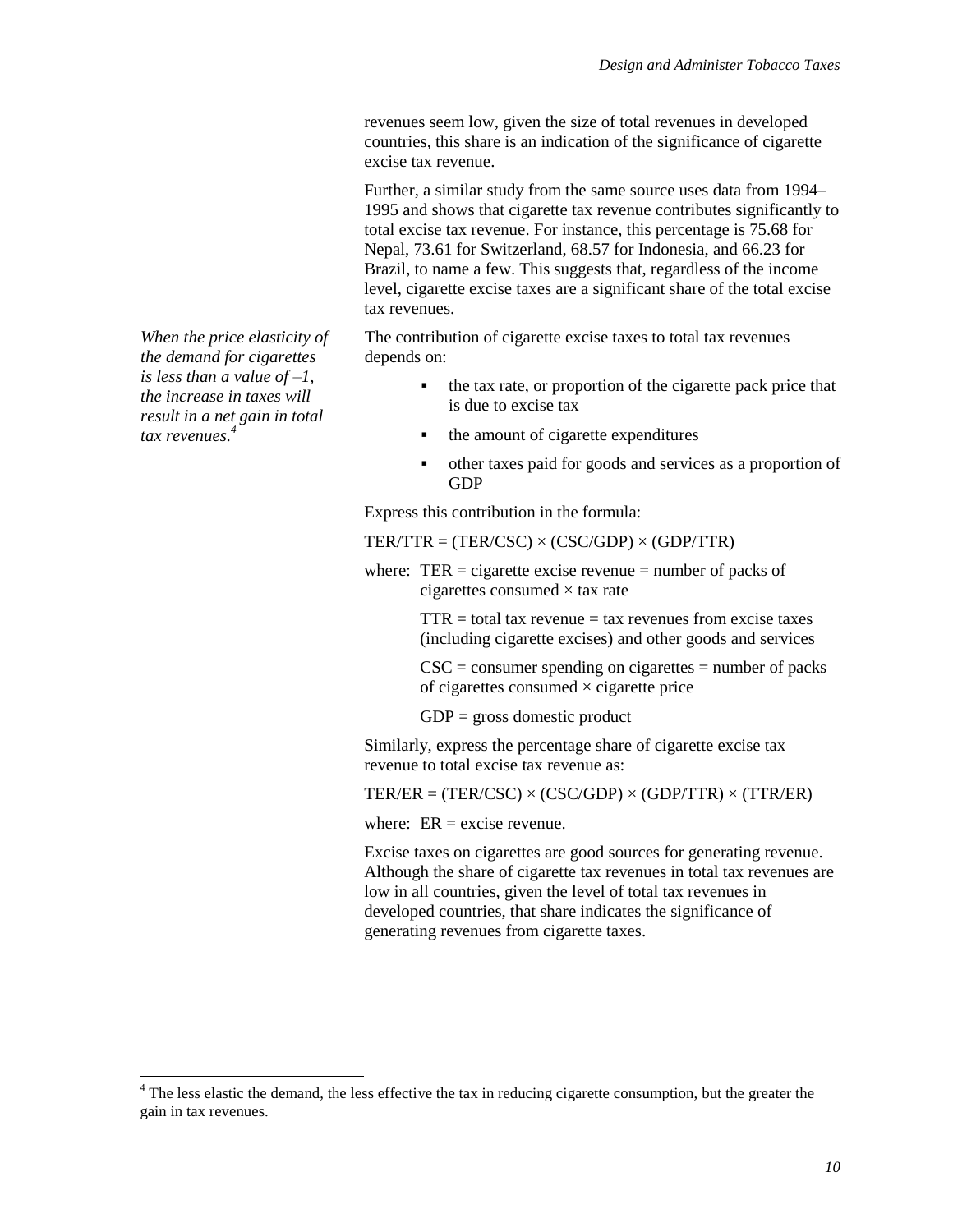## **…for Public Health Reasons**

Public health, or more accurately improving public health, provides a popular and reasonable objective for a tobacco tax. Consider this: it is estimated that tobacco will be responsible for 10 million deaths annually by 2030. Two-thirds of these deaths will occur in developing countries. The costs of mortality and morbidity due to tobacco related diseases will be tremendous. In most instances the government will be the major health insurance provider, though such insurance will only cover a small percentage of the population. For the rest, when medical help is needed, the individual must pay the expenses him/herself. These costs will be an especially huge burden on the poor.

Impose taxes on tobacco consumption to improve public health; with the subsequent reduction in tobacco consumption comes reduced mortality and morbidity. Further, use the revenue generated from these taxes to better provide insurance coverage for those affected by tobacco use. This argument is discussed in further detail below.

## **Directly Reduce Tobacco Use**

Taxes raise the price consumers must pay for tobacco products. The higher the price, the less people buy. So institute high tobacco taxes to:

- Encourage smokers to quit or reduce their smoking.
- Discourage ex-smokers from starting again.
- Deter non-smokers from starting.

(Note: this applies equally to all tobacco products—cigarettes, *bidis*, chewing tobacco, pipe tobacco, snuff, cigars, etc. Otherwise, increasing tax on one tobacco product encourages smokers to switch to a cheaper product, and undermines the impact of increasing taxes to reduce overall consumption.) A fall in tobacco use reduces the number of cases of disease and death caused by such use. Large increases in tobacco taxes can avert millions of premature deaths attributed to tobacco.

## **Protect Children and Young Adults**

Young people appear especially sensitive to price in deciding whether and how much to consume tobacco—most notably by smoking. This is because they have less money to spend. However, peer pressure also plays a major role in their decision of whether to smoke. So direct efforts to reduce smoking among young people to this sub-population as a whole, rather than the individual smoker.

Because young people deciding whether to begin smoking are not yet addicted to nicotine, their desire to smoke is not as intense and, perhaps, can be more easily manipulated than that of an addicted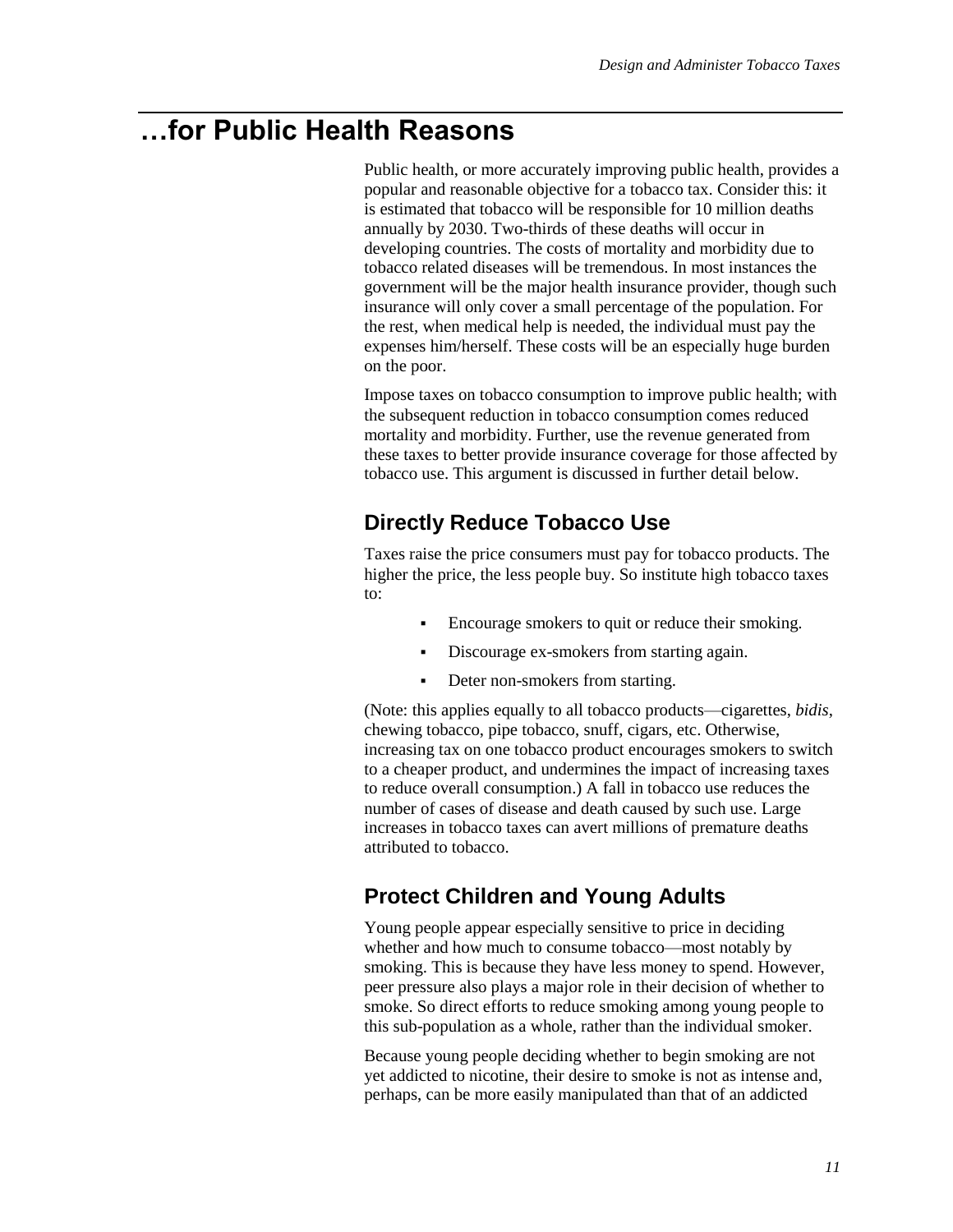smoker. Impose a very high tax on tobacco (seen as a high initiation cost to the young person) to persuade the potential smoker not to start. More importantly, sustaining a high tax on tobacco over a long period reduces use by successive cohorts of teenagers and has a lasting impact on aggregate consumption. Protecting children from smoking and its associated health risks is the most compelling argument for increasing tobacco taxation (Warner *et al,* 1995). That is, implement a cycle in which:

- 1. increased tobacco taxes raise cigarette prices which, given the limited income of the youth, makes cigarettes more expensive to purchase, leading to
- 2. an increase in the mean age at which an individual does start to smoke, which leads to
- 3. a lower total consumption of tobacco, which leads to
- 4. lower future health care costs, deaths and diseases.

#### **Correct for Negative Externalities**

The use of cigarettes and other tobacco products has unintended health care costs that arise from the disease and deaths of tobacco users, particularly smokers and others who inhale their smoke (e.g., smokers' health care costs due to smoking, and the costs of the disease and deaths non-smokers suffer from second hand smoke). Economists use the term "negative externalities" when referring to these costs imposed on people other than the immediate consumers of the goods and services. Generally, these costs are *not* reflected in the price of cigarettes and other tobacco products, and smokers are unlikely to take them into consideration in deciding whether and how much to smoke.

Impose a tax on the smoker that incorporates the negative external costs of that smoker's actions on non-smokers. Because the smoker pays for the higher, societal cost, he/she is forced to make a more economically efficient decision on whether and how much tobacco to purchase. If the external cost—and incorporated tax level—is high enough, the smoker consumes less and the external costs of smoking are ultimately lowered.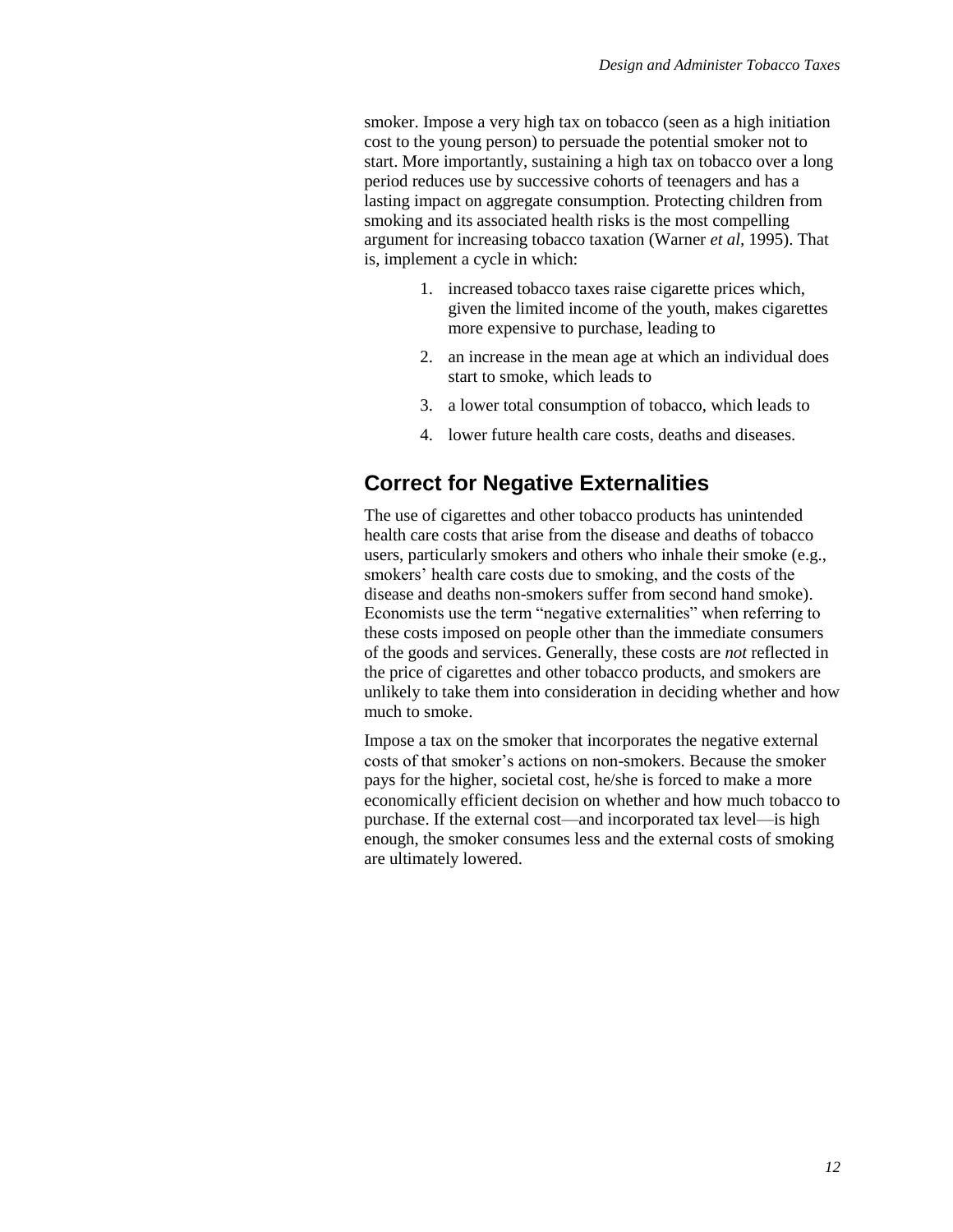## **IV. What is the "Right" Tax Rate?**

## **Determine the Best Tax Rate**

Decisions about the "right" tax rate for tobacco products are complex, since there may be a need to balance several different objectives with economic realities. The likelihood of smuggling and tax evasion, the tax system's administrative capacity, income levels, and taxes in neighboring countries can affect policy decisions. Politics also play a role in decisions to increase tobacco taxes. (See **Tool 1. Introduction** for more on the political implications of tobacco taxes.)

Governments may want to maximize revenue in the short- and/or long-term, and may also want to use the tax to improve public health. Raising revenue through excise taxes in the manner least disruptive to the efficiency of the economy is a challenge.

Since taxing of a good raises its relative price and induces consumers to shift toward substitute goods and away from complementary goods, excise taxes have distortionary effects beyond the market for the taxed good. Under most circumstances, the consequence of imposing a tax is to create an efficiency loss, which refers to the excess reduction in a consumer's welfare due to the income lost to payment of the tax. Try to design tobacco tax rates that raise the required revenue while minimizing the overall distortionary "deadweight loss" from taxation. Note, however, that setting up the right level of tobacco taxes often involves debate on the issues of equity and efficiency, as almost every member of the populace can be effected by tobacco excise taxes.

## **Evaluate Tax Efficiency and Equity**

Taxes are evaluated on two basic criteria:

**•** efficiency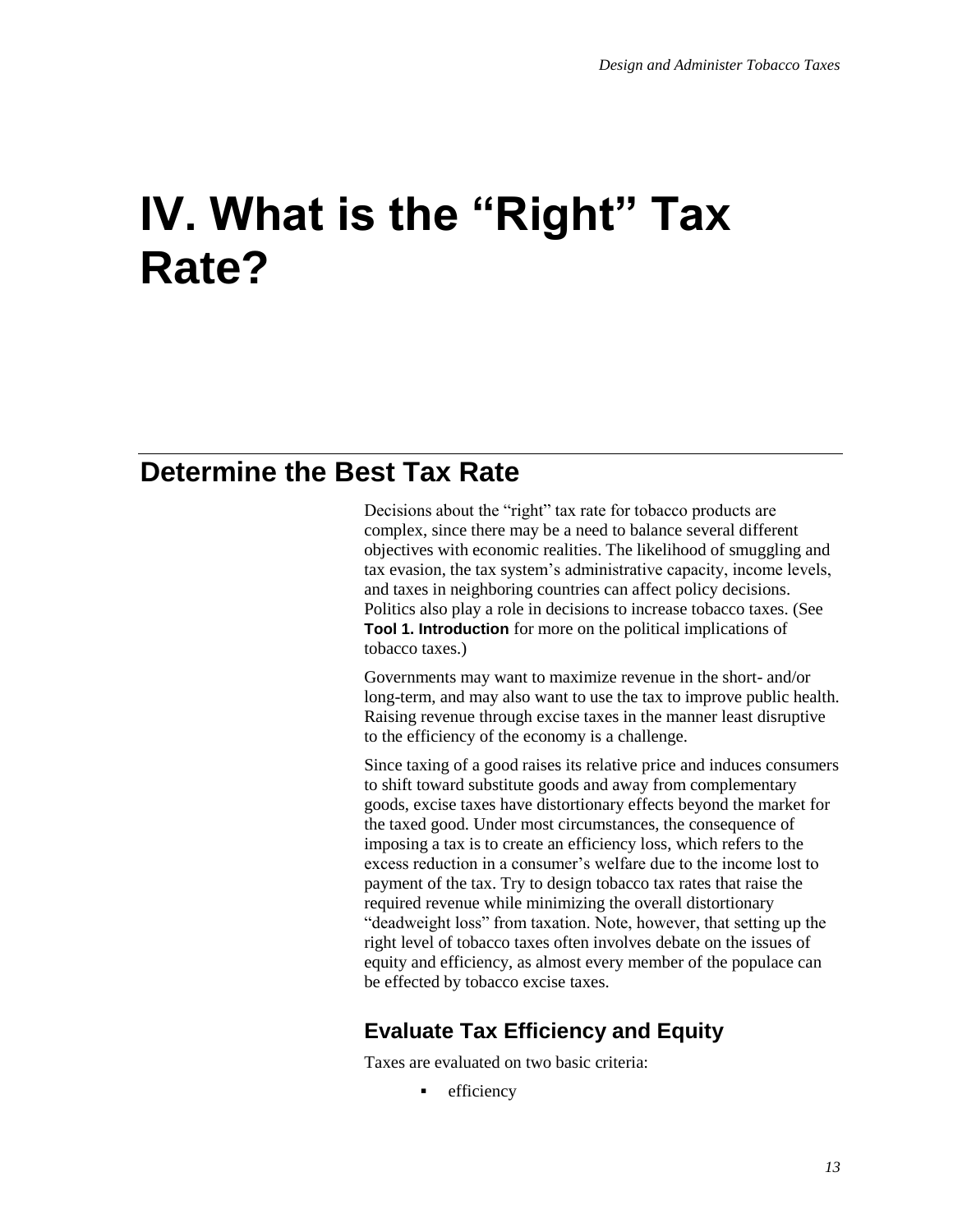$\blacksquare$  equity

A fundamental principle in the efficiency of taxation is to prefer taxes that generate substantial revenue with relatively little loss of welfare arising from higher prices caused by such taxes (Chaloupka *et al*, 2000). In other words, taxation efficiency means that tax revenue should be maximized with a minimum change in consumers' choices of various goods or services. Generally, taxes create efficiency losses because the income the consumer must devote to paying the tax reduces the consumer's welfare. This *efficiency loss* is also called the "excess burden of tax" or "deadweight loss" (Zee, 1995).

Equity in taxation means that there should be an equal tax treatment of equal individuals (horizontal equity), or unequal tax treatment of unequal individuals (vertical equity). These two equity concepts are of limited practical value unless and until the following are achieved:<sup>5</sup>

- 1. Define the basis for measuring equality (in inequality) among individuals.
- 2. Specify the meaning of equal (and unequal) tax treatment.
- 3. Derive the tax principals that can be realistically implemented to guide policy.

This concept of tax equity is complicated, and further definition is beyond the scope of this Tool. Readers are referred to **Tool 6. Poverty**, which deals extensively with tax equity, for further details and clarification on this issue.<sup>6</sup>

Tax efficiency and equity are often intertwined. Depending on the purposes and goals of policy and policy makers, respectively, there is often a burdensome trade-off between tax efficiency and equity. With respect to efficiency, the focus has been on both the use of tobacco taxes to cover the net social costs of cigarette smoking and other tobacco use, and the imposition of higher taxes on goods with inelastic demand. With respect to equity, the focus has been on issues related to vertical equity—specifically on the apparent regressivity of cigarettes and other tobacco taxes.

## **Make Tax Efficient**

It can be difficult to design tax rates that raise the required revenue while minimizing the deadweight loss from taxes. Frank Ramsey (1927), an early economist, proposed a solution. The "Ramsey Rule" states that tax rates should vary inversely with the elasticity of demand for products (holding the elasticity of supply constant). So,

l

<sup>&</sup>lt;sup>5</sup> Hu *et al* (1998) and Howell H. Zee "Taxation and Equity" in Tax Policy Handbook. (1995) ed. by Shome.

<sup>&</sup>lt;sup>6</sup> For more information, please see Krelove (1995).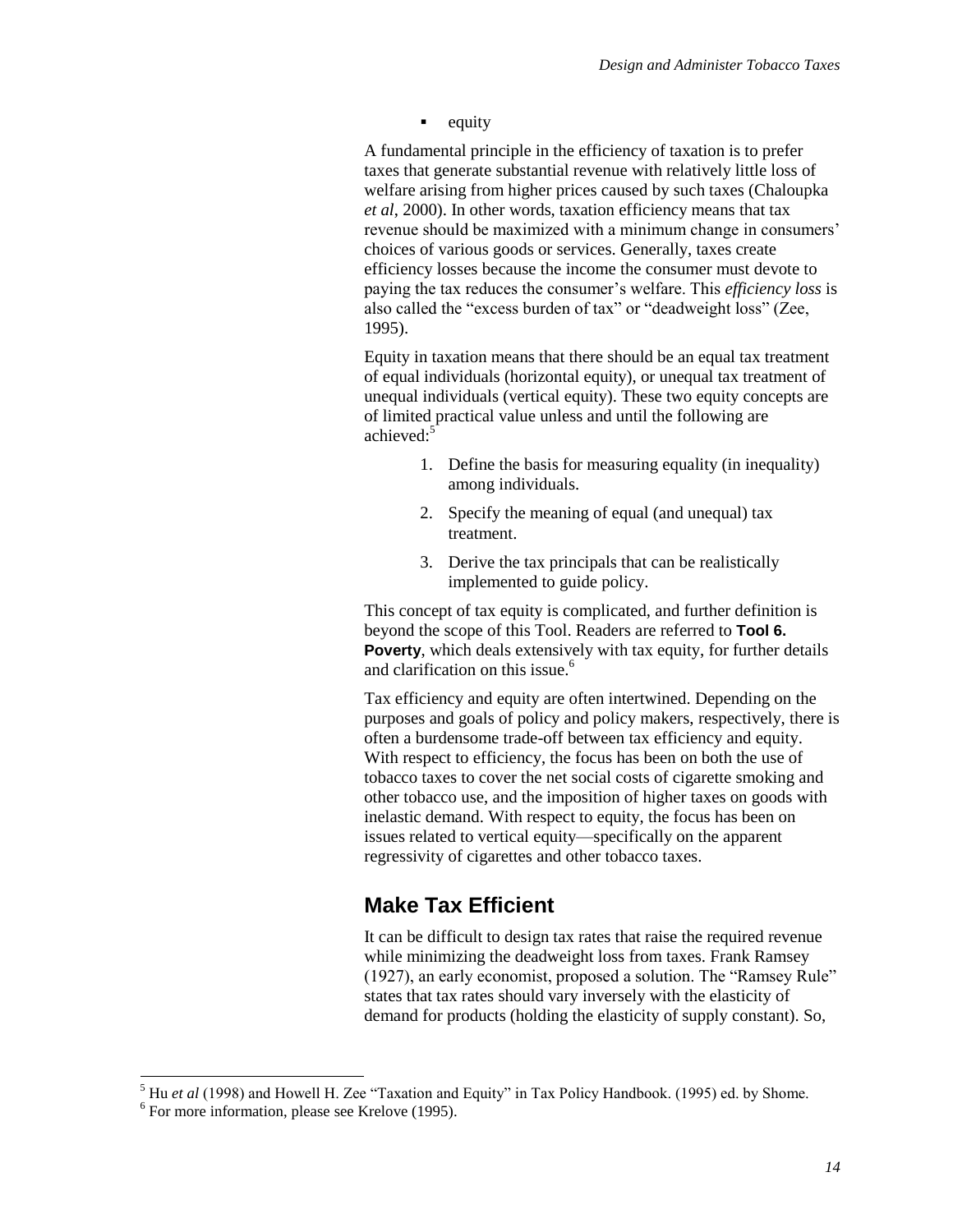tax goods with relatively inelastic demands more heavily, and tax those with relatively elastic demands less.

The Ramsey Rule argues for relatively high taxes on cigarettes and other tobacco products. In the short-run, at least, the demand for tobacco products is relatively inelastic in most countries. Thus, increases in taxes on tobacco products, even though they lead to significant reductions in cigarette smoking and other tobacco use, will at the same time lead to significant increases in tax revenues.<sup>7</sup>

It is desirable that taxes affect a consumer's decisions so as to reduce consumption of the product and, hence, the negative externalities. So, impose an even *heavier tax* than indicated by the Ramsey Rule on products that create negative externalities, such as tobacco.

## **Make Tax Equitable**

It is a fair assumption that individuals with varying degrees of wealth consume products of the same type but with different quality and price characteristics. Imposing different taxes on a product depending on such characteristics addresses the vertical equity concern. For instance, impose higher tax rates on cigars and other products used by wealthier consumers who can absorb the extra cost, or reduce or abolish any tax on products used by poor consumers.

The differential tax treatment in India and Indonesia are good examples of such a system. The poor in India primarily smoke *bidis*, which do not have an excise tax. Similarly in Indonesia, hand-made *kreteks* have a lower tax rate compared to machine-made and white cigarettes, and are smoked primarily by the poor.

Many countries have opted to "customize" their tobacco tax rates based on a number of factors:

- size of producer (Indonesia)
- prestige of the brand, quality of tobacco leaves used, marketing characteristics, better packaging, smooth taste, etc. (China)
- type of tobacco product, such as *bidis*, *kreteks*, chewing, snuff, tobacco for hand-rolled cigarettes, and white sticks (India, Norway, Indonesia, Nepal, and Malaysia)

It is recommended that all tobacco products be taxed and, as a simple first step, at a consistent and equal rate. They all harm health and cause disease, and so warrant a tax.

*Varying tax rates can encourage consumers to substitute cheaper products* 

l

A difference in tax rates on tobacco products does cause consumers to change consumption from high tax (and priced) products to low tax (and priced) products. For instance, when Egypt increased its tax

 $7$  The elasticity of cigarette excise tax revenue with respect to the cigarette excise tax rate is equal to one plus the own-price elasticity of cigarettes times the share of tax in the tax inclusive price. DRt/dtR =  $1 + (\eta t/P)$ where  $\eta$  is the own-price elasticity.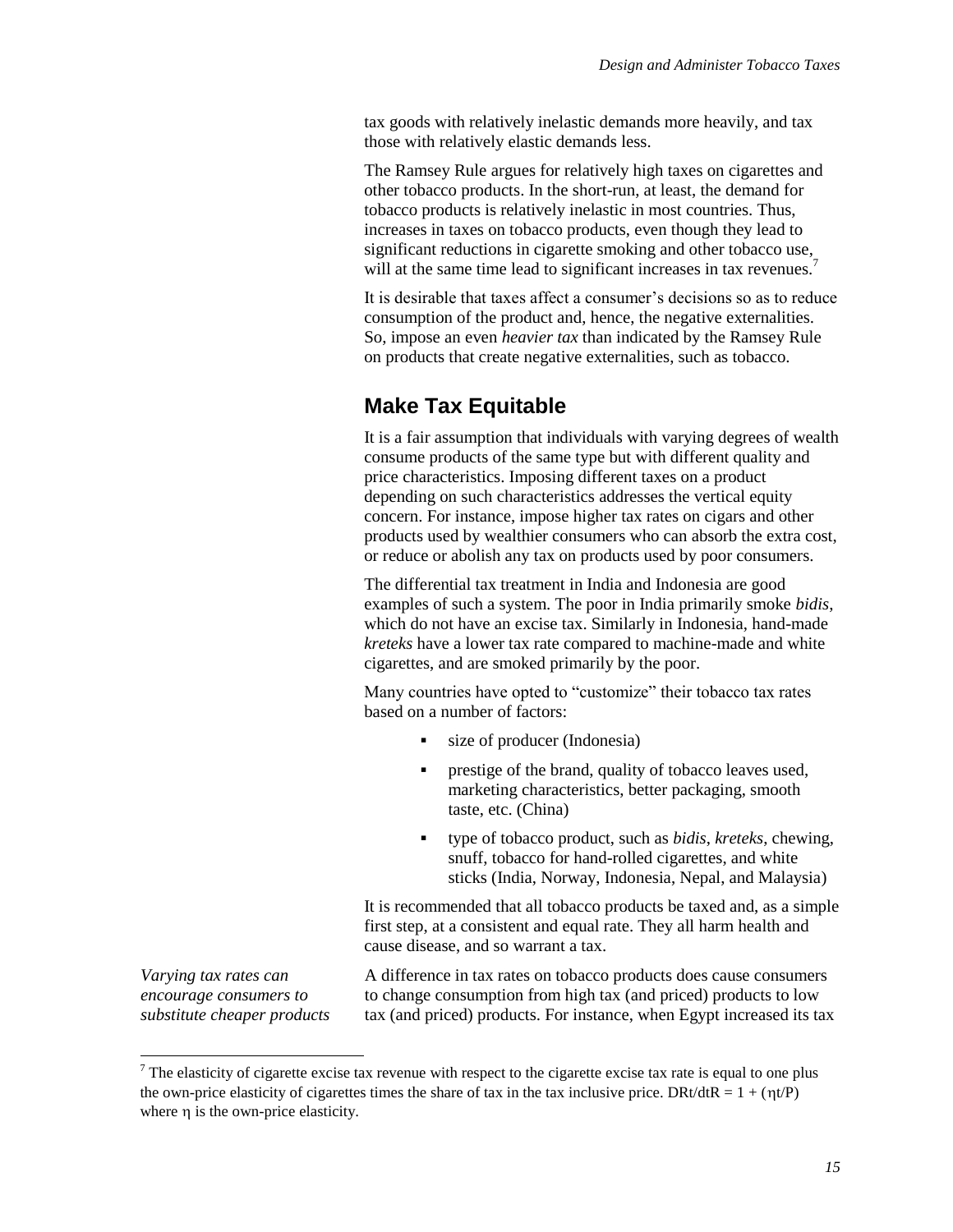*for more expensive ones.* on manufactured cigarettes but not on *shisha* tobacco (a type of pipe tobacco), *shisha* smoking increased while cigarette smoking declined (Townsend, 1998). Similarly, when Indonesia increased taxes on white cigarettes but not on *kreteks*, sales of *kreteks* rose while white cigarette sales declined (de Beyer and Yurkli, 2000). And in Norway, when the tax on cigarettes increased, cigarette consumption declined but consumption of hand-rolled cigarettes increased (Townsend, 1998). So, when using different tax rates—or different changes in tax rates—for different tobacco products, take into account the likely substitution effects.

## **Evaluate the Impact of Tobacco Excise Taxes**

## **Higher Tobacco Taxes and the Poor**

The primary concern over tax equity is whether cigarette and other tobacco taxes are regressive—that is, whether the tax accounts for a higher percentage of the income of poor versus wealthy individuals.<sup>8</sup>

A basic principle of tax policy suggests that individuals with the greatest ability to pay should be taxed more heavily (called "vertical equity"). Cigarette and other tobacco taxes can appear to violate this principle. If everyone uses the same amount of tobacco products, then:

- 1. All groups pay the same *absolute* amount of tobacco taxes.
- 2. Taxes account for a higher *proportion* of the income of poor people.
- 3. Taxes are *regressive* with respect to income.

If poor people use *more* tobacco products than wealthy people, then the tax is more regressive on the group of poor individuals.

However, even if cigarette taxes fall most heavily on poor smokers, *increases in tobacco taxes can be progressive* provided lower income smokers significantly reduce their smoking. The implication is that the poor are more sensitive to price increases than the wealthy, and will therefore reduce consumption based on the degree of the overall price due to a tax increase. A beneficial result is an increase in the quality of their health and economic welfare. Therefore, in the short run, the poor face a heavy burden, but in the long run the benefits far offset the costs. This implication is proving true, as there is growing evidence in a number of countries (notably Poland and South Africa) that people with lower incomes reduce tobacco consumption more than higher income groups when overall prices rise.

 $\overline{\phantom{a}}$ 

<sup>8</sup> For more information, please see Chaloupka *et al* (2000) and **Tool 3. Demand Analysis**.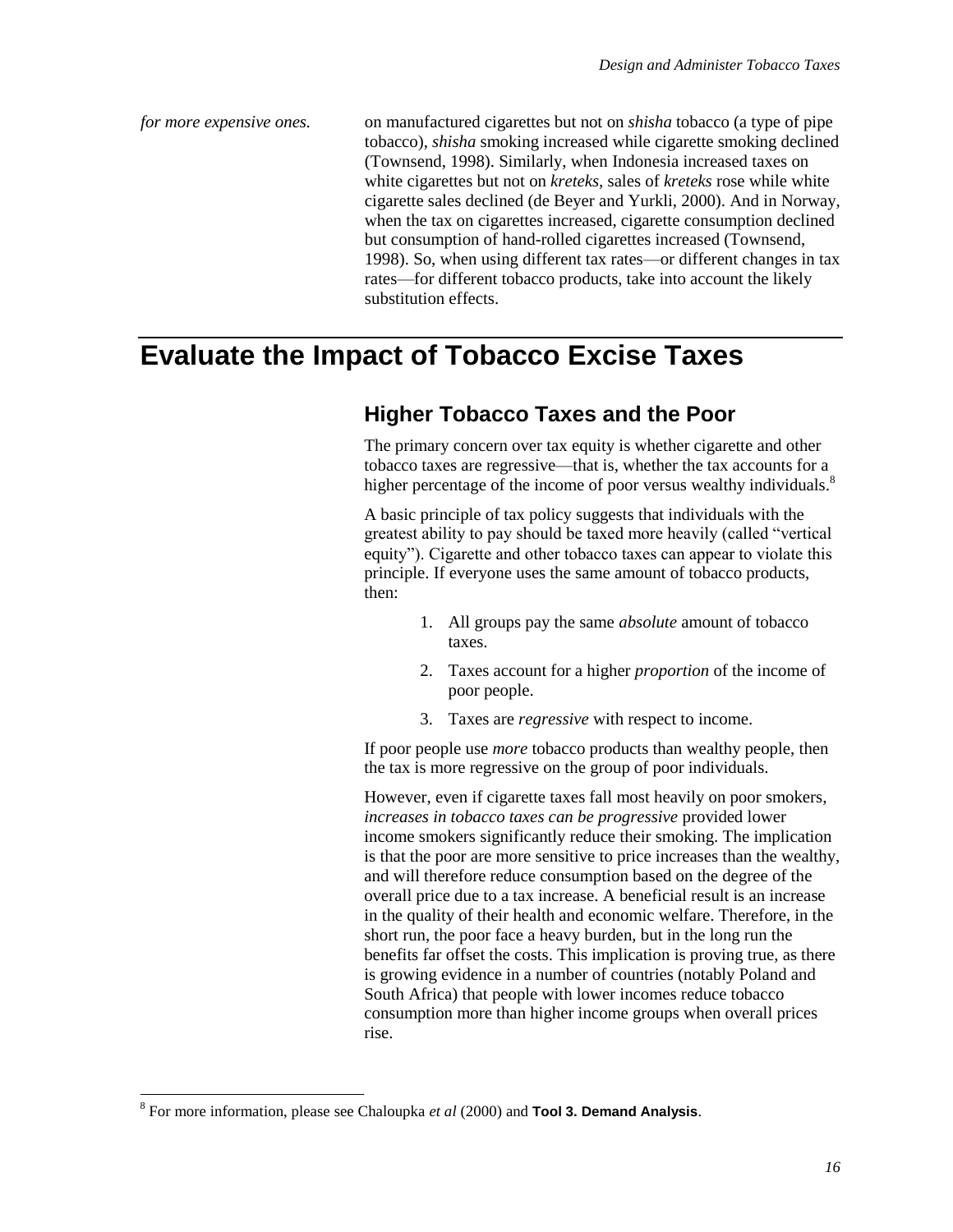Consider this example. There are two smokers consuming the same number of cigarettes  $(x)$ , one with low income  $(y)$  and the other with high income (3y). Estimates of the price elasticity of demand suggest the low-income smoker is more price sensitive (elasticity of –0.80), while the high-income smoker is less price sensitive (elasticity of  $-$ 0.20). The cigarette tax is 50 percent  $(\frac{1}{2})$  of price and the tax is fully passed on to the smokers. Given this, both smokers are paying x/2 in cigarette taxes. For the low-income person this is x/2y of income, compared to x/6y for the high-income person. This tax is clearly regressive. However, a *tax increase* is not regressive. Assuming the price elasticity of demand is the same, doubling the cigarette tax reduces both smokers' consumption, with a relatively larger reduction for the low-income smoker. In addition, the total tax paid by both smokers rises (to 0.6x/y for the low-income smoker and  $0.3x/y$  for the high-income smoker). However, the increase in the tax paid by the low-income smoker is less (at 0.1x/y) compared to the increase (at 0.133x/y) for the high-income smoker. So although the starting tax is regressive, *the tobacco tax increase is progressive* and the overall regressiveness of the tobacco tax is reduced (Chaloupka *et al*, 2000).

## **Smokers and the Cost of Their Habit**

The primary concern over tax efficiency focuses on the use of tobacco taxes to cover the net social costs of cigarette smoking and other tobacco use (Chaloupka *et al*, 2000). Two notions are important to keep in mind when discussing the appropriate level of tobacco taxes.

The first notion is reflected in the Ramsey Rule. That is, given that governments need to generate revenue and use excise taxes to do so, taxes applied to goods and services with relatively inelastic demands are more efficient than taxes applied to those with more elastic demands (holding the elasticity of supply constant). The more inelastic demand is, the less consumers change their purchasing decisions in response to tax/price changes. Hence there is less distortion caused by the taxes.

The second notion relates to externalities.<sup>9</sup> Taxes can be used to improve economic efficiency where there are externalities (such taxes are referred to as "Pigouvian taxes") (Pigou, 1962). If tobacco excise taxes are viewed as a way to "internalize" the social costs of smoking—that is, to add an element of the social implications of smoking to the price that smokers must pay—one could measure this social cost and set the tax rates accordingly. Thus, set the amount of tax on cigarettes so that total tax revenue paid for by smokers equals

*Due to the inelastic demand for tobacco products, tobacco taxes reflect efficient taxation over the short term.*

*Because of the high external costs of smoking imposed on society, tobacco taxes can help "internalize" such costs on the smokers themselves.*

 $\overline{a}$ 

 $9<sup>9</sup>$  In general, these externalities fall into two categories: the financial externalities associated with the impact of tobacco use on the costs of healthcare, group health and life insurance, pensions, and other collectively financed programs; and the costs associated with the health and other consequences of exposure to environmental tobacco smoke (Chaloupka *et al*, 2000).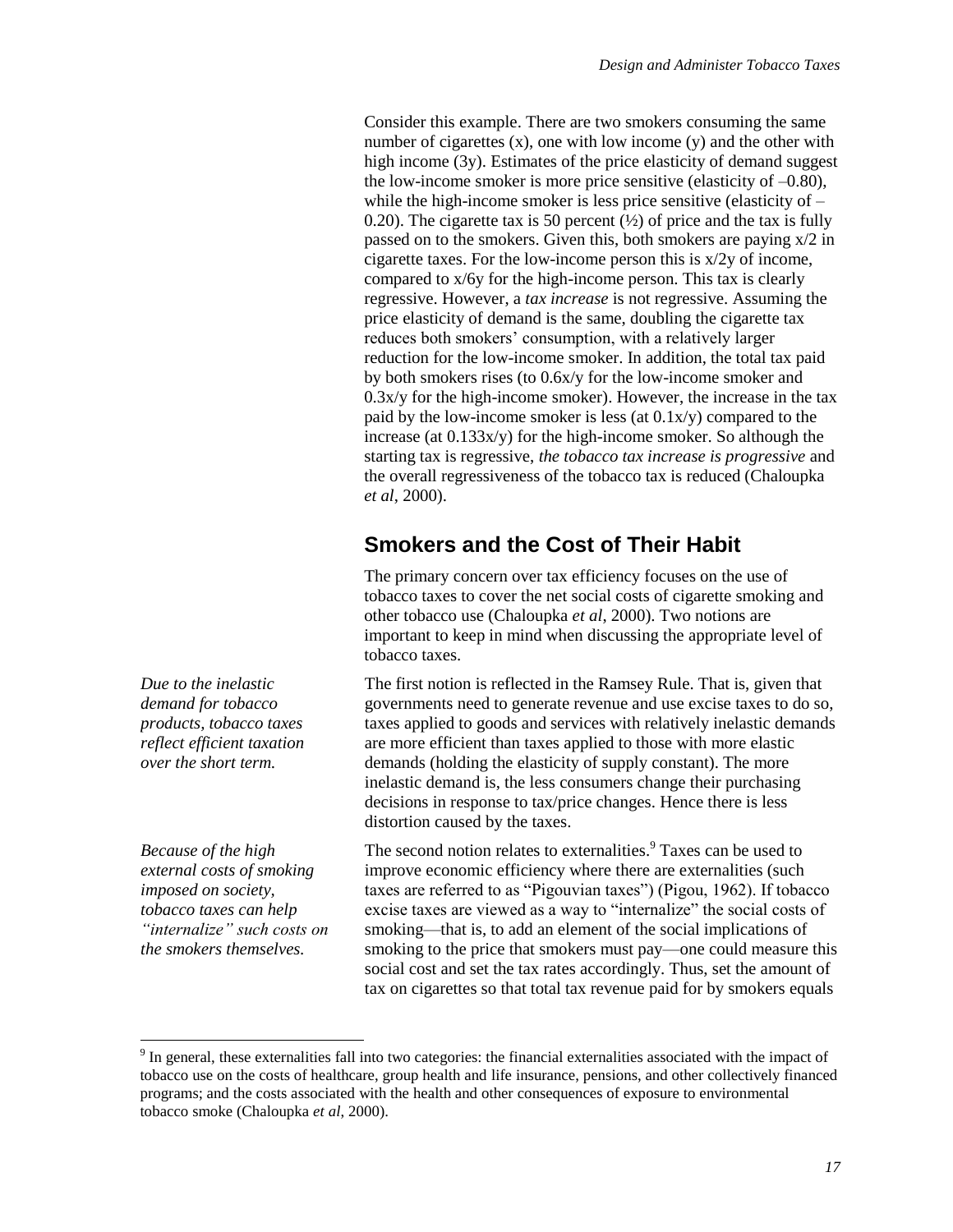the total social cost generated by smokers. $^{10}$ 

Although estimates of the net social costs of tobacco use are critical in determining the appropriate level of tobacco taxes, estimating the costs of the negative externalities resulting from cigarette smoking and other tobacco use is a highly controversial subject (Chaloupka *et al*, 2000).

Both the Ramsey and Pigouvian tax rules recommend tobacco products carry relatively high taxes for tax efficiency reasons.

## **Smuggling**

The potential for smuggling tobacco can limit increases in tobacco tax rates. When setting tax rates, consider the risk of smuggling, the purchasing power of local consumers, tax rates in neighboring markets, and the ability and effectiveness of the tax authority to enforce compliance.

However, those who oppose tobacco tax increases often exaggerate the amount and risks of smuggling. For example, in South Africa the tobacco industry predicted massive smuggling when the government announced a series of large increases in tobacco taxes. Although smuggling did increase, it did not occur on the massive scale suggested by the tobacco industry—smuggling is estimated to have risen from one percent to six percent of all cigarettes smoked.

See **Tool 7. Smuggling** for a thorough discussion of tobacco smuggling and its implications on tax policies, administration, and revenue.

 $\overline{a}$ 

 $10$  There is an abundance of evidence on the health consequences of tobacco use that clearly implies that the direct medical care costs of preventing, diagnosing, and treating tobacco related diseases are substantial. For more information please see Lightwood *et al* (2000) "Estimating the costs of tobacco use" Tobacco Control in Developing Countries, ed. by Jha and Chaloupka, WB Publication 2000.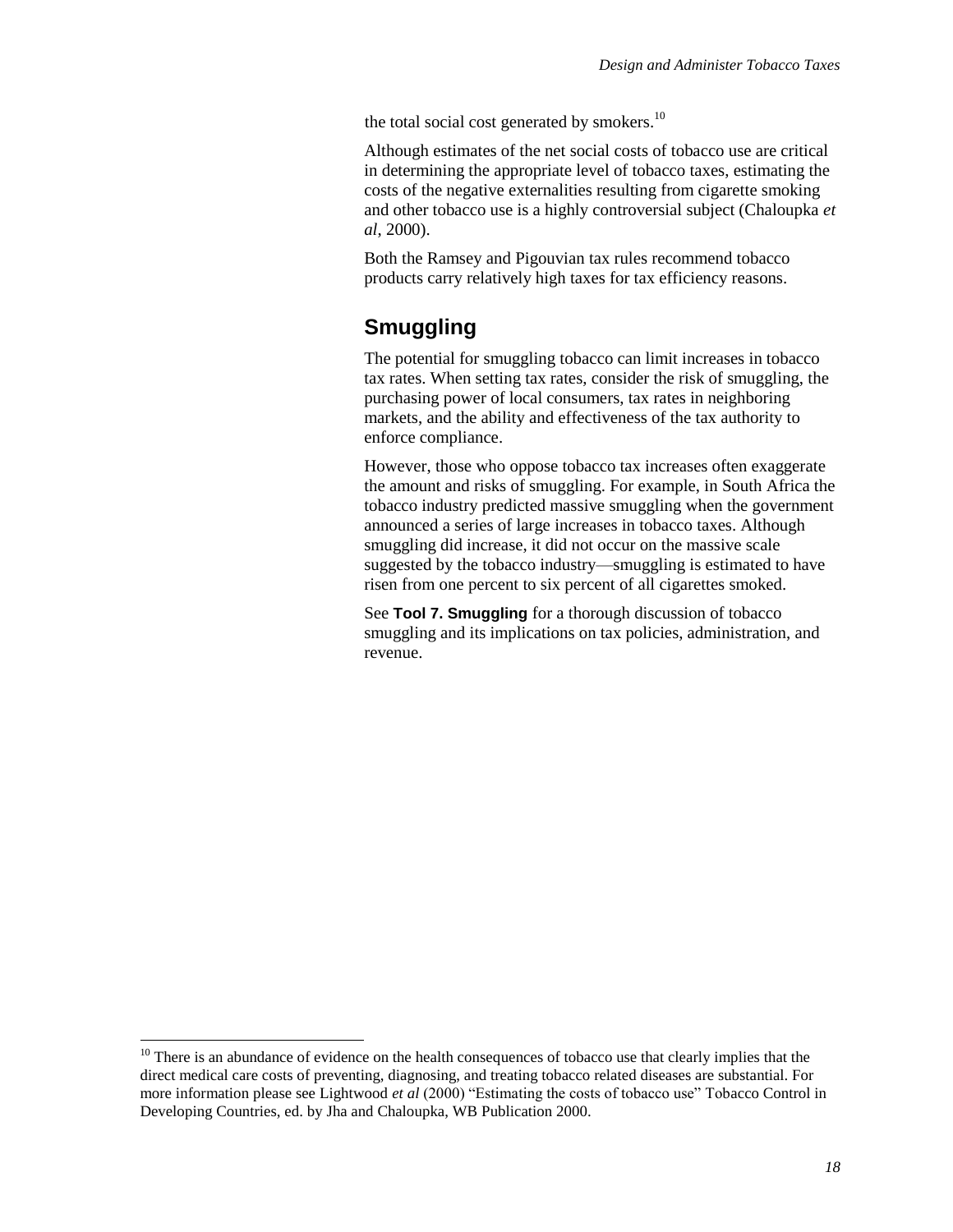## **V. Generate Higher Excise Revenues**

## **Forecast Excise Revenue from Tobacco Taxes**

As discussed above, a primary purpose of implementing or increasing excise taxes is to generate more revenue. Since tobacco is the best candidate to achieve required revenue from excise taxes, tax administrators must often identify and recommend the necessary tax increase to achieve the required revenue. Tax administrators often forecast excise revenues as a result of excise rate changes. There are different ways to forecast these excise revenues, ranging from the use of simple estimation techniques to sophisticated econometric models (Sunley and Weiss, 1992).

## **Why Forecast**

*To achieve a target increase in tax revenue, know the price elasticity of demand. In most low- and middle-income countries, the price elasticity of demand for cigarettes is about –0.8.*

Forecasting tax revenue is important for administrators and policy makers. It is necessary to know the full amount of a government's revenue before adequately adjusting its expenditures. Moreover, and particularly in developing countries, governments are often in need of more revenue, so tobacco taxes are perfect candidates in fulfilling this need.

When a tobacco tax increase is in question, it is important to forecast the revenue based on proposed tax rates for two reasons. First, policy makers and governments have a vested interest in knowing how much additional revenue will be gained from the increase. Second, and especially when a tax increase is considered as a method to reduce consumption, public health advocates must present evidence that an increased tax does not reduce government revenues. Otherwise, policy makers will be less likely to consider a tobacco tax increase.

Economists who analyze the impact of tobacco taxes on consumption should also consider the consequences of an increase on government revenues for a stronger policy recommendation.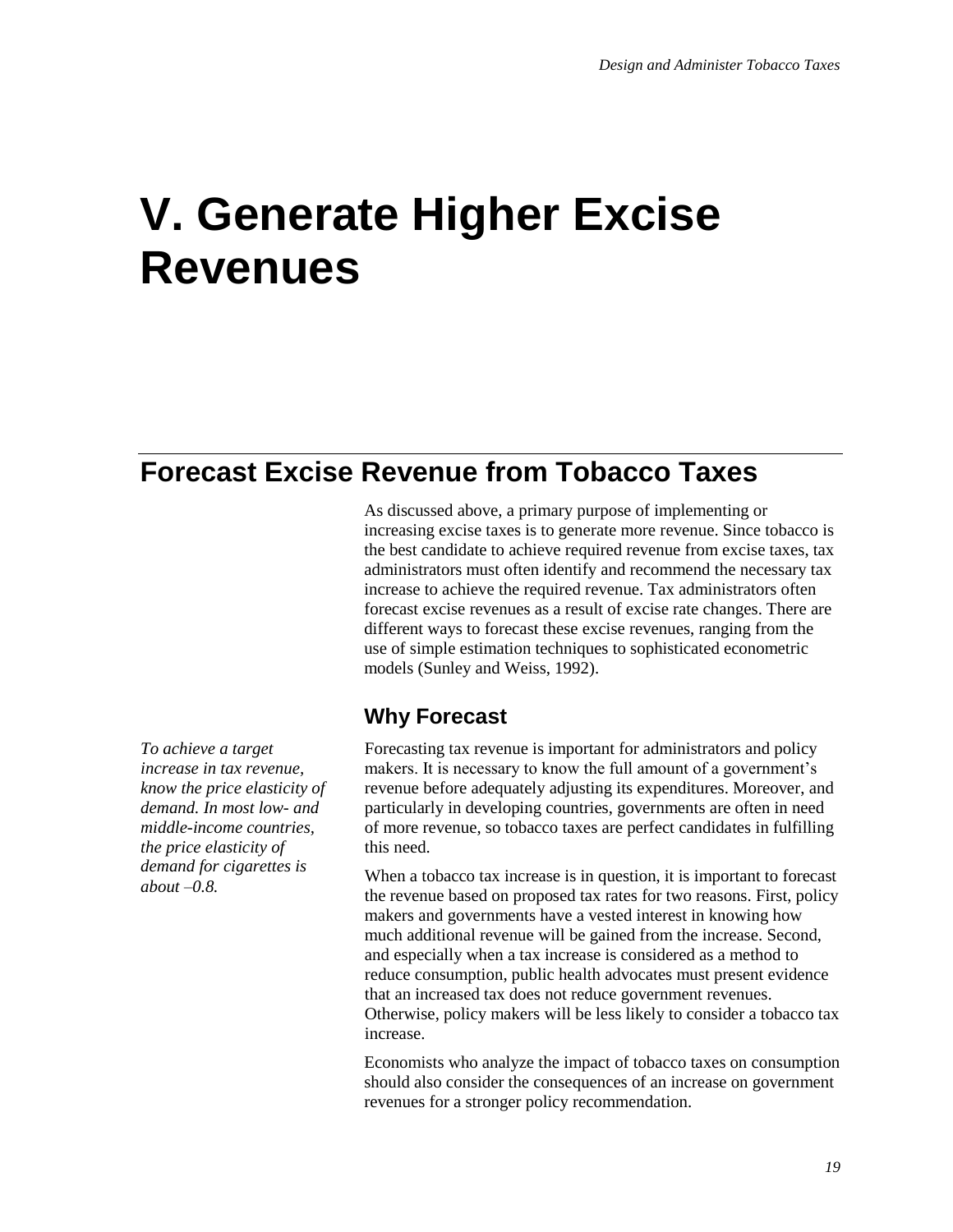Tobacco products are subject to sales taxes and also import duties. By the time consumers purchase products, tobacco products have, excise taxes, VATs, and import duty rates on them. The following section discusses only excise revenue.

#### **How to Forecast**

Estimate excise revenue due to a rate change by multiplying the tax base by the increase in the tax rate and adjust for changes in the tax base. For example, there is a specific excise tax of 10 rupees per pack of cigarettes, which retail for 20 rupees per pack. This tax is equal to 50 percent of the retail price. If 10 million packs are sold each year, excise revenue is 100 million rupees (10 rupees multiplied by 10 million). When the excise rate is increased 10 percent to 11 rupees per pack, the retail price of a pack of cigarettes is raised 5 percent to 21 rupees. If the demand elasticity for cigarettes is –0.8 (which means, a 10 percent increase in price will reduce the consumption by 8 percent), the 5 percent increase in the retail price of cigarettes reduces the demand for cigarettes by 4 percent.<sup>11</sup> Sales become 9.6 million packs per year, and tax revenue increases by 5.6 million rupees ((11 rupees  $\times$  9.6 million packs) – (10 rupees  $\times$  10 million packs)), or 5.6 percent.

The expected change in government excise revenue from a change in the excise tax can be shown mathematically (van Walbeek, 2000):

GER = consumption  $(Q) \times$  excise tax  $(CET_x)$ 

by taking the log value

 $Ln(GER) = ln(O) + ln(CET<sub>x</sub>)$ 

and taking the derivative with respect to time:

 $d(GER)/GER = d(Q)/Q + d(CET_x)/CET_x$  [1]

since the derivative of

 $ln(fx) = df(x)/f(x)$ 

where  $GER = government excise tax revenue from eigenettes$ 

 $CET_x =$  cigarette excise tax per pack

 $Q =$  per capita consumption/pack

Percent change in consumption  $d(O)/O$  = price elasticity  $\times$ percent change in price  $d(P)/P$  [2]

Percent change in price  $(d(P)/P)$  = percent change in cigarette excise tax  $d(CET_x)/CET_x \times$  ratio of tax over price  $(CET_x/P)$  [3]

Replace [3] into [2] to get:

l

 $11$  If the price is increased by 10 percent, an 8 percent reduction in consumption is expected. Since the price increases only 5 percent (half of 10 percent), consumption is reduced 4 percent (half of 8 percent).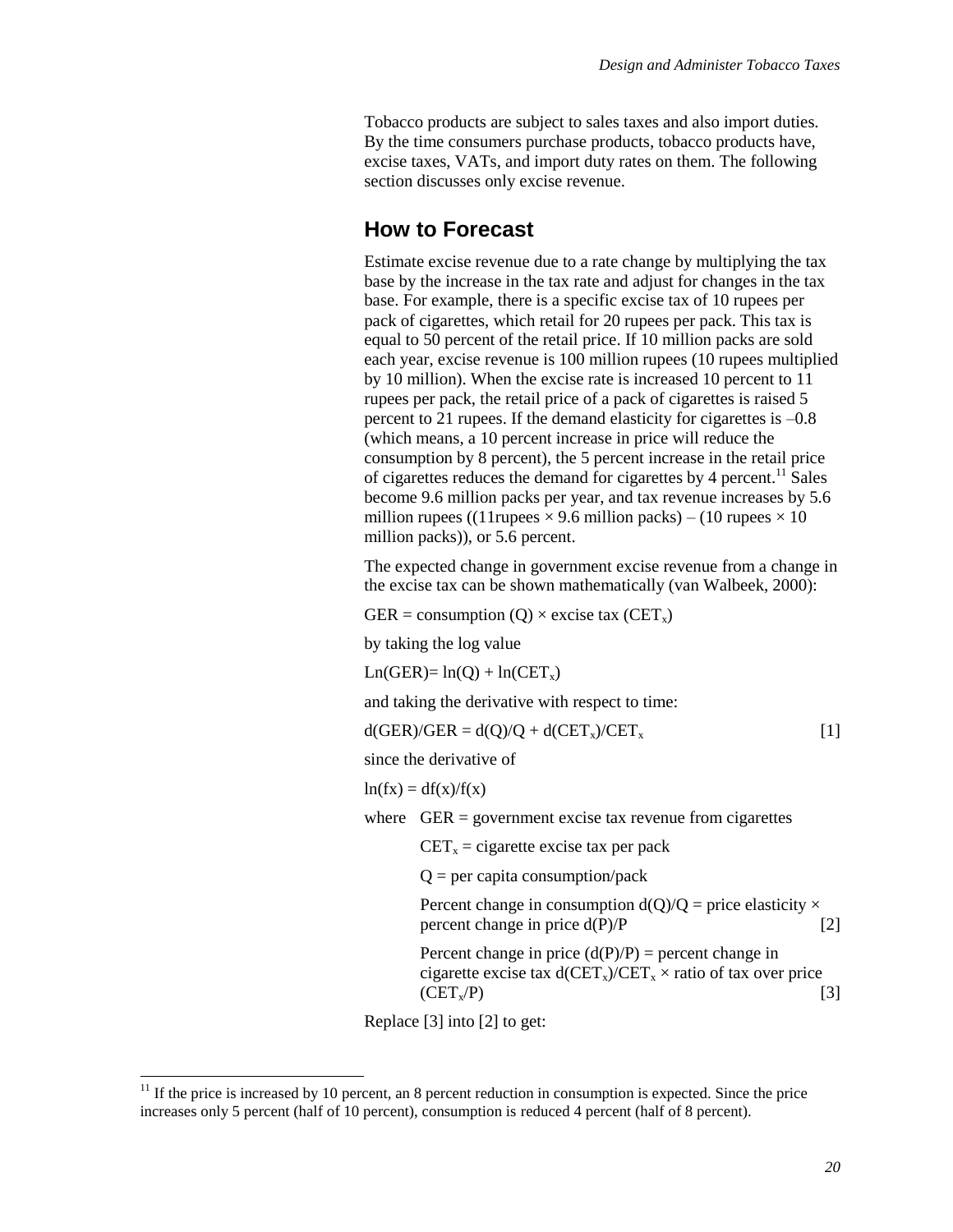$$
\lceil 4 \rceil
$$

 $(d(Q)/Q = (\eta_p) \times ((d(CET_x)/CET_x) \times (CET_x/P))$ Replace [4] into [1] to get:

 $d(GER)/GER = d(CET_x)/CET_x \times (1 + (\eta_n \times (CET_x/P))$ 

where  $d(GER)/GER$  = percent change in GER

 $d(CET_x)/CET_x$  = percent change in  $CET_x$ 

 $\eta_p$  = price elasticity of cigarettes

 $CET_x/P =$  cigarette excise tax ratio in price per pack of cigarettes  $((10/20) = 0.50)$ 

Apply the values from the scenario above into this formula:

 $d(GER)/GER = 10 \times (1 + (-0.8 \times (0.50)))$ 

 $d(GER)/GER = 6$  percent

When forecasting excise revenue, it is very important to consider whether the excises are *ad valorem* or specific and, if specific, whether they are indexed for inflation. Refer to the "Select the Type of Tax" section in the **Consider the Appropriate Type of Tobacco Tax** chapter for more detailed information on specific versus *ad valorem* taxes.

## **Econometric Model for Forecasting**

 $\overline{a}$ 

There are several methods one can use to forecast excise tax revenue as a result of excise rate changes for a given time period. One approach is to develop an econometric model, estimate its parameters from the available data, and then use it to predict future values of the variables of interest.

In **Tool 3. Demand Analysis**, several models are presented that estimate demand and price elasticity of cigarette consumption by using aggregate time-series data. One of these models—the myopic demand model—can be used to forecast excise tax revenue when the price increases.<sup>12</sup> This forecast is expressed as:

 $Q_t = b_0 + b_1P_t + b_2Y_t + b_3Q_{t-1} + \varepsilon_t$ 

- where  $Q_{t-1}$  = per capita consumption of cigarettes per adult in year *t-1*
	- $Y_t$  = real income per adult

 $P<sub>t</sub>$  = real price per pack of cigarette

Assume the estimation provides the following coefficients:

 $12$  Only three independent variables are used in this illustration to maintain simplicity. Further, in this example an increase in price is used instead of a tax because the model is designed for this purpose. Readers seeking to use this and other models for estimating and forecasting price elasticity and tax revenue should become familiar with the econometric models presented in **Tool 3. Demand Analysis**.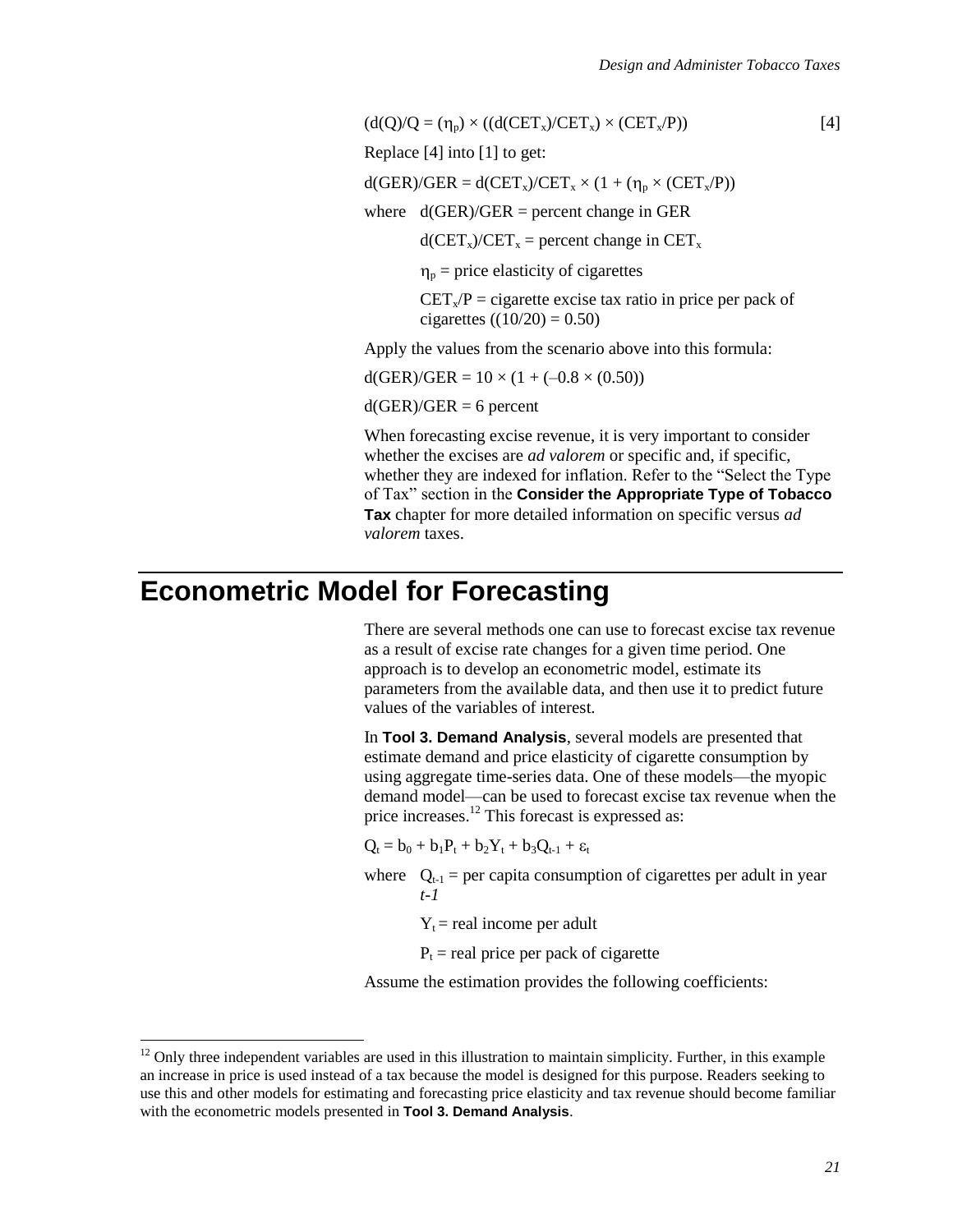Predicted  $Q_t = 142.5 - 0.464P_t + 0.003Y_t + 0.158 Q_{t-1} + \varepsilon_t$ 

Note: The price elasticity for this equation for the time period (1970– 1999 data) is estimated at –0.8. This is derived by multiplying the price coefficient (–0.464) by the proportion of sample means of price and consumption (price/consumption). Using another approach, multiply the price coefficient by the proportion of price and consumption value for the year 1999 to estimate the price elasticity for 1999.

Assume the latest year observation is 1999 ( $t = 99$ ), and the values are 1999 data.

Predicted  $Q_{99} = 142.5 - 0.464(420 \text{ rupees}) + 0.003(4,500) +$  $0.158(43) + \epsilon_{99}$ 

Also assume

Real  $P_{99} = 420$  rupees (1999 nominal price 2,300 rupees per pack divided by 1999 Consumer Price Index (CPI))

 $Y_{99}$  (real income) = 4,500 rupees per adult (nominal income divided by CPI for the corresponding year)

 $Q_{99-1}$  = last year's per adult consumption is 43 packs

Then estimate predicted per capita consumption for 1999 by multiplying the estimated coefficients by the actual values of the variables in that year, as follows:

- 1. Assume nominal price for cigarettes increased by 10 percent in 1999.
- 2. Multiply the nominal price value for 1999 by 10 percent and add it to the value (the price is 2,300 rupees and a 10 percent increase is 230 rupees, so the new price is 2,300  $+ 230 = 2,530$  rupees).
- 3. Divide the nominal value by the consumer price index in 1999 to find the new real value of the 1999 price per pack.
- 4. Replace the new real price value into the price value for the 1999 equation. Other variables are assumed constant.
- 5. Multiply each value with the corresponding coefficient to find the hypothetical consumption for 1999 when the price is increased by 10 percent. The difference between predicted and hypothetical per capita consumption gives the per capita gain or loss of cigarettes in packs.
- 6. Multiply the per capita gain or loss of cigarette pack by the adult population for 1999, since the dependent variable is adult per capita consumption. This indicates the total packs of cigarettes gained or lost in 1999.
- 7. Multiply this number with the tax rate (in the example, it is assumed the 10 percent price increase came from a tax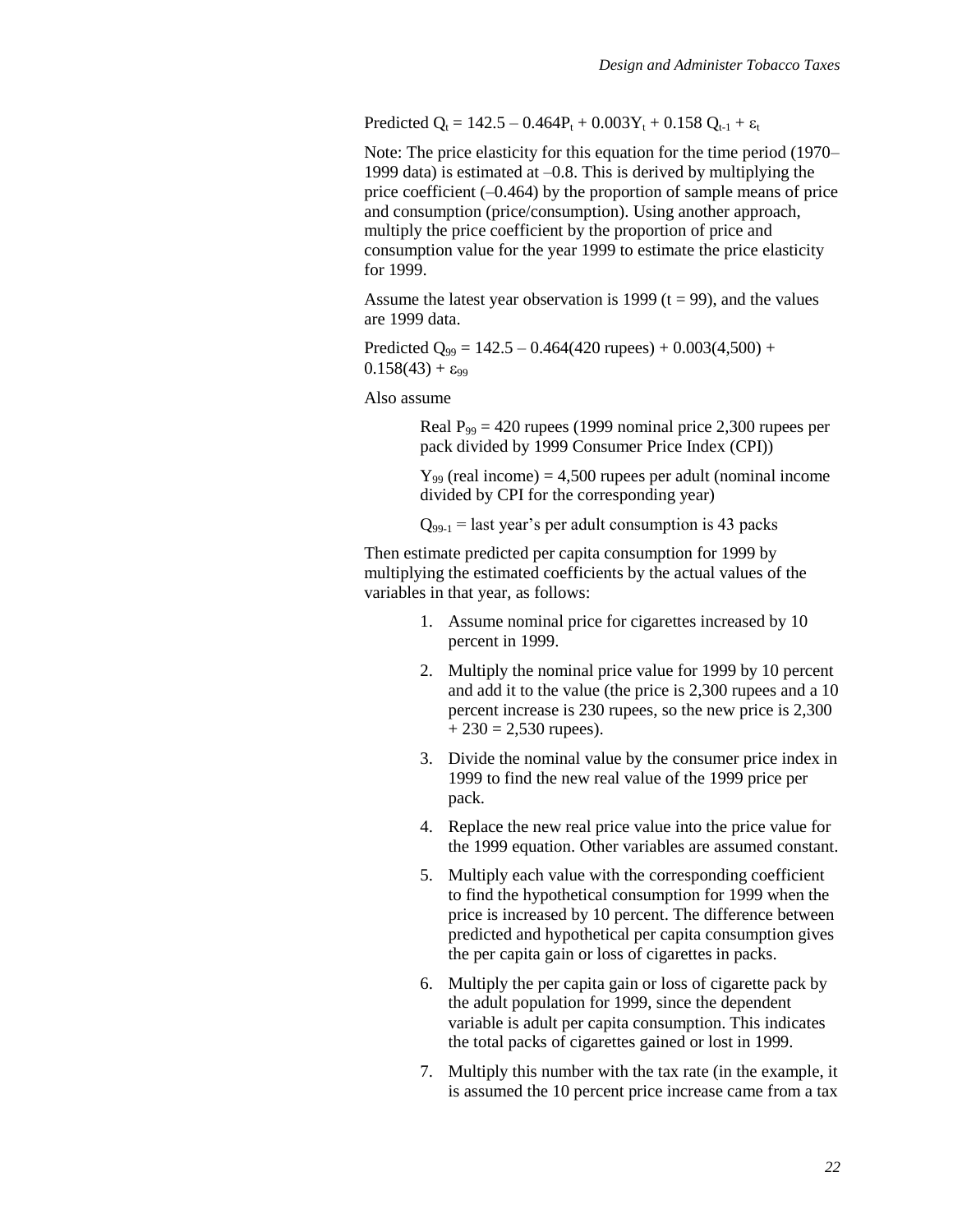increase, so 230 rupees are added to the 1999 tax value per pack and the sum is divided by the CPI to find the real value of tax).

- 8. If the VAT per pack is known, multiply the total consumption with the real VAT value to estimate the real cigarette revenue from VAT tax.
- 9. Sum both revenues (excise revenue + VAT revenue) to find total real cigarette tax revenue.

The next challenge is to determine the rate of tobacco excise tax where revenue is maximized. Hypothetically, the price can be methodically increased 5, 10, 50 percent, and so on, with a subsequent estimation of the corresponding tax value. However, typically when a tax increase is reflected in price, producers pass the tax increase completely on to the consumer so that the consumer bears the tax burden. When the relationship between tax and revenue is graphed, a Laffer curve is revealed, and the point of maximum revenue is identified. Figure 4.1 shows a Laffer curve.

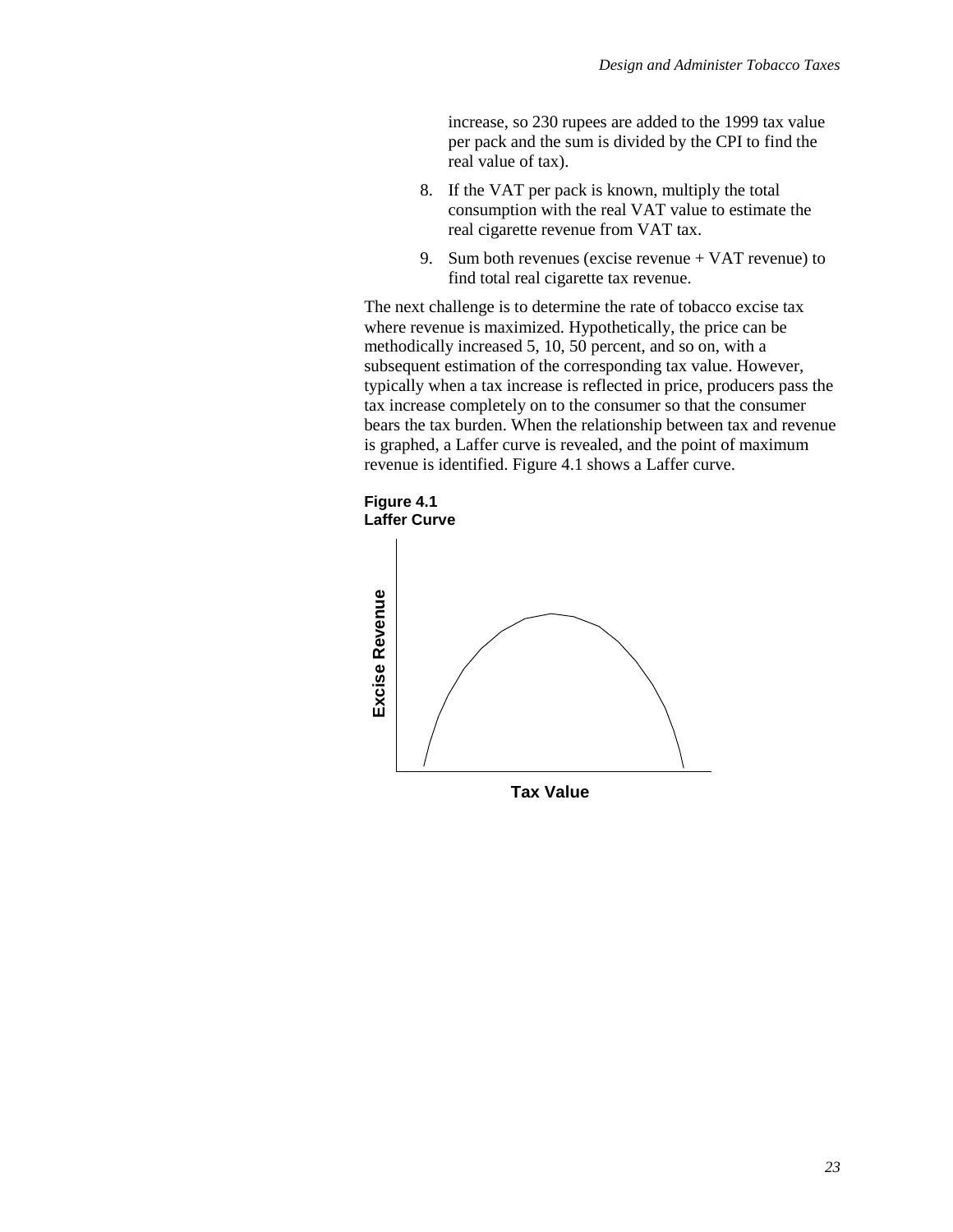## **VI. Consider the Appropriate Type of Tobacco Tax**

## **Impose an Excise Tax on Traded Tobacco Products**

Tobacco and tobacco products are often produced in one country and then shipped to another for consumption or for further production. When tobacco products are traded, specify where the excise taxes should be levied. There are two distinct types of excise taxes:

- A manufacturer's excise tax is imposed on the producer or importer of a taxable good and is included in the price paid for that good by the ultimate purchaser.
- A retail excise tax, in contrast, is imposed at the point of sale to the ultimate purchaser.

Given the weak tax administrations, in most developing and transition countries, excise taxes are levied at the manufacturing level for administrative purposes.

Excise taxes on imports/exports can be levied in the country of origin or at the destination country (Terra, 1996).<sup>13</sup> The best international practice is to impose excise taxes at the destination, so that each country taxes its imports but not its exports. This standard avoids the potential problems of either double taxation or the absence of taxation (Sunley *et al*, 2000).

Many countries impose both a customs duty and an excise tax on imports. However, *do not* specify the base for *ad valorem* taxes as the cost plus the customs duty. Otherwise this results in a tax on a

 $\overline{\phantom{a}}$ 

 $13$  The territorial scope of excise taxes can be based on the origin principle and the destination principle. Most governments adopt the destination principle for excise taxes. This principle can require a border tax adjustment (BTA), which is a surcharge on imports and must not exceed the internal taxes or other charges levied on similar domestic products. BTA refers to the treatment of taxes under the rules of the GATT, now embedded in the WTO (Terra, 1996).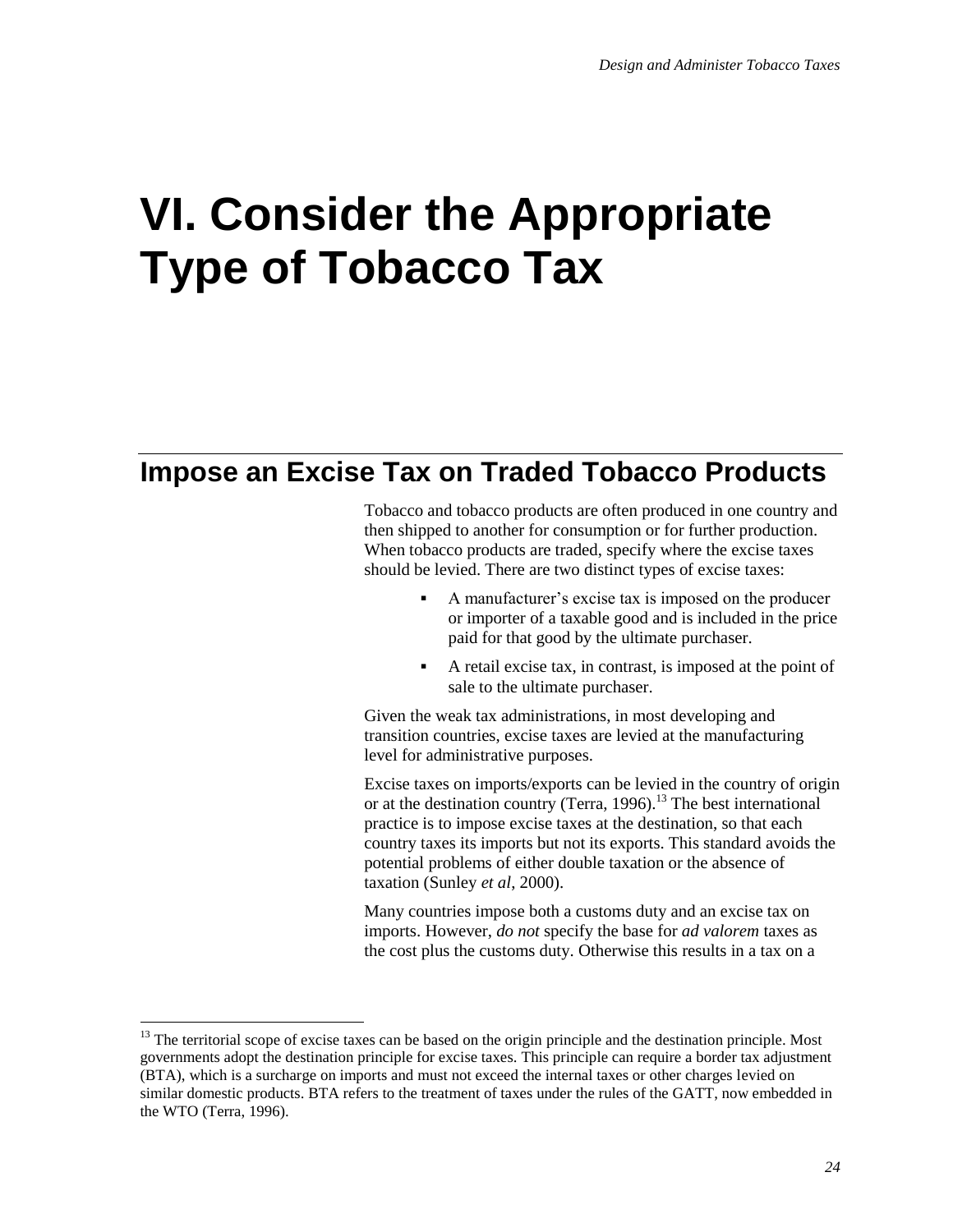tax, because the customs duty is included in the base of the excise tax (Sunley *et al*, 1999).<sup>14</sup>

Under the General Agreement of Tariff and Trade (GATT) which is now embedded in the World Trade Organization (WTO):

- Countries may impose compensatory taxes on imports and may exempt, or remit, taxes on exports, though they are not required to do so.
- Countries may not discrimination between domestically produced and imported products. Imported products shall "not be subject, directly or indirectly, to internal taxes or internal charges of any kind in excess of those applied directly or indirectly to like domestic products" (Terra, 1996).<sup>15</sup>
- Internal taxes shall not be applied to protect domestic production (GATT, article III(2); Terra, 1996).

## **Select the Type of Tax**

l

Specific and *ad valorem* taxes are the two main types of excise tax.

- Specific taxes are levied on the *quantity* of the product produced or consumed—a fixed amount per pack, per 1,000 cigarettes, per 1,000 grams of tobacco, etc.
- *Ad valorem* taxes are a percentage of the *value* of tobacco products based on price or cost to manufacturers or importers.

### **Determine Tax Preferences**

Specific and *ad valorem* taxes have different effects on prices, profits, tax revenues, product quality, product variety, administration, and the distribution of income (Keen, 1998; Delipalla *et al*, 1992). The relative merits of each tax depend in part on whose perspective is being used to evaluate their effect.

- Consumers care about price, quality, and variety of the tobacco products they use.
- Tobacco producers care about profit and market share.
- Governments care about tax revenues, ease of administration, effective tax collection, and the welfare of consumers.

 $14$  To illustrate, if the customs value is 100, a 10 percent customs duty increases the cost to 110, and a 20 percent excise tax on the customs value is 20. So the total cost with duty and tax is  $100 + 10 + 20 = 130$ . If the customs duty is *included* in the base of the excise tax, the 20 percent excise tax is 22, increasing the total cost to  $100 +$  $10 + 22 = 132.$ 

<sup>&</sup>lt;sup>15</sup> In general, the principle of nondiscrimination requires that a country levy an identical excise on domestic products and the same or similar products imported from other member countries.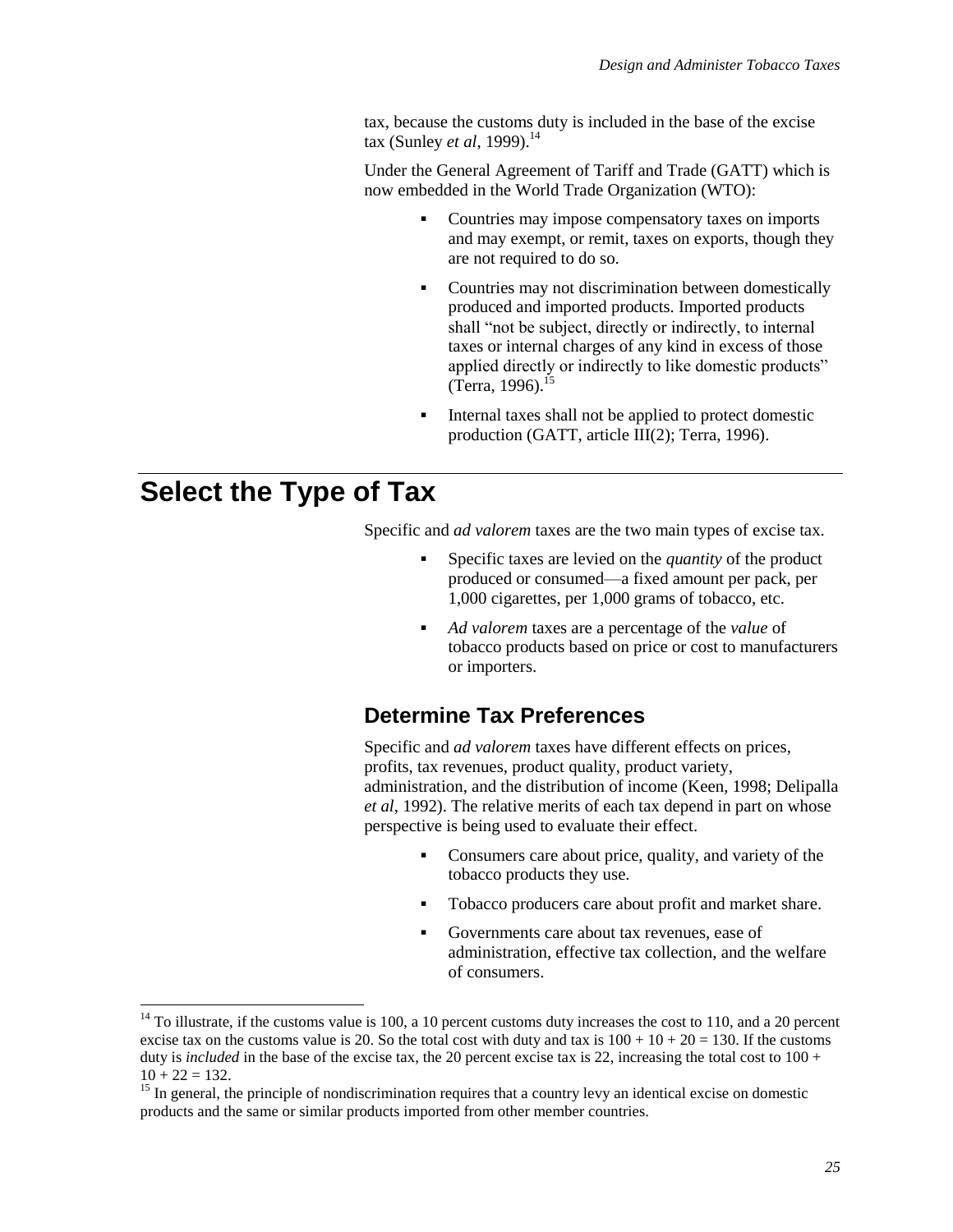### **Choose between Specific and** *Ad Valorem* **Taxes**

There are many extenuating factors that can affect or influence the choice of one type of tax over another.<sup>16</sup> The important scenarios to consider pertain to the overall objective(s) of the tax on the consumer, government, and producer perspectives.

- If inflation is high and expected to remain high, *ad valorem* taxes are preferred. Since they are value-based, they automatically keep pace with inflation.
- If the primary purpose of the tax is to discourage consumption of cigarettes, a strong case can be made for specific excises. As they are based on the quantity of the good purchased, the tax burden is the same per cigarette. There are exceptions, however, since the tobacco industry is likely to seek ways to minimize the impact of these taxes on consumption. $^{17}$
- If tax administration is weak, specific excises are preferred, since it is easier to determine the physical quantity than the value of the taxed product.
- If imports have a higher quality/price than domestic products, *ad valorem* taxes are preferred. *Ad valorem* rates result in higher absolute amounts of tax being paid per unit for high value/quality cigarettes, and if passed on to consumers, will raise the prices of imports more than the prices of lower cost/quality domestically produced cigarettes. This provides protection for domestic manufacturers.
- If imports are of a higher quality than domestic products and there are large differences in quality between the two, custom duties imposed on the imported product offset the inherent effect that a specific tax is "bad" for low-priced domestic production. That is, the price of a lower-priced domestic product is raised a greater proportion, and the price differential is reduced.
- If custom duties are imposed to protect local producers, specific taxes can be imposed on both domestic production and imports. Such taxes can include *ad*

l

<sup>&</sup>lt;sup>16</sup> For more information, please see Johnson (1978), London Economics (1995), Oxford Economic Forecasting (2001), and Myles (1988).

<sup>&</sup>lt;sup>17</sup> For example, Townsend (1998) describes how, in the United Kingdom, the switch from a system where taxes were based on the weight of tobacco to a system in which they were imposed per cigarette led tobacco companies to market "king-sized" and "super king-sized" cigarettes. This action lowered the total tax per amount of tobacco smoked. Similarly, Evans and Farrelly (1998) find that increases in cigarette excise taxes, while significantly reducing smoking prevalence, led some continuing smokers to switch to longer cigarettes or brands with a higher yield of nicotine and tar. This is interpreted by some as an increase in the quality of the average cigarette consumed (Barzel, 1976; British American Tobacco, 1994; Sobel and Garrett, 1997).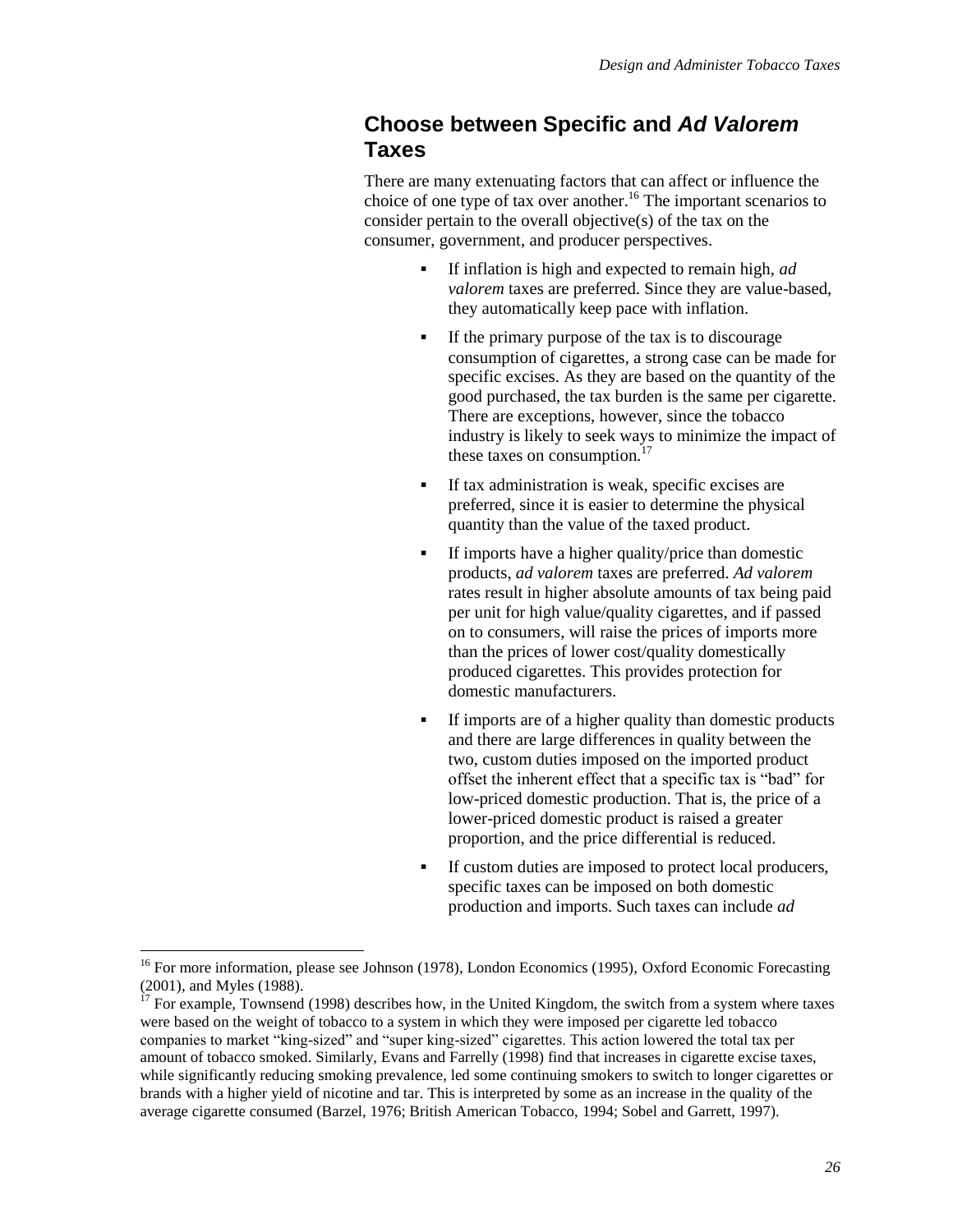*valorem* taxes, which may create a problem for importers. Import duties are already imposed on highpriced imported products, and their price reflects this cost. As a result, the price difference between domestic and imported brands is high. When an *ad valorem* tax is levied, the price of an imported brand increases more than that of a domestic brand, and the price differential is even greater. Thus it can be very difficult for the imported brand to gain market share.

- With an *ad valorem* tax, part of any increase in the price of cigarettes goes to the government as tax revenue (called a tax multiplier effect) (Keen, 1998). So *ad valorem* rates discourage producers from upgrading cigarette quality if this implies higher prices, and hence higher amounts of tax paid. Consider a manufacturer who wishes to improve quality by significantly reducing tar level in its tobacco products. The cost of doing so must be passed on to the consumer. Due to the multiplier effect, if the manufacturer increases its net price (producer price) by \$1, then the manufacturer must increase the price charged to the consumer by more than \$1. Specifically, increasing producer price by \$1 requires consumer price to be increased by  $$1/(1-v)$  or  $$2.50$ where v is the *ad valorem* rate of 60 percent.<sup>18</sup> In this scenario, it is highly unlikely the quality improvement will occur.
- Specific taxes should be automatically adjusted by reference to the consumer price index (CPI) to keep pace with inflation. It is critical that the adjustment be automatic—by administrative order—and not require a decision of an executive agency or approval of a legislative body. Countries may suspend automatic adjustments in periods of high inflation.
- If domestic currency is prone to depreciate or appreciate greatly, specify a specific tax in a "hard currency." This ensures the specific tax is more consistent and reliable as a source of revenue.
- If tax rates change, producers react differently under different tax systems. When specific tax rates rise or fall, producers tend to increase or decrease the consumer price by more or less than the amount of the tax, respectively. Thus the consumer assumes the burden of the tax change. But with *ad valorem* taxes, where the amount of tax paid is automatically built into the price of the product, there is less incentive for the producer to

 $\overline{\phantom{a}}$ 

<sup>&</sup>lt;sup>18</sup> Assume v is *ad valorem* tax rate and  $\delta$  is the specific tax rate. The producer price (Pn, which is the price net of taxes) is simply the consumer price P, less the specific tax  $\delta$  and *ad valorem* taxation vP: Pn = (1-v) P- $\delta$ .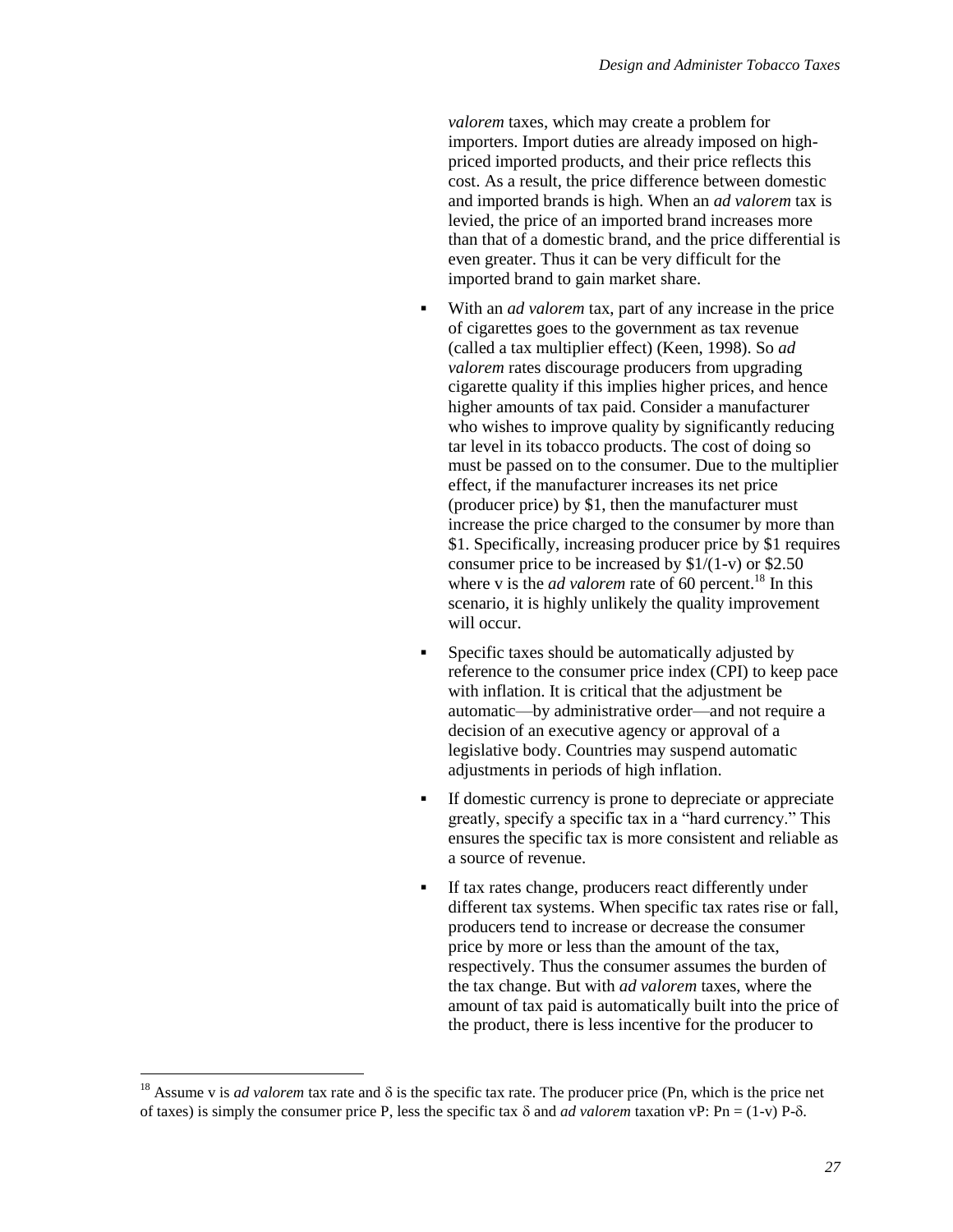raise the consumer price. So an increase or decrease in the rate of an *ad valorem* tax tends to lead to a consumer price rise or decline of less than the tax rise. In short, increases in specific tax rates are more likely to raise consumer prices than do increases in *ad valorem* tax rates.

A comparison of these two types of taxes and their effects on the consumer, government, and industry is summarized in Table 4.2.

### **Consider the Best of Both**

It is possible to have "the best of both" by combining a specific tax with an *ad valorem* tax on tobacco products.

For instance, for each member country of the European Union (EU), the excise duty on cigarettes consists of two parts: one specific and one *ad valorem*. The specific element must represent 5–55 percent of the total tax burden (excise duty plus VAT) of the most popular price category sold in that country (usually, king-size filter brands). This combination of tax types reflects a political compromise that "blessed" the then-current tax regime for cigarettes in most EU countries.<sup>19</sup> The minimum rates for other manufactured tobacco cigars and cigarillos, hand-rolling tobacco, and other smoking tobacco—are expressed in *ad valorem* terms.

 $\overline{\phantom{a}}$ 

<sup>&</sup>lt;sup>19</sup> That is, the hybrid tax was a compromise solution to a political challenge between the EU member countries.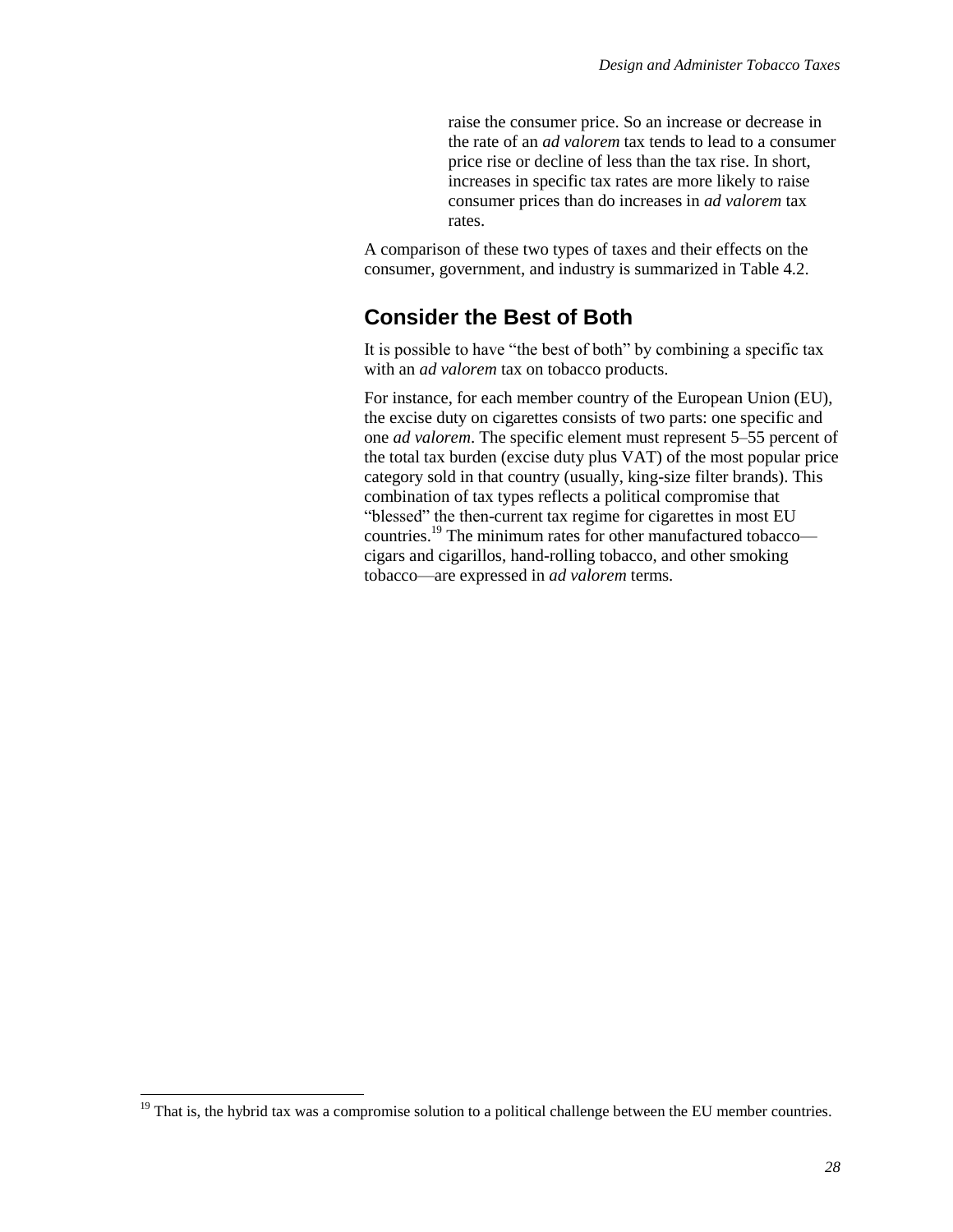| Table 4.2                                                                           |  |
|-------------------------------------------------------------------------------------|--|
| <b>Comparison of Specific and Ad Valorem Taxes on Tobacco Industry Participants</b> |  |

| <b>Participant/Concern</b>                                                                                       | <b>Specific Tax</b>                                                                    | <b>Ad Valorem Tax</b>                                                                                                         |
|------------------------------------------------------------------------------------------------------------------|----------------------------------------------------------------------------------------|-------------------------------------------------------------------------------------------------------------------------------|
|                                                                                                                  |                                                                                        |                                                                                                                               |
| <b>Consumer: Quality and Variety</b>                                                                             |                                                                                        |                                                                                                                               |
| Provide an incentive for higher quality Yes (upgrading effect). <sup>1</sup><br>and greater variety of products. |                                                                                        | No. <sup>2</sup>                                                                                                              |
| Effect of tax increase on price.                                                                                 | Higher prices (overshifting). <sup>3</sup>                                             | Lower prices (undershifting).                                                                                                 |
| Government: Revenue and<br>Administration                                                                        |                                                                                        |                                                                                                                               |
| Maintain revenue value under high<br>inflation.                                                                  | No (should be adjusted by CPI).                                                        | Yes.                                                                                                                          |
| Minimize evasion/avoidance and<br>realize expected revenues.                                                     | Manufacturer can manipulate<br>cigarette length or pack size to<br>reduce tax payment. | May need to set minimum price to<br>counter abusive transfer pricing. <sup>4</sup>                                            |
| Administration and Enforcement.                                                                                  | Easy. <sup>5</sup>                                                                     | Must define the base for ad valorem<br>in a way that minimizes the<br>industry's ability to avoid taxes. <sup>6</sup>         |
| <b>Domestic Producer: Profits and</b><br><b>Marketshare</b>                                                      |                                                                                        |                                                                                                                               |
| Protect domestic brands against<br>international brands.                                                         | No                                                                                     | Yes (the higher the price, the higher<br>the absolute amount of tax paid per<br>unit since tax is a percentage of<br>price).' |

 $1$  Per unit taxes are the same for all cigarettes, with no variation by quality/value/price. This reduces the price differential between high and low quality/price cigarettes, and may lead consumers to switch to higher quality/price cigarettes (assuming that more expensive cigarettes are considered to be of higher quality).

<sup>2</sup> Ad valorem tax adds the same percentage to the prices of high- and low-quality versions of the product, and so keeps relative prices the same.

 $^3$  Faced with a tax rate increase, an oligopolist or a monopolist producer tends to increase the consumer price by more than the amount of a specific tax increase, but will increase the price less than the full amount of an *ad valorem* tax increase (Harris, 1987; Townsend, 1998).

4 If the *ad valorem* tax is a percentage of the manufacturer's price, the manufacturer may sell cigarettes to a related marketing company at an artificially low price in order to reduce its excise liability.

 $<sup>5</sup>$  Specific taxation is easier to administer, particularly in countries where tax administration is weak. Tax</sup> administrators can easily determine and verify liability by counting goods and/or marking or affixing stamps to taxed units.

6 In developing countries, a tax based on value (*ad valorem*) can be difficult to administer if market prices of the excise goods are not established or are undervalued due to the nonexistence of formal markets. This can cause a substantial loss of tax revenue.

<sup>7</sup> With *ad valorem* taxation, part of any increase in the consumer price goes to the government as tax revenue.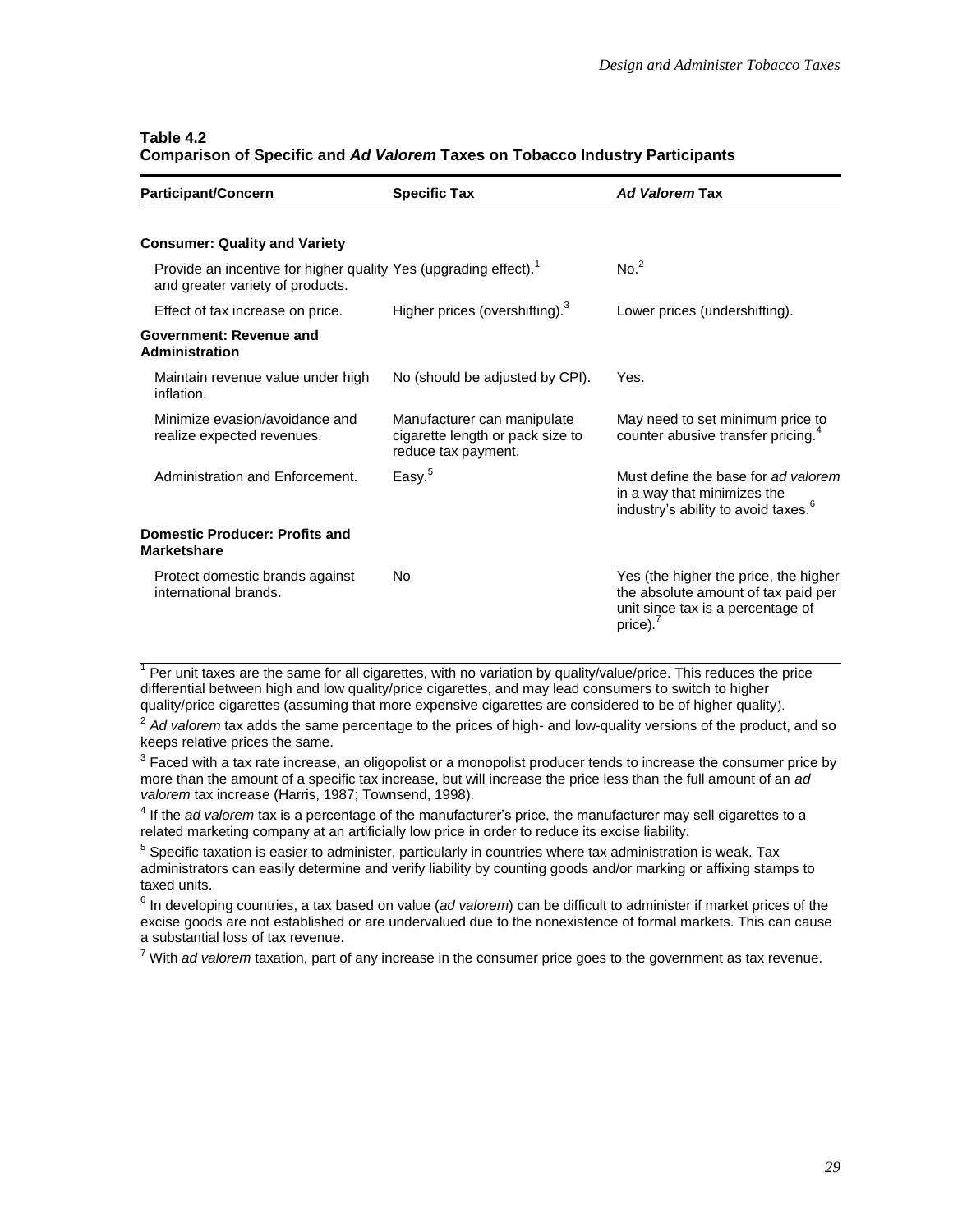## **VII. Administer Tobacco Taxation and Revenues**

The administration of excise taxes requires an integrated strategy for taxpayer registration, filing and payment, collection of overdue taxes, audits, appeals, and taxpayer services. In high-income countries, excise taxes can be administered by relying on the taxpayer to submit tax returns and then auditing the taxpayer's account books. In countries with less-established taxation collection systems, effective enforcement of excise taxes on tobacco products can require much greater physical control over the products.<sup>20</sup>

## **Collect Tax**

 $\overline{a}$ 

## **Compliance**

The high degree of compliance with excise taxes, as experienced in many high-income countries, is based in part on the maintenance of a professional relationship between the taxing authority and the taxpayer.

Develop such professional relationships as part of the overall strategy to strengthen tax administration and tax compliance.

## **Registration and Licensing**

Effective enforcement begins with a licensing system covering all importers, producers, and wholesalers of tobacco products. Retailers can be required to purchase products only from licensed importers, wholesalers, or producers.

Before issuing a license, conduct a background check if there is suspicion of a criminal background or involvement with smuggling.

<sup>20</sup> For more information, please see Sunley *et al*, 2000.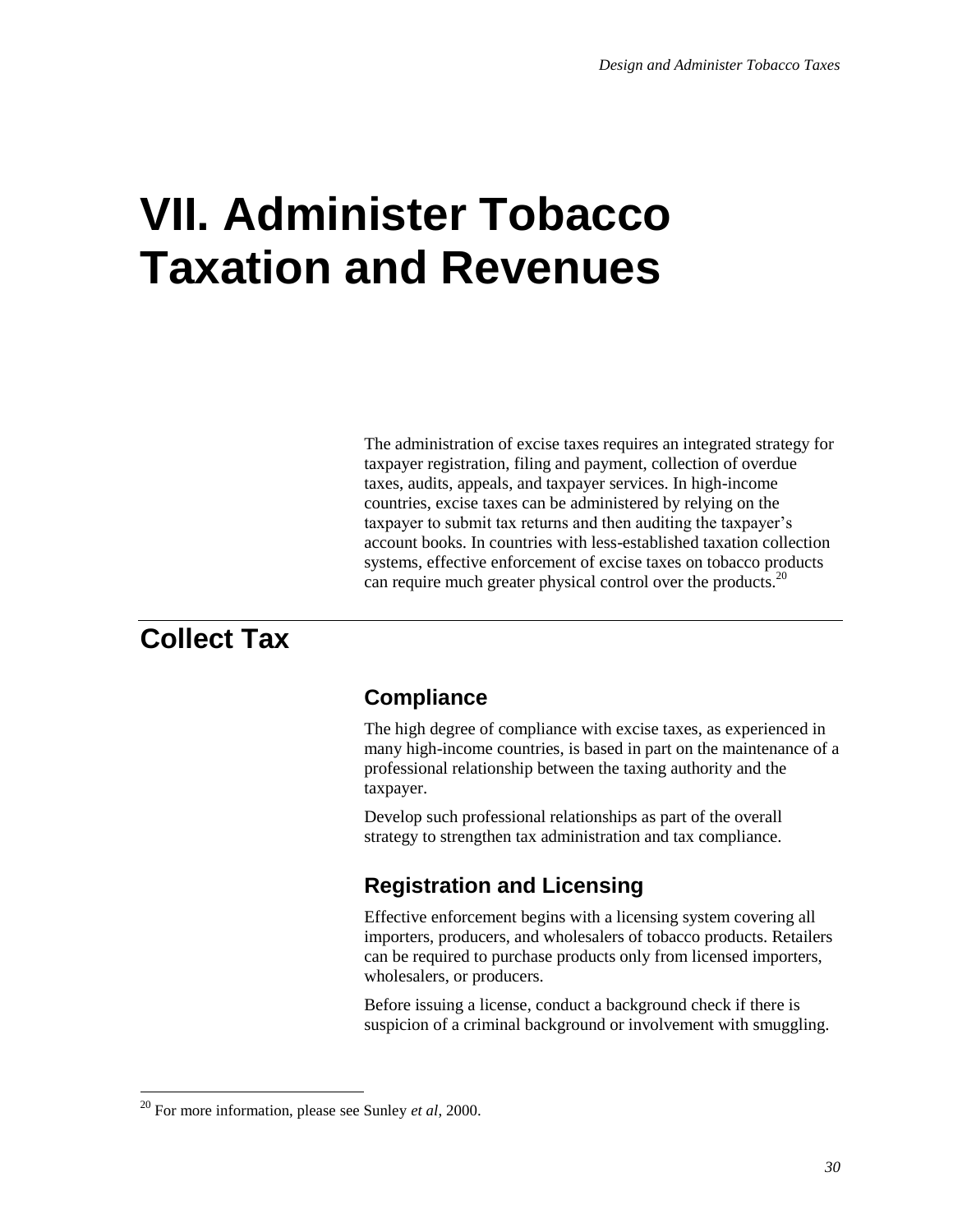Relatively severe penalties for not obtaining a license facilitate the administration of the tax.

## **Timing of Tax Payment**

Excises on tobacco products are usually levied on the production or imports of a good, not on the final sale of the good. With appropriate physical controls (discussed below), it is much easier to determine when goods are produced or shipped than when they are sold or paid for.

Although the tax liability is fixed when the goods are imported or produced, permit deferment of the payment of the tax, so long as there are suitable guarantees that the tax will be paid. A deferment can allow the timing of the tax payment to coincide roughly with the time that the consumer buys the product.

## **Bonding**

Producers can have cash flow problems if they are required to maintain inventories of excisable goods on a tax-paid basis. This problem can be alleviated if producers purchase a bond or similar security to ensure that all tax liabilities are paid.

When production facilities are bonded, impose the tax liability when the excisable goods are removed from the bonded facility (that is, released for consumption) and not when they are produced. A cigarette producer, therefore, can manufacture cigarettes and place them in a bonded warehouse. Tax is due when the product is removed from the bonded warehouse (unless it is withdrawn under a transfer bond for transfer to another bonded production center for further processing or it is withdrawn under an export bond for export).

## **Physical Controls**

Governments with effective tax administration systems ensure that shipments into and out of tobacco production facilities are controlled. The producer makes records available for inspection by the tax authority on a regular basis, usually either weekly or monthly.

Periodically take stock of the products at hand and checks against the taxpayer's production and shipment records. Control can also include checking inventory by counting cigarette packs. An employee of the company may perform the actual measuring under the supervision of a tax official. To help ensure integrity, frequently rotate the control official among different locations, and have the supervisor make surprise visits.

High-income countries have, in the past, adopted intensive physical controls on excisable goods. For example, whisky distilleries in Scotland once had official locks on their entrances, exits, and key areas of the production process that were vulnerable to unlawful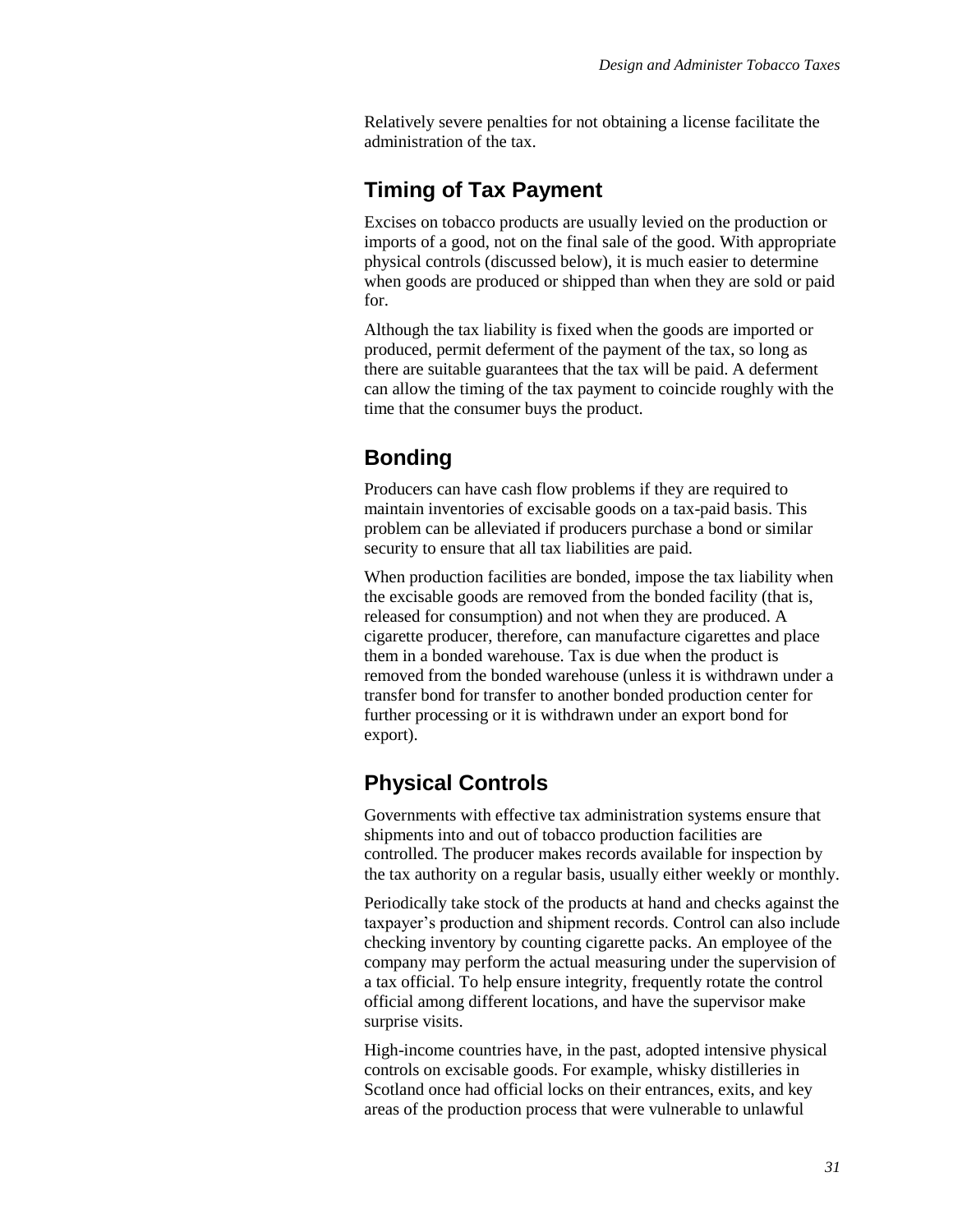extraction. Each distillery had a resident excise officer who lived in a provided house next door to the distillery, and no activity could take place without the officer being present to unlock the locks. Similarly, in the United Kingdom, each bonded warehouse used to have a resident officer who had to unlock and lock the warehouse. Now, the United Kingdom relies on the warehouse keeper to exercise day-today control, with official control based on spot checks and systems of audit. Some developing countries should consider similarly intensive controls on tobacco products. As in all such systems, however, the potential for fraud by the excise officer must be considered.

### **Stamps**

Excise stamps are another method of ensuring payment of excise tax and ensuring that goods for which the tax appropriate for one jurisdiction has been paid do not get shipped to another.

Either sell these stamps to the taxpayer to collect money in advance, or provide stamps to bonded producers with payment delayed until the excise is otherwise payable.

#### *Paying Specific Taxes with Stamps*

Stamps representing full payment of a tax are particularly effective for the payment of specific excise taxes. If the price of the stamp does not represent the *full* payment of a tax, as in the Russian Federation, the stamp can still be used to represent payment of other taxes.

Ensure that the full excise tax is paid on products bearing stamps by requiring excise taxpayers to account accurately for the storage and use of stamps. In this situation, stamps serve to complement other administrative programs to help determine the tax liabilities of producers.

#### *Paying* **Ad Valorem** *Taxes with Stamps*

When stamps are used to reflect payment of *ad valorem* taxes, different stamps are needed for each value of the excised good. In the case of cigarettes, manufacturers apply the excise stamp directly to the pack as part of the manufacturing process. For instance, stamps are often affixed to cigarette packs before the final cellophane packaging is applied.

#### *Administering Stamps*

A government must maintain total control over both the excisable good and the stamps. In many countries, the excise stamps are reused and/or are easy to counterfeit. To limit such activity, require stamps that are of high quality, difficult to duplicate, serially numbered, and adhere to the package so that they break when the package is opened. Stamps serve little purpose in control unless their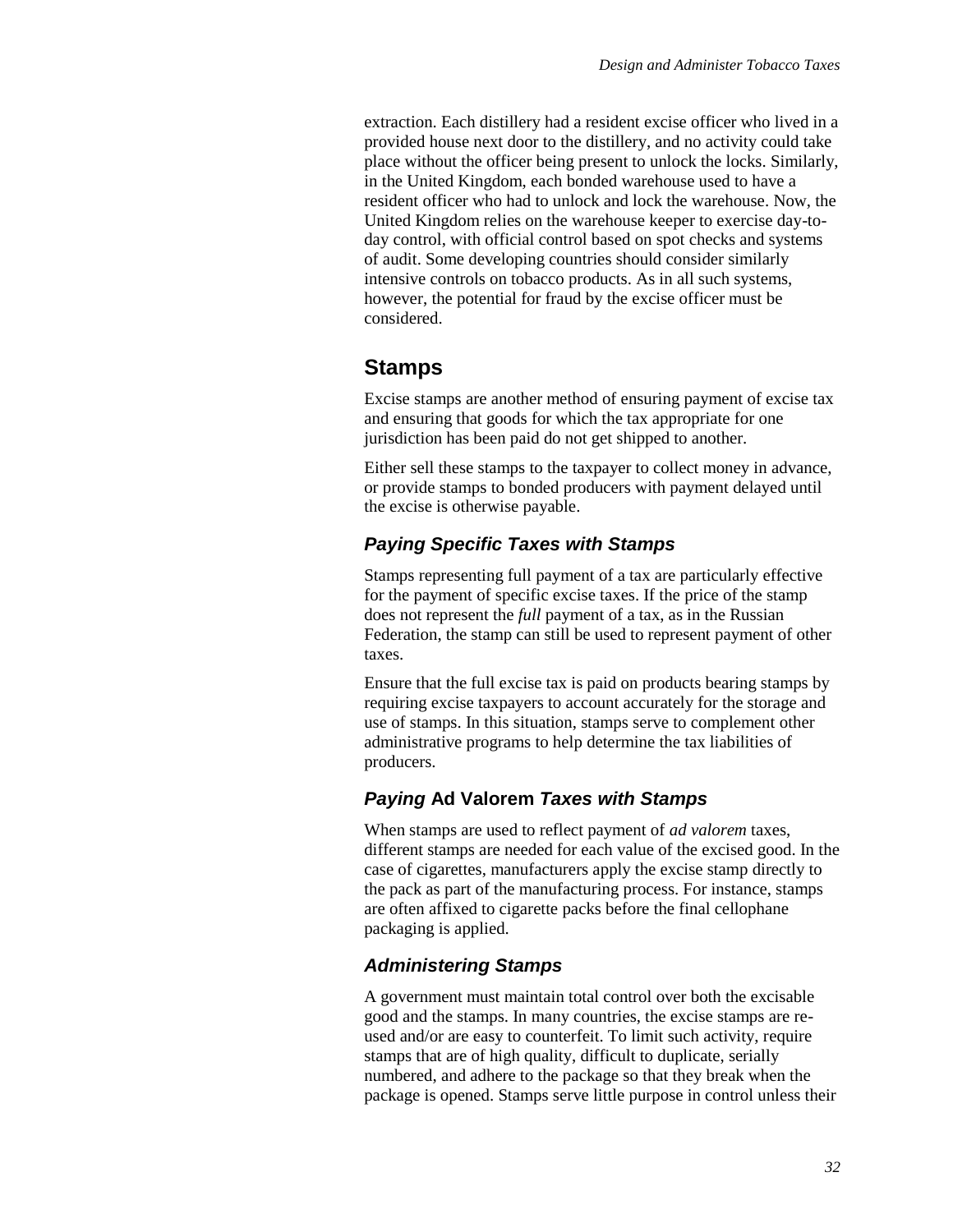use is monitored at the retail level and retailers believe that the stamp program is being strictly enforced.

Impose strong penalties or criminal sanctions for producing or possessing counterfeit stamps and for persons who deal in illicit products. Similarly, make it an offence for a retailer or wholesaler to possess tobacco products that do not bear authentic stamps. Governments need to have the authority to revoke the operating licenses of retailers and wholesalers who are repeat offenders.

#### *Cost of Stamps*

The introduction of stamps involves some costs for the producers of the excised goods, both in terms of the labor and equipment needed to apply the stamps, and the slower production lines that result from the application of the stamps. For example, stamping machines can cost around US\$40,000 each, and some of the larger taxpayers may require as many as 100 machines. Producers also bear the additional cost of lost flexibility: once stamped for one national market the product cannot be shipped to another.

## **Floor-Stock Tax**

To limit opportunities for evasion and to ease administration, levy tobacco excises at the manufacturing stage. However, whenever excise rates are increased, impose a tax on the "floor stock," or the stock of product held by distributors and retailers on the date of the tax increase. This floor-stock tax limits the downstream windfalls that result when tax increases raise prices immediately, even when distributors and retailers are holding inventory taxed at the previous lower rate.

A floor-stock tax is not necessary every time an excise rate is increased, only when the rate increase is significant. Further, any floor-stock tax should exempt a minimum, "necessary" level of inventory.

## **Earmarked Tax**

An earmarked tax designates some or all of its revenue for spending on specific government or public services (Teh-wei Hu, 1988). Earmarked taxes are not new, and are quite common. For example, in the United States at least one-third of all federal, state, and local government expenditures are funded from earmarked taxes (McMahon and Sprenkle, 1970). However, earmarking part of tobacco tax revenue for particular expenditures is relatively new. Since the late 1980s some countries have applied the "benefit principle"<sup>21</sup> to the use of revenue from tobacco excises by earmarking this revenue for tobacco control activities and for health-

l

 $21$  The benefit principle of taxation states that individuals should pay for their use of government-provided services in proportion to the benefits they derive from consuming these services.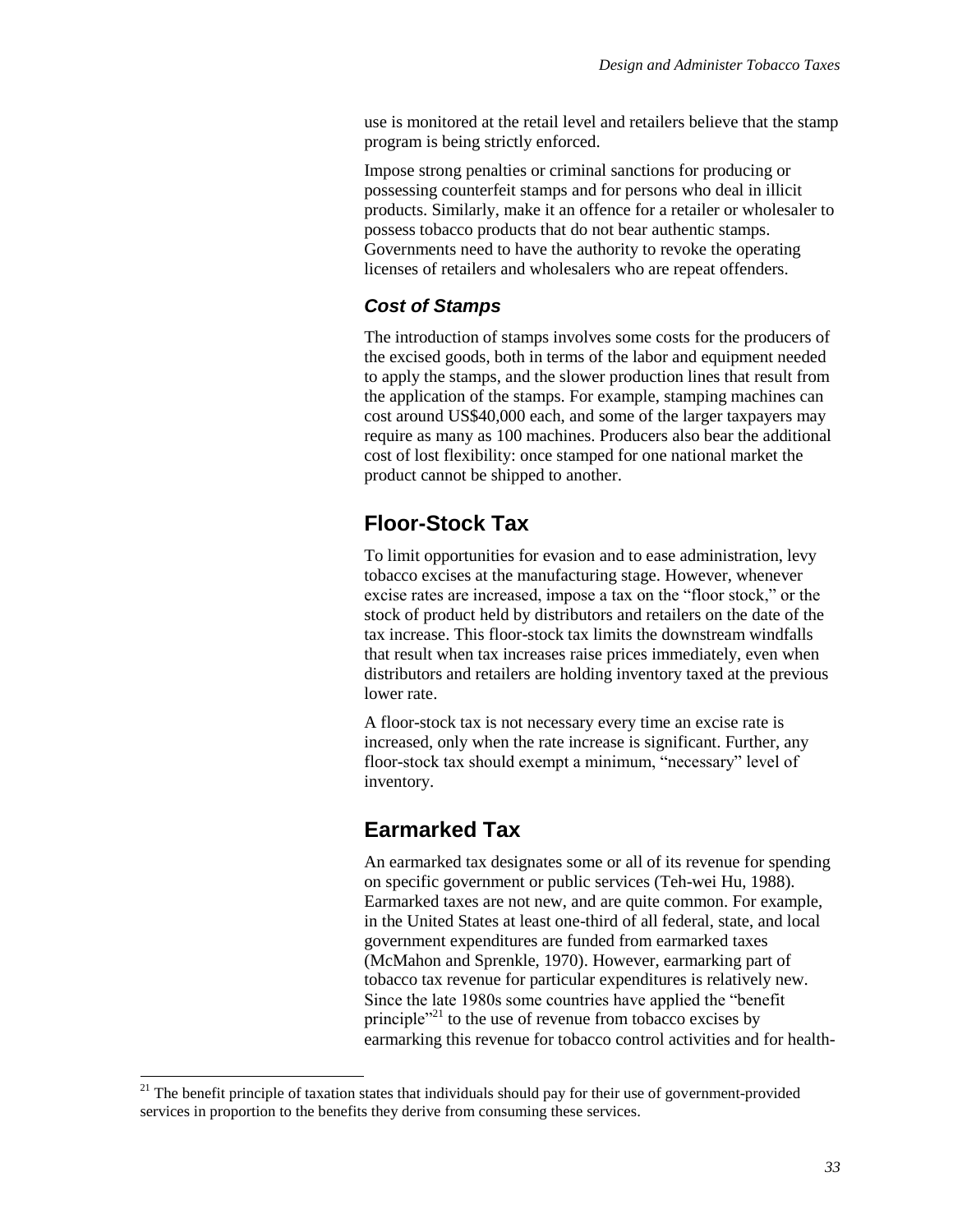related expenditures, including health promotion and health insurance.

#### *Uses of Earmarked Tobacco Taxes*

Several U.S. states (most notably California, Massachusetts, Arizona, and Oregon), and governments in several countries (Canada, Ecuador, Finland, French Polynesia, Guam, Iceland, Indonesia, Korea, Malaysia, Nepal, Peru, Poland, Portugal, and Romania) earmark a part of tobacco taxes for:

- tobacco-related education and counter-advertising
- funding health care for under-insured populations
- **cancer control research**
- funding sporting and artistic events previously funded by the tobacco industry

An often debated but not yet adopted use of earmarked tobacco taxes is to help tobacco farmers and those employed in manufacturing tobacco products move into other crops and industries.

#### *Justification for Earmarking Tax Revenues*

Many public finance economists oppose earmarked taxes because they introduce rigidities that make it more difficult to allocate general revenues among competing uses. On the other hand, there are good reasons to consider earmarking:

- Earmarked tobacco taxes can be used to fund health promotion and disease prevention. This is consistent with the "benefit principal" of taxation and can reduce the loss of producer and/or consumer surplus resulting from higher taxes (Hu *et al,* 1998). The health benefits resulting from tax-induced reductions in smoking are disproportionately larger in the lowest income populations. Particularly appropriate is the earmarking of new tobacco tax revenues to subsidize the provision of nicotine replacement products and other smoking cessation services for the poor, further reducing the perceived regressivity of a tax increase and increasing the progressivity of the health benefits from a tax increase.
- Earmarked tobacco taxes can promote equity. For instance, many publicly provided health insurance programs target lower-income populations. Earmarking tobacco taxes for the health insurance programs of the poor is consistent with an overall system of taxes and transfers that promotes vertical equity.
- Tobacco farmers and those employed in tobacco manufacturing bear part of the burden of adjustments resulting from higher tobacco taxes. In the short run,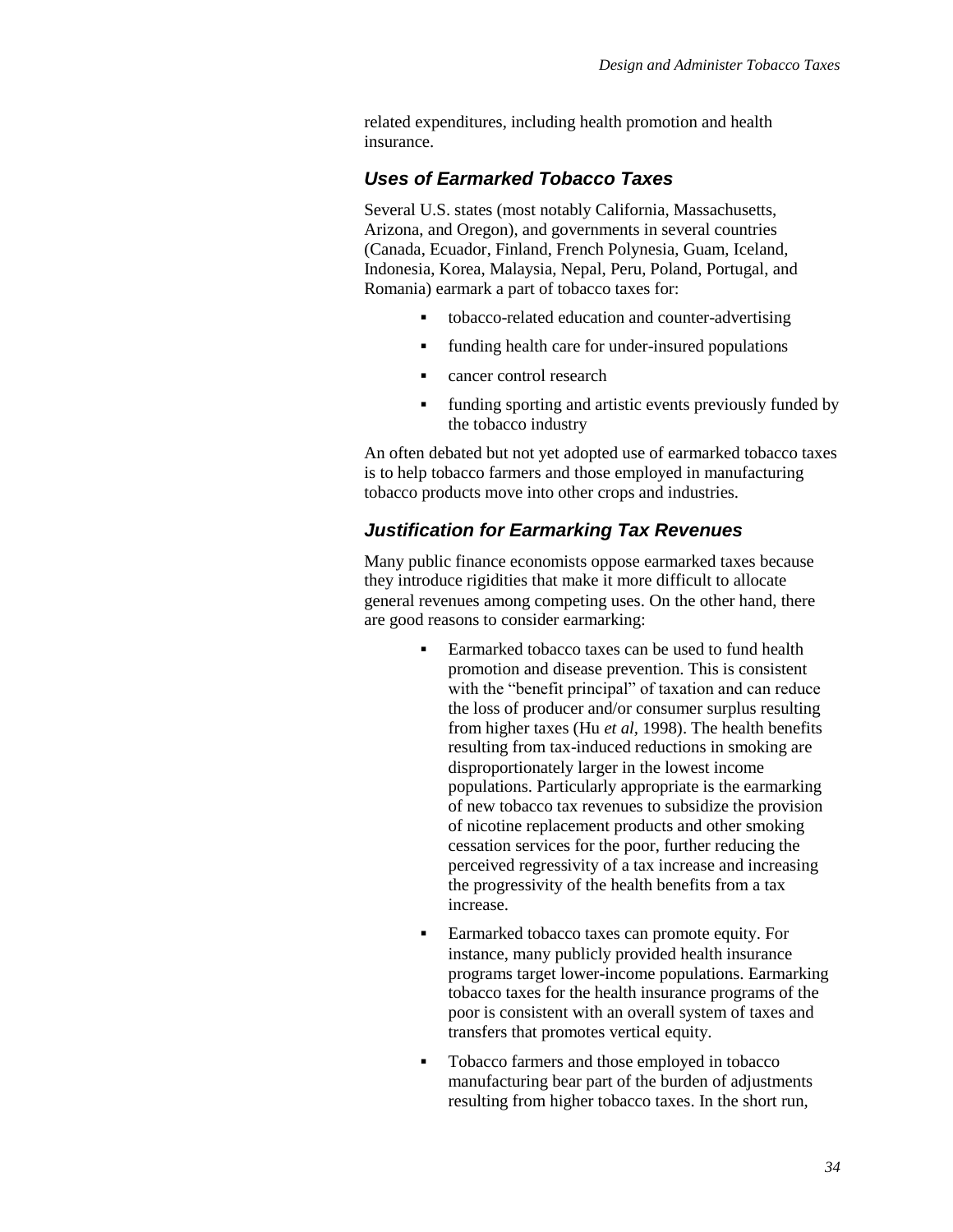earmarking part of the new revenues from a tobacco tax for crop-substitution and retraining programs can significantly reduce any impact on tobacco growers and producers.

 Tobacco tax increases earmarked for anti-tobacco media campaigns, prevention programs, subsidization of tobacco cessation products and programs, and other activities to reduce tobacco use generate even *larger* reductions in tobacco use and improvements in health than the tax increase alone.

## **Provide Refunds and Credits**

Institute an excise law that provides for a refund or credit of excise tax previously paid on a product that is destroyed prior to being marketed, or that is returned to the manufacturer. In addition, if excise stamps are used, fully credit the manufacturer for any stamps destroyed or damaged in transit or in the manufacturing process. In these instances, there is no excisable sale or use of the product.

## **Make Taxation Easy to Administer**

It is easier to administer specific taxation than *ad valorem* taxation, particularly in developing countries where the tax administration is weak. *Ad valorem* rates require more training and sophistication to enforce than *specific* rates, in which tax administrators can easily determine and verify liability by physically counting goods and/or marking or affixing stamps to taxed units. It may not be easy to administer an *ad valorem* tax in developing countries if market prices of the excise goods are established or undervalued due to the nonexistence of formal markets. In such instances there is potential for a substantial loss of tax revenue.

Under *ad valorem* taxation, determining value is particularly difficult when taxpayers use abusive transfer prices to reduce their tax liabilities. For example, if the *ad valorem* cigarette excise is a percentage of the manufacturer's price, the manufacturer may sell cigarettes to a related marketing company at an artificially low price, thus reducing its excise liability. This problem led the Philippine government to abandon *ad valorem* taxes on cigarettes in favor of specific excises in 1996. Similarly, as part of its 1996 tax reforms, the Russian Federation unified the excises on imported and domestic products and adopted specific excises for cigarettes. Until then, specific excises were imposed on the domestic production of cigarettes but imports were subject to *ad valorem* excises.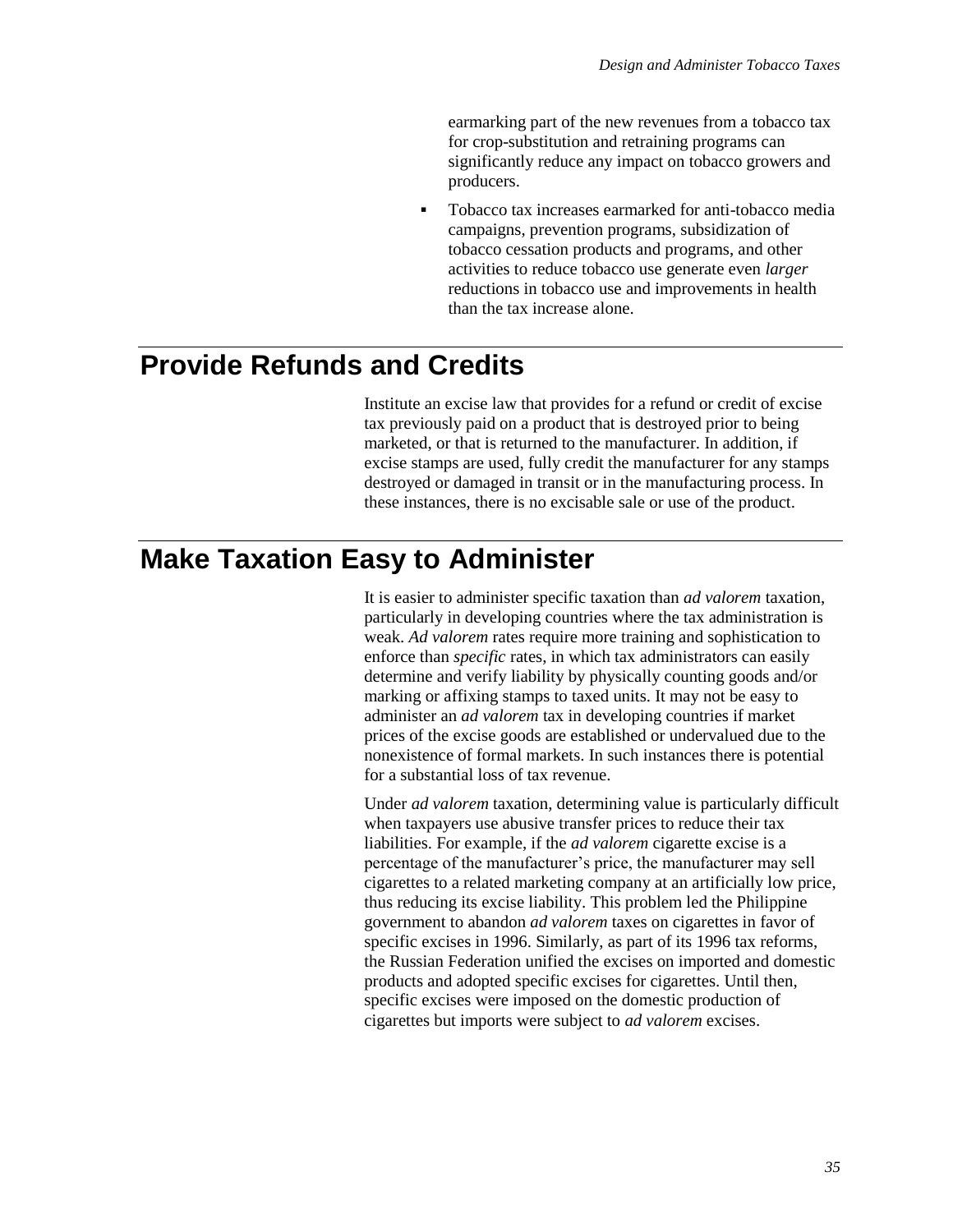### **Case Studies**

Many countries, including those in the European Union, impose specific rates on certain excisable goods and *ad valorem* rates on other excisable goods, particularly those varying widely in quality (such as jewelry or fur coats) that would be difficult to assess under specific rates. In the United States, the excise taxes on cigarettes and small cigars are specific, but taxes on large cigars are *ad valorem*. Still other countries impose specific minimum rates with *ad valorem* supplements on some excisable goods.

### **Solve the Valuation Problem**

The valuation problem of *ad valorem* taxation can be solved with different alternatives.

- Give the tax administration the authority to make price adjustments in situations where under-pricing of excisable goods reduces the excise tax base.
- Collect *ad valorem* cigarette excises from the manufacturer or importer, based on the maximum retail price that is specified by the manufacturer and printed on the package. Impose penalties on any sales of cigarettes at prices in excess of the maximum retail price. However, this approach is cumbersome or unworkable if prices change rapidly and there is a large inventory of packaging materials pre-printed with the retail price.
- Collect the *ad valorem* tax at the retail stage, where most sales are to the final consumer. However, this solution can be problematic for the tax administrator, as there are many more retailers than manufacturers and importers.

## **Account for Inflation on Excise Taxes**

Under specific taxation, the real value of the tax and excise revenue falls over time, unless tax rates are regularly increased to account for inflation.<sup>22</sup> This can create problem of hoarding or stockpiling as consumer and producers anticipate discrete tax changes. Under a system of *ad valorem* taxation, the real value of the tax and the real price of tobacco products should be stable over time as nominal prices rise with the prices of other goods and services.

Automatically adjust specific taxes by reference to the consumer price index (CPI) to keep pace with inflation. The CPI is the preferred index because once issued it is not revised, unlike some other price indicators such as the GDP deflator. Moreover, it is

l

 $22$  For example, in the United States the relative stability of federal and state cigarette excise taxes contributed to a drop of nearly 40 percent in real cigarette prices between 1971 and 1981. This was later reversed by a series of federal and state tax increases in the 1980s and 1990s.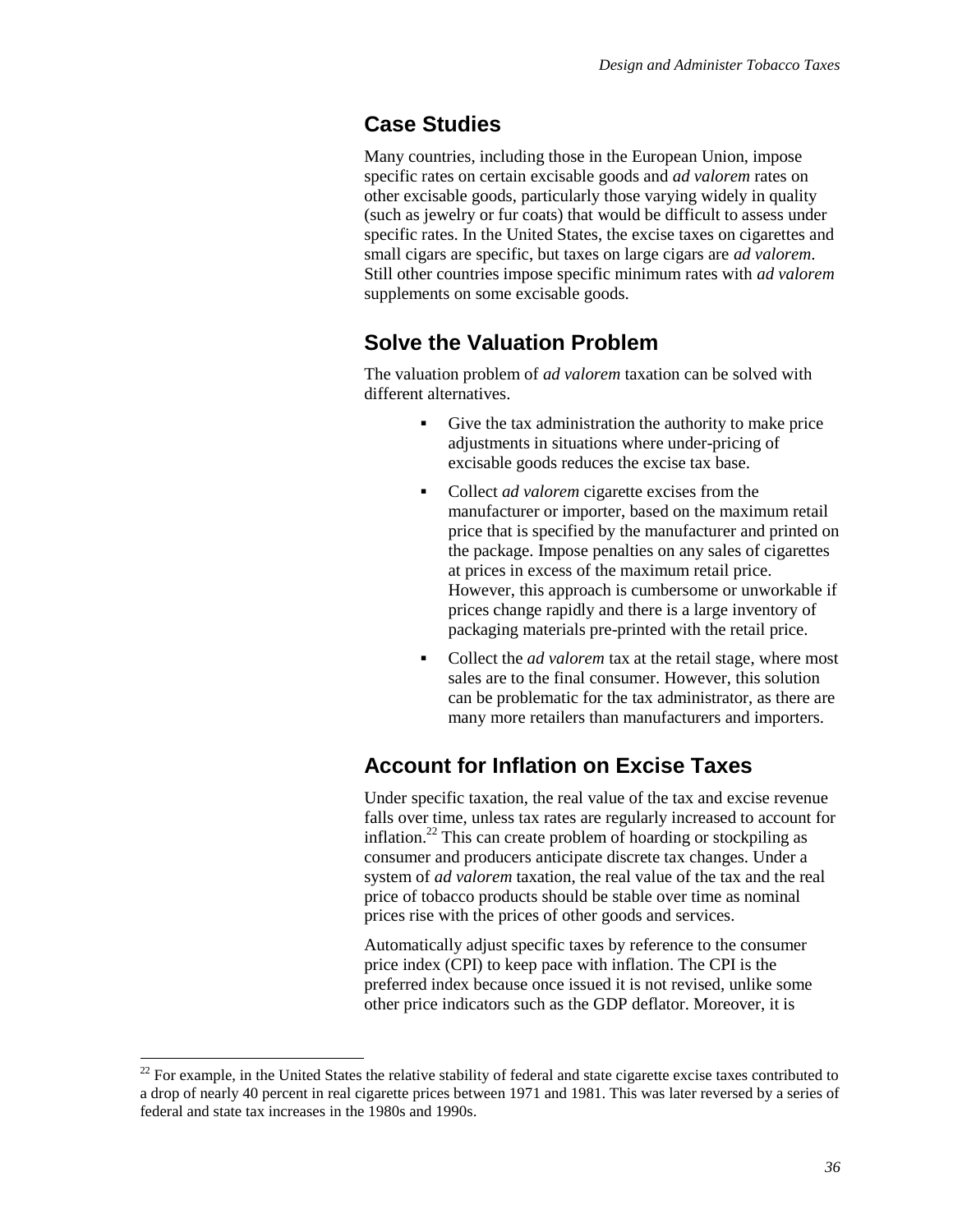commonly assumed the public understands the concept of the CPI adjustment.

Establish and adjust specific taxes to changes in the dollar, Euro, or an internationally stable currency. This is particularly applicable for most developing countries, where the domestic currency may depreciate relative to such stable currencies. For instance, when Kyrgyz Republic changed its excise tax base from the U.S. dollar to domestic currency in 1995, the tax rate and tobacco tax revenues were reduced in terms of the U.S. dollar.

Taxes levied according to *ad valorem* rates maintain their real value under inflation, but *ad valorem* taxes include no guarantee that tax revenues will keep pace with inflation. Adjust *ad valorem* rates to out-pace or lag inflation.

## **Avoid Inflation Problems with a "Hybrid" Tax**

Tax officials can avoid tax erosion of specific tax rates and revenues due to inflation and the undervaluation of an *ad valorem* system. Implement a hybrid form of excise tax enforcement and collection to realize the features of both *ad valorem* and specific taxation.

This hybrid tax is often referred to as the "administered-price *ad valorem* rate" excise tax. The excise rate is defined in *ad valorem* terms as a fixed percentage of the taxable price per unit. Tax authorities periodically issue a list of the official price<sup>23</sup> by which the tax is assessed. Compute the tax per unit by multiplying the *ad valorem* rate with the official administered price.

#### *Advantages of the Hybrid Tax*

- Production and inventories are monitored and accounted for and are marked or stamped.
- The same administrative procedures and personnel are used without any further changes.
- Tax revenue loss due to the undervaluation problem of an *ad valorem* system is avoided, since the government determines the value of the tax base.
- Constant real revenue and rates are maintained by revising the official price list frequently. This reduces the incentive to pile or hoard taxable goods.
- Revisions of the official price list are made without involving legislative procedures, as is required with a specific rate.

l

 $^{23}$  It is difficult to determine the official taxable price when there are several producers for the same type of product. It is important to survey current prices so that the product's taxable price is not unrelated to its market price. This avoids over- and under-valued tax bases.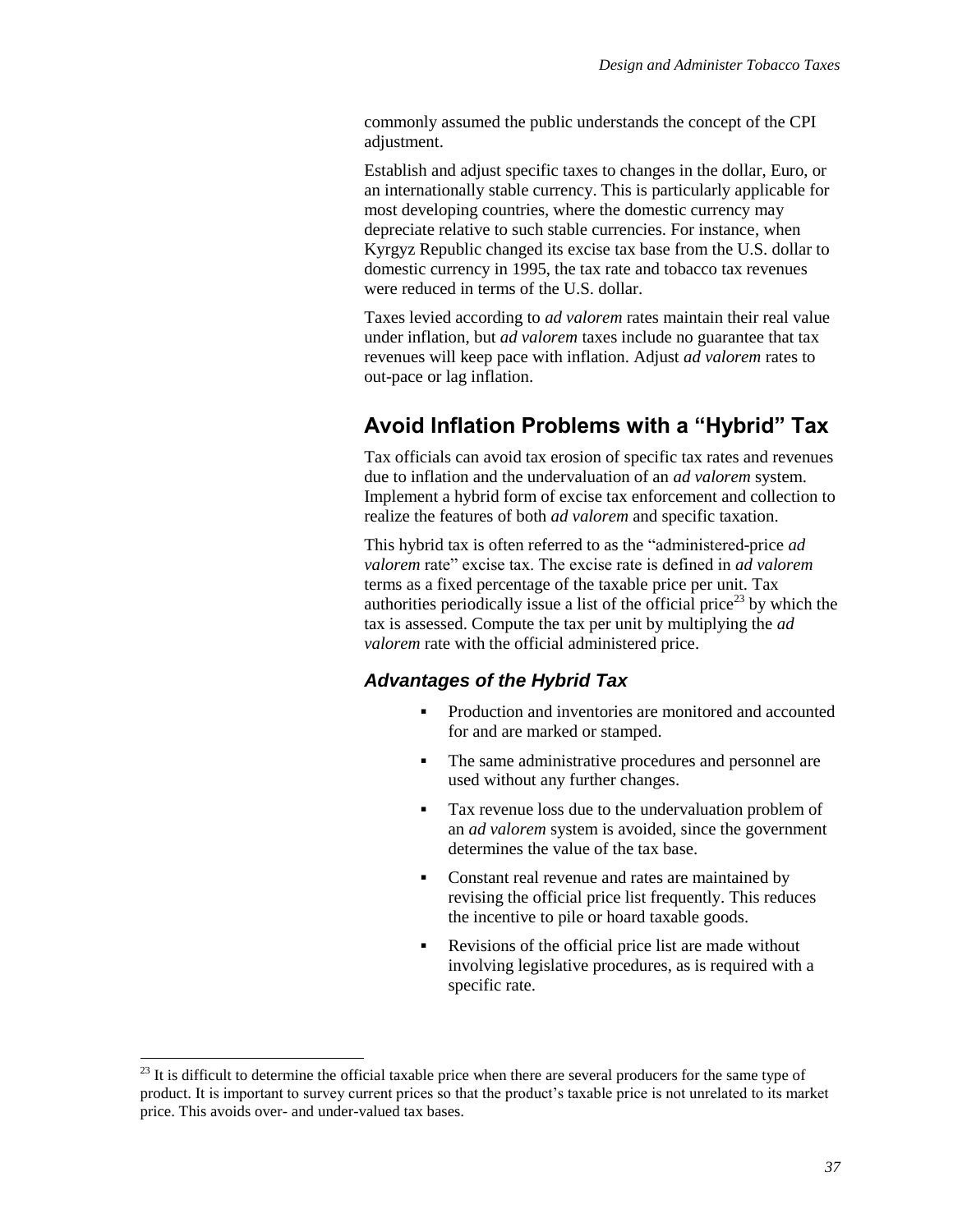The tax administration of the hybrid system is a more effective method of excise collection than the *ad valorem* system. Further, the erosion of tax revenues, which occurs when using specific rates, are avoided.

#### *Disadvantages of the Hybrid Tax*

- Tax administrators must be aware of the current prices of excise taxed commodities so that the official taxable price is closely related to the current market prices. Otherwise, the tax base is either over- or under-valued.
- The revision, publishing, and distributing of new data and the price list—all dependent on the rate of inflation and the frequency of revision—can be costly.
- If the revisions of the price list or the changes in the official taxable price are made discontinuously and in discrete amounts, then the incentive for stockpiling will remain both for consumers and producers to reduce their tax liability.

Despite these problems, using the hybrid system of tax administration can be an effective way to collect taxes. This holds true especially in developing countries, as the system avoids the inflation-caused erosion of rates and revenues that occurs when specific rates are used.<sup>24</sup> Further, implementation is easier than for *ad valorem* taxation.

## **Negative Externality**

When external costs, the externalities, are traced to some particular characteristic(s) of a product in question, it is more appropriate to impose specific taxes on that characteristic—and thus that product. Thus, tax harmful products based on their undesirable features.

Since negative externality is highly related to total amount of consumption, use different specific rates to assure that uniformity of levy on the undesirable features of a commodity is maintained (Mark Ferron, 1984). Further, empirical evidence shows that when an externality is large enough to effect policy, the optimal tax structure should be specific taxation (Prittila, 1997).

### **Levels of Revenue**

*If an objective is to either maximize revenue or maximize welfare subject to a revenue requirement, the optimal levels of specific and* ad valorem

 $\overline{\phantom{a}}$ 

The level of revenue from a tax differs according to the market structure. For instance, in a competitive market, imposing either specific or *ad valorem* taxes makes no difference on the level of revenue, as both are equally affected by any change in the market. However, in an imperfect competitive scenario, like a monopoly or oligopoly, the level of revenue derived from both taxes varies.

 $24$  The price list must be adjusted frequently to avoid erosion caused by inflation.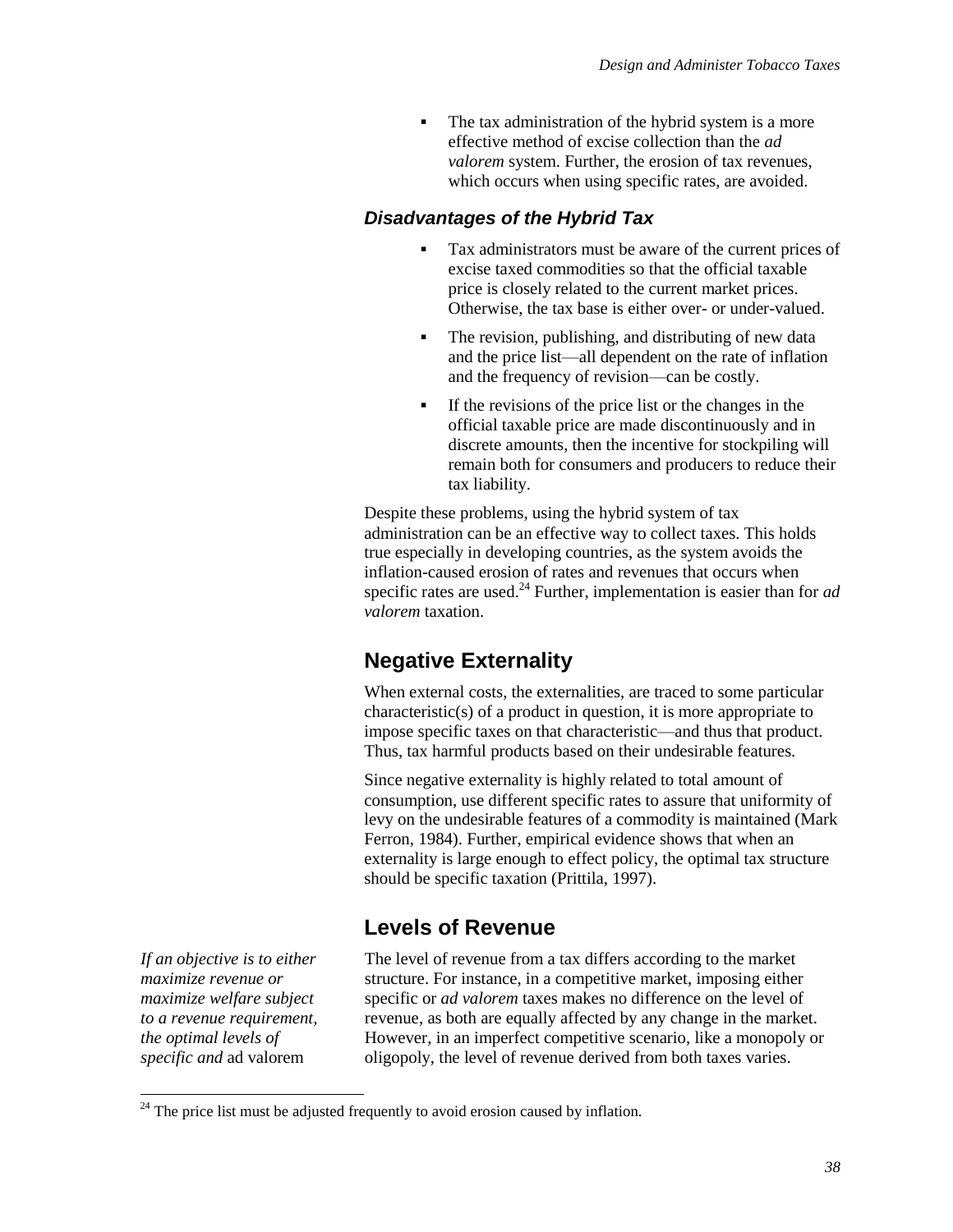*taxes differ.* For example, under a monopoly where there is a single producer, tax revenue increases under *ad valorem* taxation:

Consider a specific tax,  $s_0$ .

Equating marginal revenue (MR) net of the tax to marginal cost (MC), the profit maximizing monopolist produces output at  $MR - s_0 = MC$ .

When the tax is changed to an *ad valorem*,  $v_0$ , the total tax does not change if the consumer price,  $P_0$ , and total demand do not change. In other words,  $v_0 P_0 = s_0$ , and the marginal revenue is  $(1 - v_0) MR =$  $MR - s_0$ .

Since P > MR, then  $(1 - v_0)$  MR > MR –  $s_0$ . This implies that the profit-maximizing firm increases its output level since the net marginal revenue exceeds marginal cost at the initial output level. The expansion of output increases the tax revenue from the *ad*   $$ consumer price consequently falls. Since the monopolist only produces at a point where the elasticity of demand exceeds one, reduced prices lead to increased consumer expenditure and hence to increased tax revenue.<sup>25</sup>

Under oligopoly conditions (particularly, under the Cournot model), there are a fixed number of producers<sup>26</sup> selling a homogeneous product. So in this case, *ad valorem* taxes lower the price and increase the tax revenue. $27$ 

The certainty of tax revenue provides macroeconomic and political stability, and is as important as the level of revenues. This is especially true for many transition economies, such as those in Ukraine and Georgia, where excise taxes are a central part of the overall revenue. In these countries, choosing between specific or *ad valorem* taxation is a major concern of yielding certainty and stability of tax revenue.

The price elasticity of demand has a significant role in balancing *ad valorem* and specific taxes to minimize revenue variation. If the price is inelastic  $(E = 0)$ , then sales  $(X)$  are not affected by price levels and the variation in revenue can be removed by using only specific taxes. If, on the other hand, the product is very elastic  $(E = 1)$ , then consumer expenditure (PX) is independent of price (P), so all variation in revenues can be eliminated using only *ad valorem* taxation.<sup>28</sup>

 $\overline{\phantom{a}}$ 

 $25$  Assume there is a single good of fixed quality.

 $26$  Assume the product itself is of a single fixed quality.

<sup>&</sup>lt;sup>27</sup> Assume the specific tax is s<sub>0</sub>, and the specific tax is replaced by an *ad valorem* tax  $v_0 = s_0/MR$ , which does not change the output and the consumer price (since  $(1 - v_0) MR = MR - s_0$  (where MR is the marginal revenue perceived by the typical firm)), but does increase tax revenue because  $v_0 P - s_0 = s_0 ((P/Mr) - 1)) > 0$ .

 $28$  Assume the demand curve is linear, and the impact of changes in the good's price has no effect on expenditure of other taxed goods.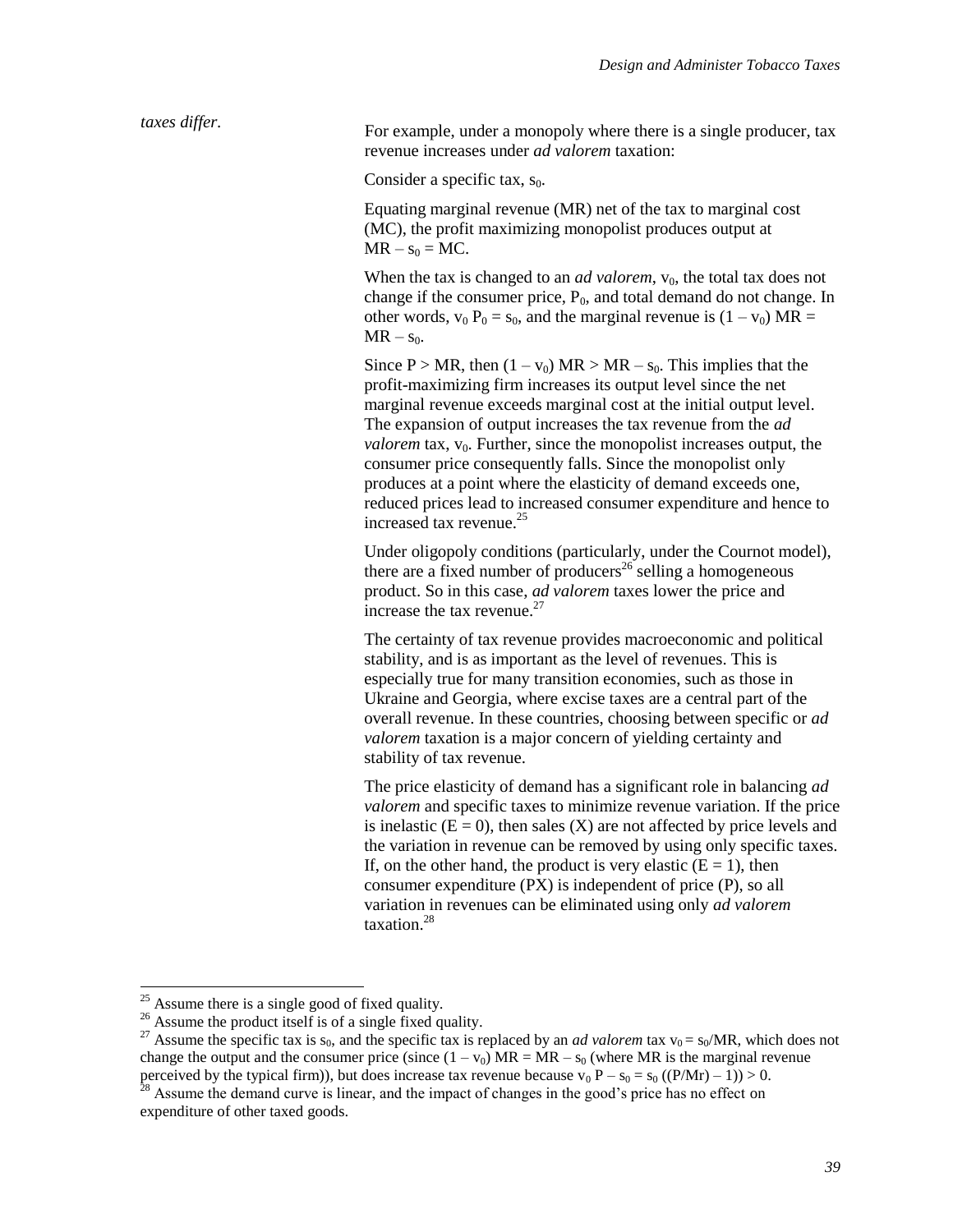In other words, revenue from cigarettes is unaffected by changes in the consumer price, if and only if the share of *ad valorem* in total taxation is equal to the price elasticity of demand.<sup>29</sup> However, a change in the price of cigarettes more likely affects the consumption of other goods, such as alcoholic drinks. If total expenditure is fixed, then an increase in consumer price on cigarettes (where the price elasticity of cigarettes is less than unity—inelastic) reduces the expenditure of the alcoholic drink (depending on the magnitude and sign of cross-price effects between cigarettes and the alcoholic drink). In this case, it is important to extract revenue from the increased expenditure on cigarettes through relatively high *ad valorem* taxation.<sup>30</sup>

#### **Distribution of Income**

Though the consequences of the distribution of tobacco taxes is discussed in great depth in **Tool 6. Poverty**, it is necessary to briefly discuss the effect the balance between specific and *ad valorem* taxes has on distribution of economic welfare (tax incidence).

Progressivity or regressivity is the main concern when choosing the balance between specific and *ad valorem* taxes. The distributional effects of the two taxes can differ by the expenditure and the unit of cigarettes consumed by the wealthy and the poor. When both consume the same amount of cigarettes, but the wealthy spend more on the quality attributes, then an *ad valorem* tax bear differentially on the wealthy and the poor. In the same situation, a specific tax is akin to a regressive poll tax.

Kay and Keen (1987) examine the distributional effects of these two taxes in a model. They show that as long as the wealthy consume no fewer physical units than the poor, the optimal policy involves a positive *ad valorem* tax used in part to finance a specific subsidy. In effect, the wealthy are taxed in order to make a distributionally attractive poll subsidy.

Alternatively, in order to avoid the adverse distributional consequences in unalloyed specific taxes, governments in some developing countries, such as India, have adopted tiered specific taxes wherein the rate increases as the price increases (similar to *ad valorem* taxation).

 $\overline{\phantom{a}}$ 

<sup>&</sup>lt;sup>29</sup> This is reflected as:  $vP/vP + s = E$ . This condition does not restrict the overall level of taxation, only its composition.

 $30$  For example if price elasticity is 0.5, the rate of tax applied to alcoholic drink is 15 percent, and the tax on cigarettes is 75 percent of their consumer price, then overall tax revenue required of *ad valorem* to total tax is 60 percent, not 50 percent as  $vP/vP + s = E$  requires. In other words, when the total expenditure is fixed (assuming  $\tau$  is the tax rate on an alcoholic drink), then total revenue is unaffected by a small change in price—if and only if  $vP/vP + s = E + (P/vP + s) \tau (1 - E)$ .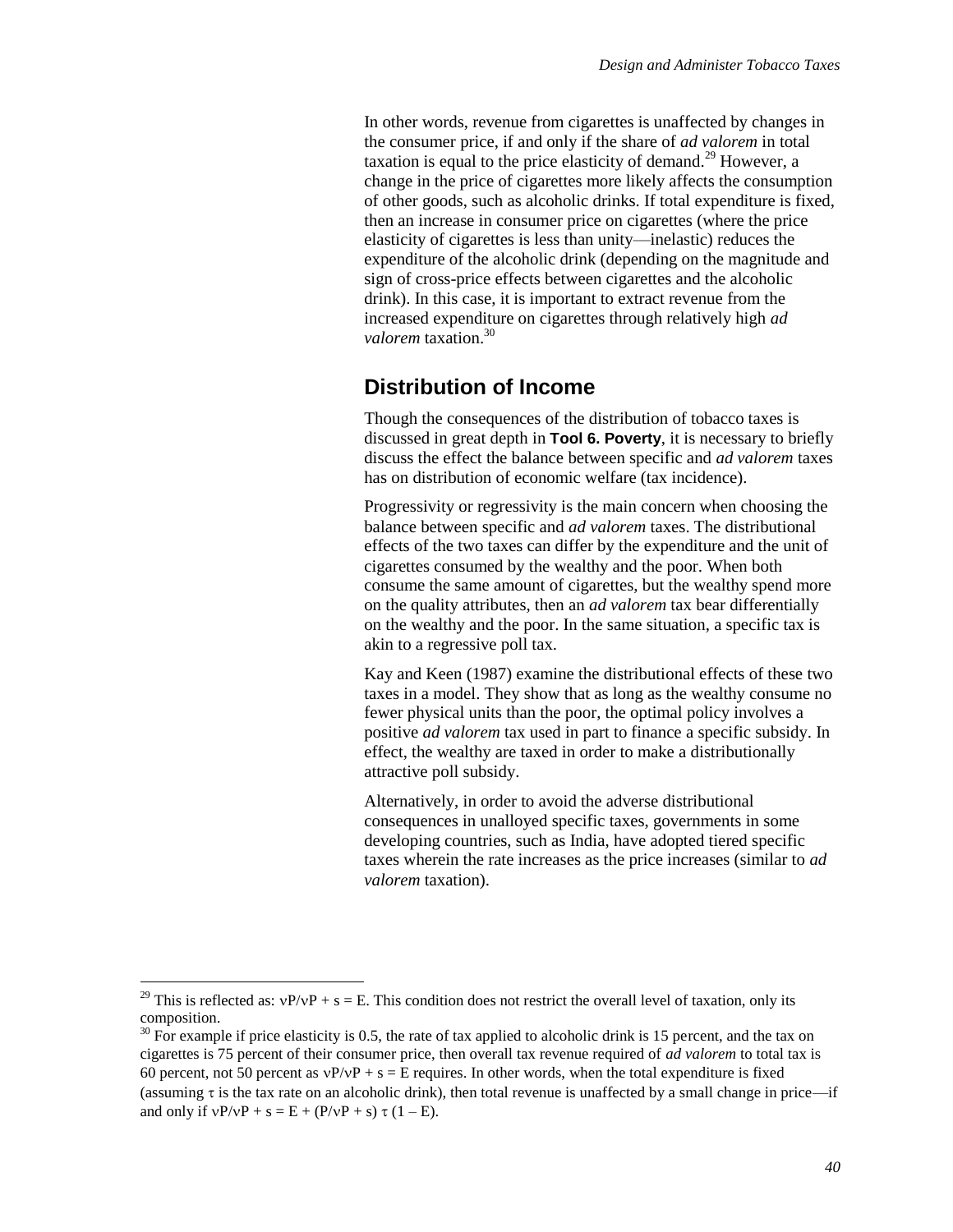## **VIII. Conclusion**

## **Tobacco Taxes Can Control Tobacco Use**

Tobacco control is very challenging. Since the first evidence appeared on the adverse health impacts of tobacco use, there have been various studies examining which factors increase tobacco consumption and policies to reduce tobacco use by age, gender, race, and ethnicity. When economists start analyzing the impacts of tobacco taxes on consumption, tobacco control activities gain a different but stronger dimension. Unlike other policies, tobacco taxes have a very strong impact on smokers' behavior and are very cost effective to implement. But tobacco taxes also have a different impact on several stakeholders' interests. As a result, tobacco is a politically hot commodity because it increases concerns and worries among various stakeholders. For effective tobacco control, it is essential to open communication channels with various decision makers—especially those in Ministries of Health, Tax and Custom Administrations, and the Treasury who are responsible for tobacco tax structure, design, rate, and application. For effective communication, tobacco advocates must a good understanding on the structure, design and administration of tobacco taxes and be able to address these specific worries and concerns. In particular, it is necessary to understand the arguments made by the tobacco industry on the types of tobacco taxes, and use them or be aware of changes in design, structure, and rate that can affect the cigarette consumption. This Tool is designed to provide a good understanding of tobacco taxes for successful tobacco control.

## **Tobacco Taxes Can Raise Revenue**

Although excises on tobacco products are not new taxes, they are named, structured, designed, applied, and implemented differently by countries depending on various factors such as the structure of the industry (state owned, private), production (net importer, net exporter), administration (weak, strong), and the political structure. Governments in developed or developing countries always need to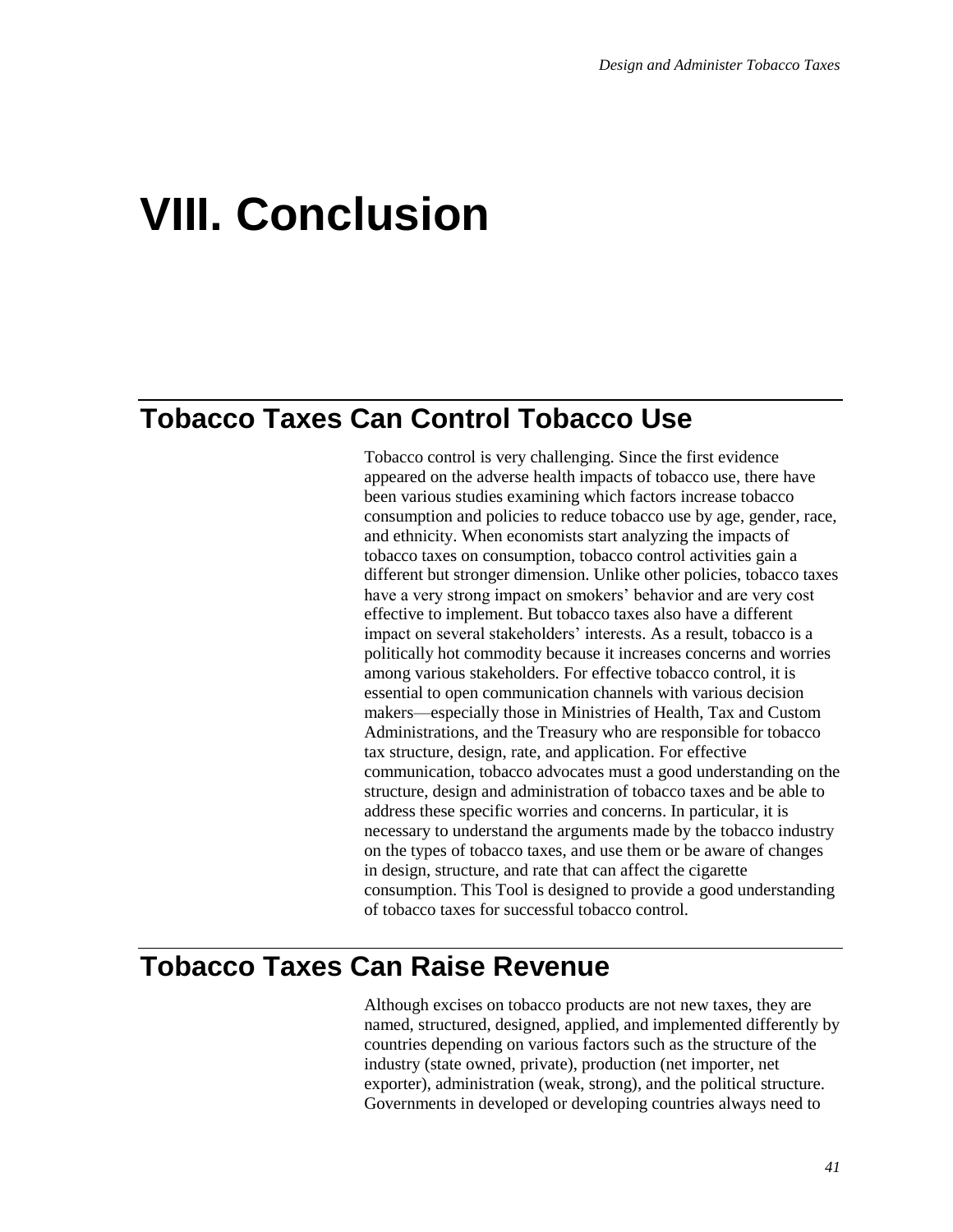increase their revenues to achieve economic and social development goals. Tobacco is often used for generating revenues, and tobacco tax revenue can have a significant share in total excise tax revenues and total tax revenues. A Tobacco administration unit is often responsible for establishing tobacco tax rates to achieve the estimated revenue increase. Administrators must be aware of the design of tobacco taxes and understand how well the current structure and design fits into a country's need to increase revenues. Administrators must also be able to suggest appropriate changes. This tool is designed to provide information to tax administrators on the pros and cons of tobacco tax structure and design, administration techniques, and different ways of estimating (forecasting) tobacco tax revenues and establishing tobacco taxes. For sophisticated estimation techniques, administrators should be aware of econometric estimation methods before estimating or forecasting tax revenues and tax rates.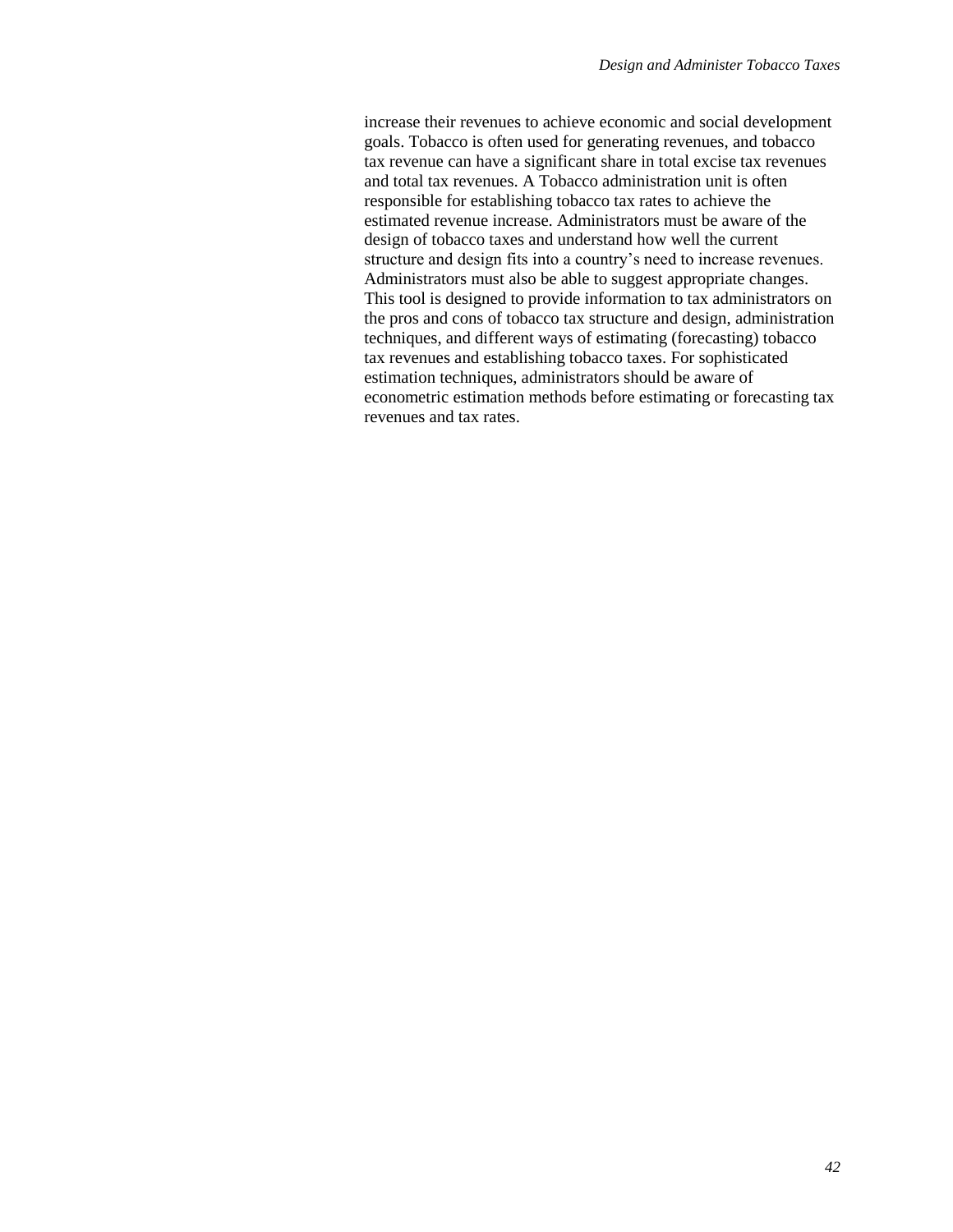## **IX. Additional References**

Agnar, Sandmo, "Optimal taxation: An introduction to the literature" *Journal of Public Economics*, vol. 6, July/August 1976.

Auerbach, Alan J. "The theory of excess burden and optimal taxation" in *Handbook of Public Economics*, Vol.1, ed. by Alan J. Auerbach and Martin S. Feldstein (Amsterdam: North-Holland, 1985).

Barzel, Yoram, "An alternative approach to the analysis of taxation." *Journal of Political Economy*, vol. 84, no. 1, 1976, pp. 1177–1197.

Bird, Richard M., *Tax Policy and Economic Development*. (Baltimore: John Hopkins University Press, 1992).

Bishop, Robert L., " The effects of specific and ad valorem taxes" *Quarterly Journal of Economics*, Vol. 82 (May 1968).

British American Tobacco. "Tobacco taxation guide: A guide to alternative methods of taxing cigarettes and other tobacco products" Working (England): Optichrome The Printing Group, 1994.

Casanegra de Jantscher, Milka, Isaias Coelho, and Arturo Fernandez, "Tax administration and inflation" in *Improving Tax Administration in Developing Countries*, ed. by Richard Bird and Milka Casanegra de Jantscher (Washington, IMF, 1992).

Chaloupka *et al*, "Taxation of tobacco products" in *Tobacco Control in Developing Countries*, edited by Jha and Chaloupka, Oxford University Press, 2000.

De Beyer, Joy, and Yurekli, Ayda, "Curbing the epidemic in Indonesia" *Watching Brief, East Asia and Pacific Region*, World Bank, Issue 6, 2000**.**

Delipalla, S and Keen, M.J., "The comparison between ad valorem and specific taxation under imperfect competition" *Journal of Public Economics*, Vol. 49, 1992.

Evans, William N. and Farrelly, Matthew C. "The compensating behavior of smokers: Taxes, tar, and nicotine" *RAND Journal of Economics*, vol. 29, no. 3, 1998.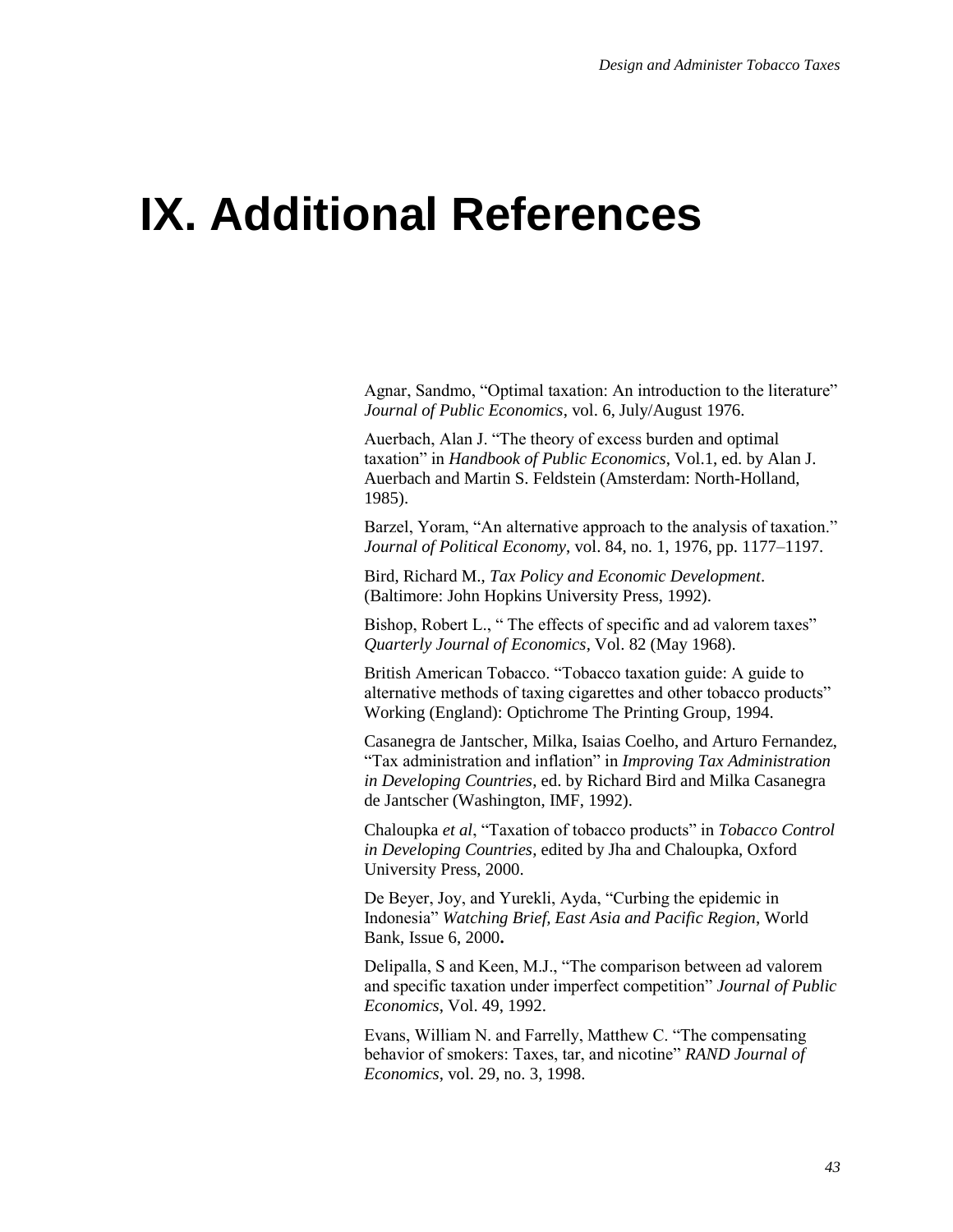Ferron, Mark J. "Excise taxation: Theory and practice in developed and developing countries" IMF, FAD/84/2 Working Paper. March 14, 1984.

Harris, Jeffrey E. "The 1983 increase in the federal cigarette tax." In Summers, Lawrence H., editor, *Tax Policy and the Economy*, Vol. 1. Cambridge (MA): MIT Press, 1987.

Hu, Teh-wei, Xu, Xiao-peng, and Keeler, Theodore. "Earmarked tobacco taxes: Lessons learned" *The Economics of Tobacco Control: Towards an Optimal Policy Mix*, ed. by Iraj Abedian, Rowena van der Merwe, Nick Wilkins, Prabhat Jha, A publication of the Applied Fiscal Research Centre, University of Cape Town. February 1988.

Hussey, Ward M. and Lubick, Donald C., "Basic world tax code and commentary," ed. by Tax Analysts, Arlington, Va. 1996.

Johnson TR., "Additional evidence on the effects of alternative taxes on cigarette prices" *Journal of Political Economy*, Vol. 86, 1978.

Keen, Michael, "The balance between specific and ad valorem taxation," *Fiscal Studies*, vol. 19, no. 1, 1998.

Khalilzadeh-Shirazi, Javad and Shah, Anwar, editors. *Tax Policy in Developing Countries*. World Bank Symposium, Washington DC. World Bank 1995.

Krelove Russel, "Concepts of tax incidence" Edited by Parthasarathi Shome, Fiscal Affairs Department, IMF 1995.

London Economics "The choice of cigarette excise taxation: Ad valorem or specific" London: London Economics, 1995.

McCarten, William J. and Stotsky, Janet, "Excise taxes," in *Tax Policy Handbook*, ed. by Parthasarathi Shome, ed., (IMF 1995), pp. 100–03.

McMahon and Sprenkle C.M., 1970 "A theory of earmarking" *National Tax Journal*, 23: 244–61.

McMorran Donald T., "Mechanisms to alleviate cascading" in *Tax Policy Handbook*. Edited by Parthasarathi Shome, Fiscal Affairs Department, IMF 1995.

Myles G., "Imperfect competition and the optimal combination of ad valorem and specific taxation" *International Tax and Public Finance*, Vol. 3, 1994.

Oxford Economic Forecasting and International Tax and Investment Center "Should cigarette excise taxes be ad valorem or specific" *Tax Notes International*, January 8, 2001.

Pigou A.C., *A Study in Public Finance*. 3<sup>rd</sup> rev. ed. London: Macmillan and Co. 1962.

Pirttila, J., "Aspects of environmental taxation under imperfect competition" mimeo, University of Essex, 1997.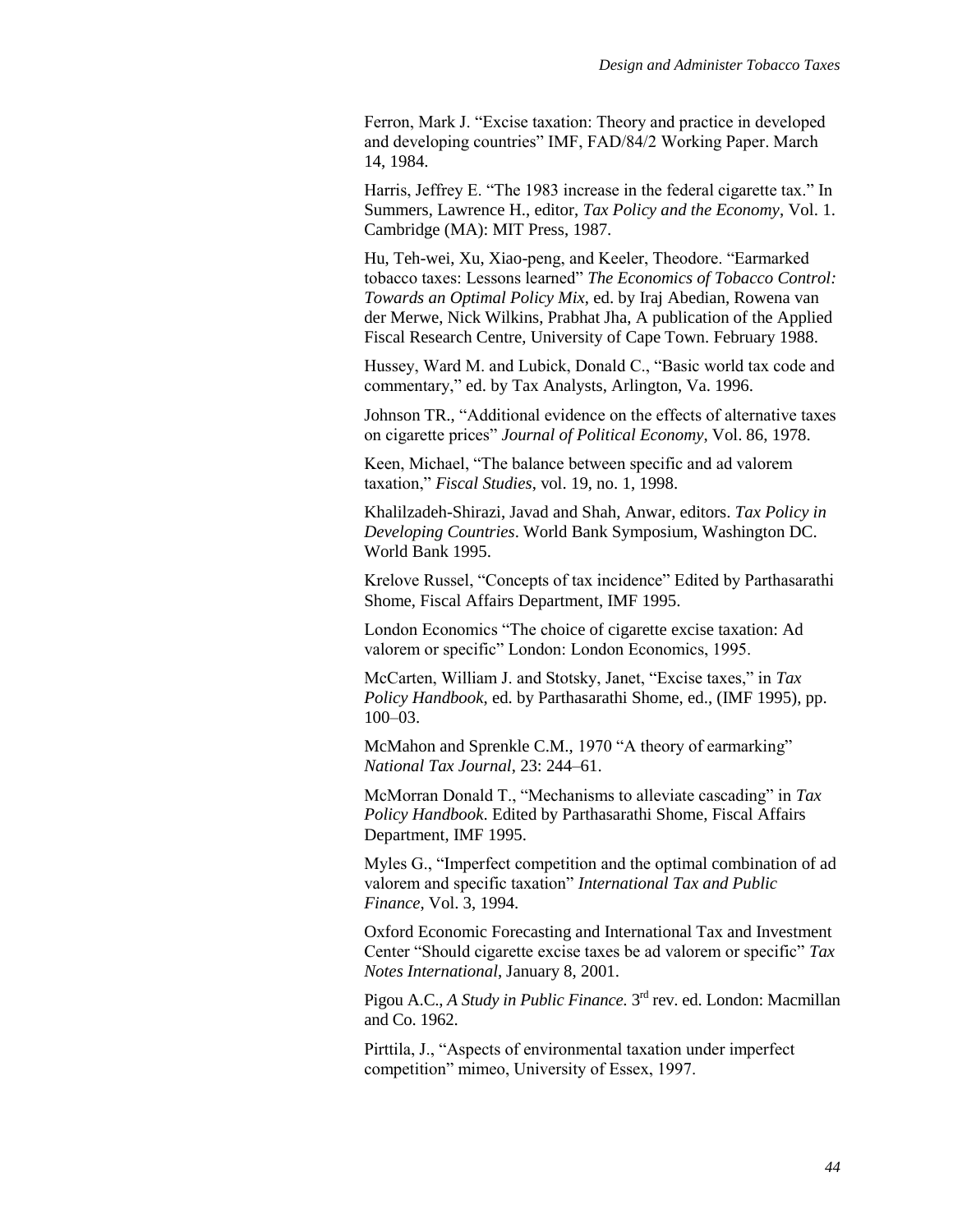Ramsey F.P., "A contribution to the theory of taxation." *Economic Journal*; vol.37: 1927.

Samuelson Paul, "Theory of optimal taxation" *Journal of Public Economics*, Vol.30 (July 1968).

Shome, Parthasarathi, editor. *Tax Policy Handbook*. Fiscal Affairs Department, IMF, 1995.

Skeath, S.E., Trandel, G.E., " A Pareto comparison of ad valorem and specific taxation in noncompetitive environments" *Journal of Public Economics*, vol. 53, 1994.

Sobel, Russell S. and Garrett, Thomas A. "Taxation and product quality: New evidence from generic cigarettes" *Journal of Political Economy*, vol. 105, no. 4, 1997.

Suits, D.B., Musgrave, R.A., "Ad valorem and unit taxes compared" *Quarterly Journal of Economics*, vol. 46, 1955.

Sunley, Emil M. and Weiss, Randall D., "The revenue estimating process", *The American Journal of Tax Policy,* vol. 10, no. 2, Fall 1992, pp. 266–67.

Sunley, Emil M., Yurekli, Ayda A., and Chaloupka, F., "The design, administration, and potential revenue of tobacco excises" in *Curbing the Epidemic: Governments and the Economics of Tobacco Control*, World Bank Publication, 1999.

Terra, Ben, "Excises," in *Tax Law Design and Drafting* ed. by Victor Thuronyi, (IMF 1996) pp. 246–63.

Townsend, Joy L. "The role of taxation policy in tobacco control." In *The Economics of Tobacco Control: Towards an Optimal Policy Mix*. Cape Town (South Africa): Applied Fiscal Research Centre, University of Capetown, ed. by Abedian, Iraj, van der Merwe, Rowena, Wilkins, Nick, and Jha, Prabhat, editors, 1998.

van Walbeek, Corne., "The impact of tobacco taxation on consumption: The South African experience" Applied Research Center, University of Cape Town, South Africa. Paper presented to the 11<sup>th</sup> World Conference on Tobacco or Health, Chicago, 2000.

Warner K.E., "Smoking and health implications of a change in the federal cigarette excise tax." *Journal of the American Medical Association* 1986; 255(8):1028–32.

Warner K.E., "Tobacco taxation as health policy in the third world." *American Journal of Public Health* 1990; 80:529–531.

Warner K.E., Chaloupka, F.J., Cook, P.J., *et al.* "Criteria for determining an optimal cigarette tax." *Tobacco Control* 1995; 4:380– 6.

Williams, David, "Value added tax" in *Tax Law Design and Drafting Volume I*, edited by Victor Thuronyi, IMF, 1996.